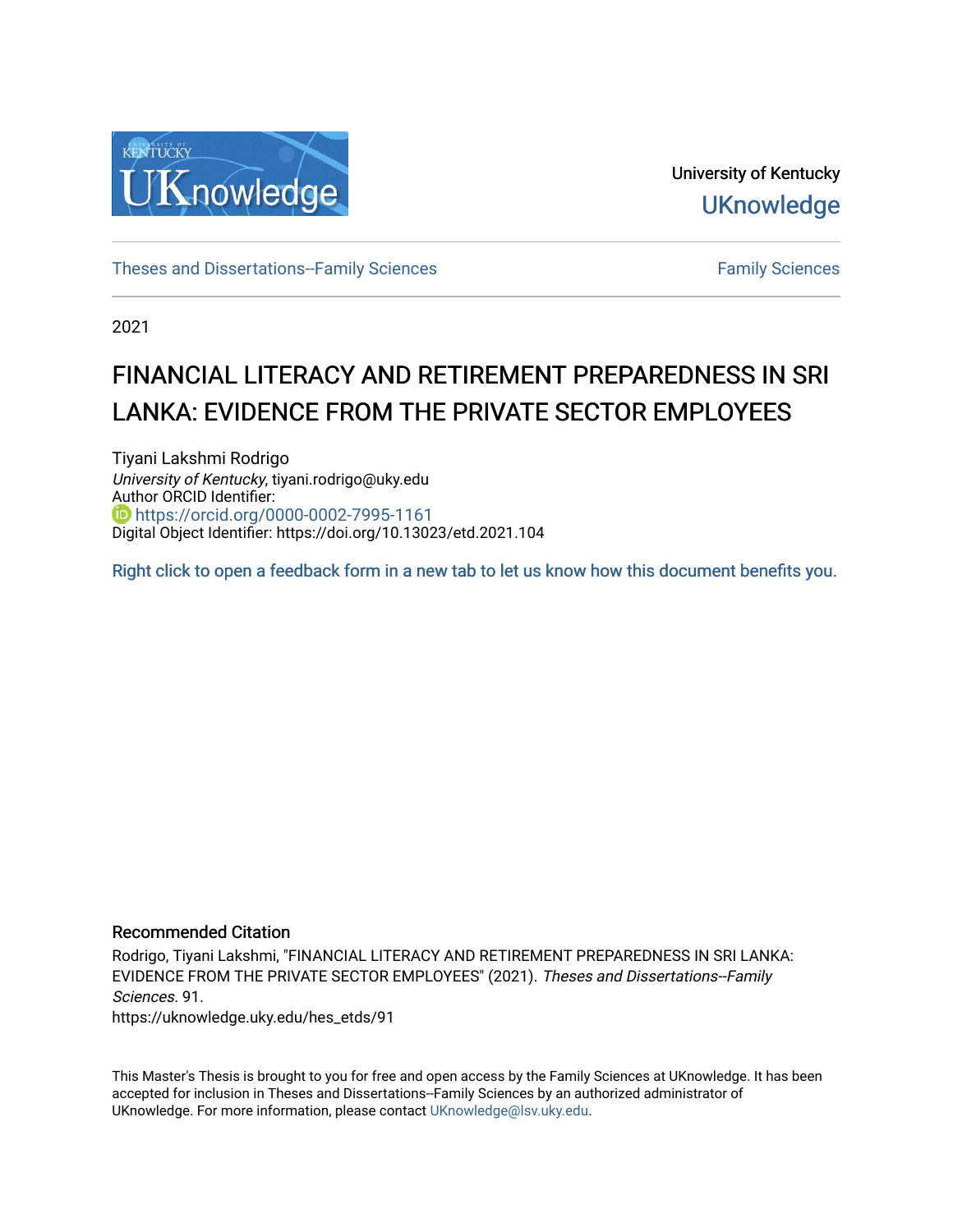# STUDENT AGREEMENT:

I represent that my thesis or dissertation and abstract are my original work. Proper attribution has been given to all outside sources. I understand that I am solely responsible for obtaining any needed copyright permissions. I have obtained needed written permission statement(s) from the owner(s) of each third-party copyrighted matter to be included in my work, allowing electronic distribution (if such use is not permitted by the fair use doctrine) which will be submitted to UKnowledge as Additional File.

I hereby grant to The University of Kentucky and its agents the irrevocable, non-exclusive, and royalty-free license to archive and make accessible my work in whole or in part in all forms of media, now or hereafter known. I agree that the document mentioned above may be made available immediately for worldwide access unless an embargo applies.

I retain all other ownership rights to the copyright of my work. I also retain the right to use in future works (such as articles or books) all or part of my work. I understand that I am free to register the copyright to my work.

# REVIEW, APPROVAL AND ACCEPTANCE

The document mentioned above has been reviewed and accepted by the student's advisor, on behalf of the advisory committee, and by the Director of Graduate Studies (DGS), on behalf of the program; we verify that this is the final, approved version of the student's thesis including all changes required by the advisory committee. The undersigned agree to abide by the statements above.

> Tiyani Lakshmi Rodrigo, Student Dr. Hyungsoo Kim, Major Professor Dr. Hyungsoo Kim, Director of Graduate Studies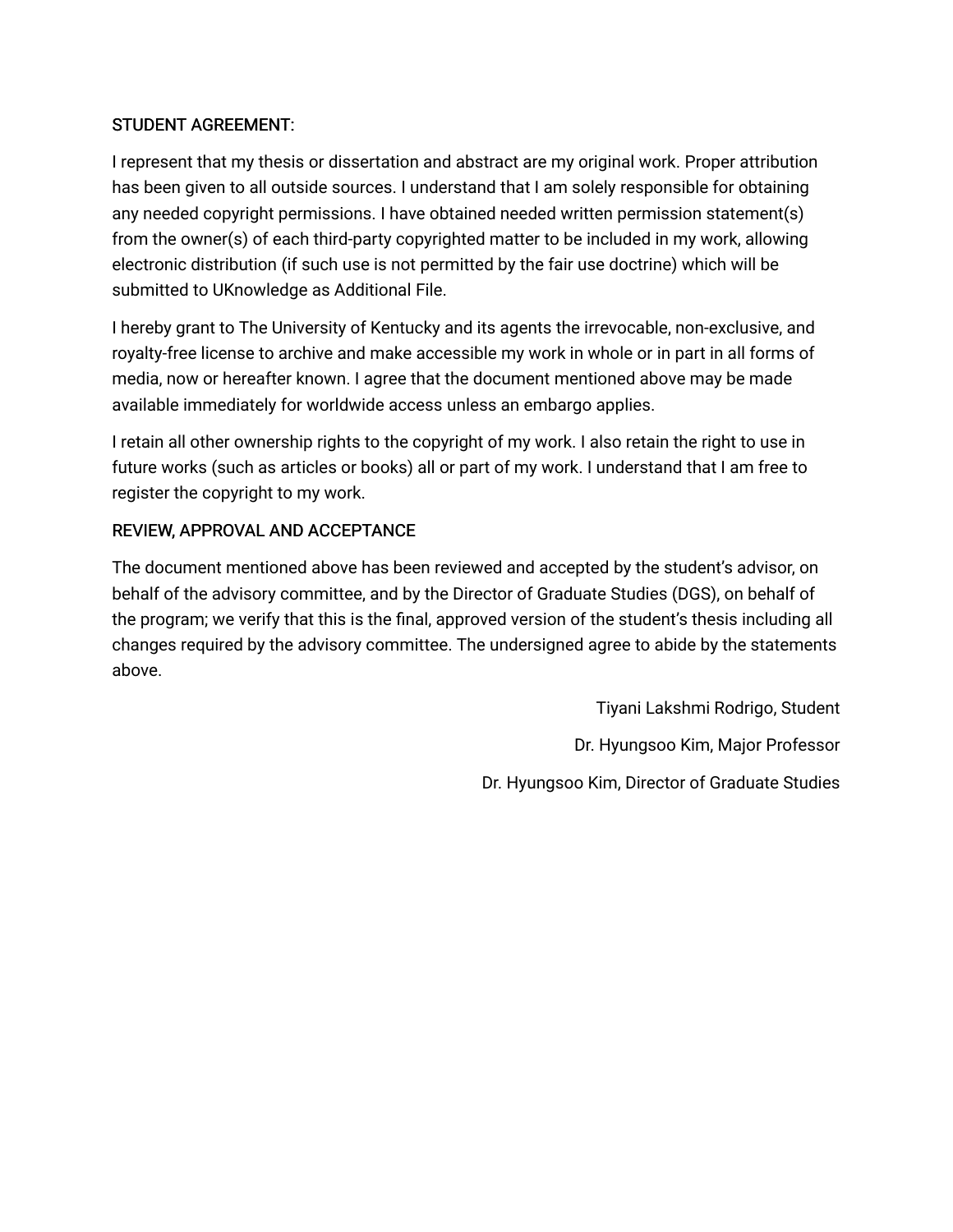# FINANCIAL LITERACY AND RETIREMENT PREPAREDNESS IN SRI LANKA: EVIDENCE FROM THE PRIVATE SECTOR EMPLOYEES

THESIS

 $\overline{\phantom{a}}$  , which is a set of the set of the set of the set of the set of the set of the set of the set of the set of the set of the set of the set of the set of the set of the set of the set of the set of the set of th

A thesis submitted in partial fulfillment of the requirements for the degree of Master of Science in Family Sciences in the College of Agriculture, Food and Environment at the University of Kentucky

By

Tiyani Lakshmi Rodrigo

Lexington, Kentucky

Director: Dr. Hyungsoo Kim, Professor of Family Sciences

Lexington, Kentucky

2021

Copyright © Tiyani Lakshmi Rodrigo 2021 https://orcid.org/0000-0002-7995-1161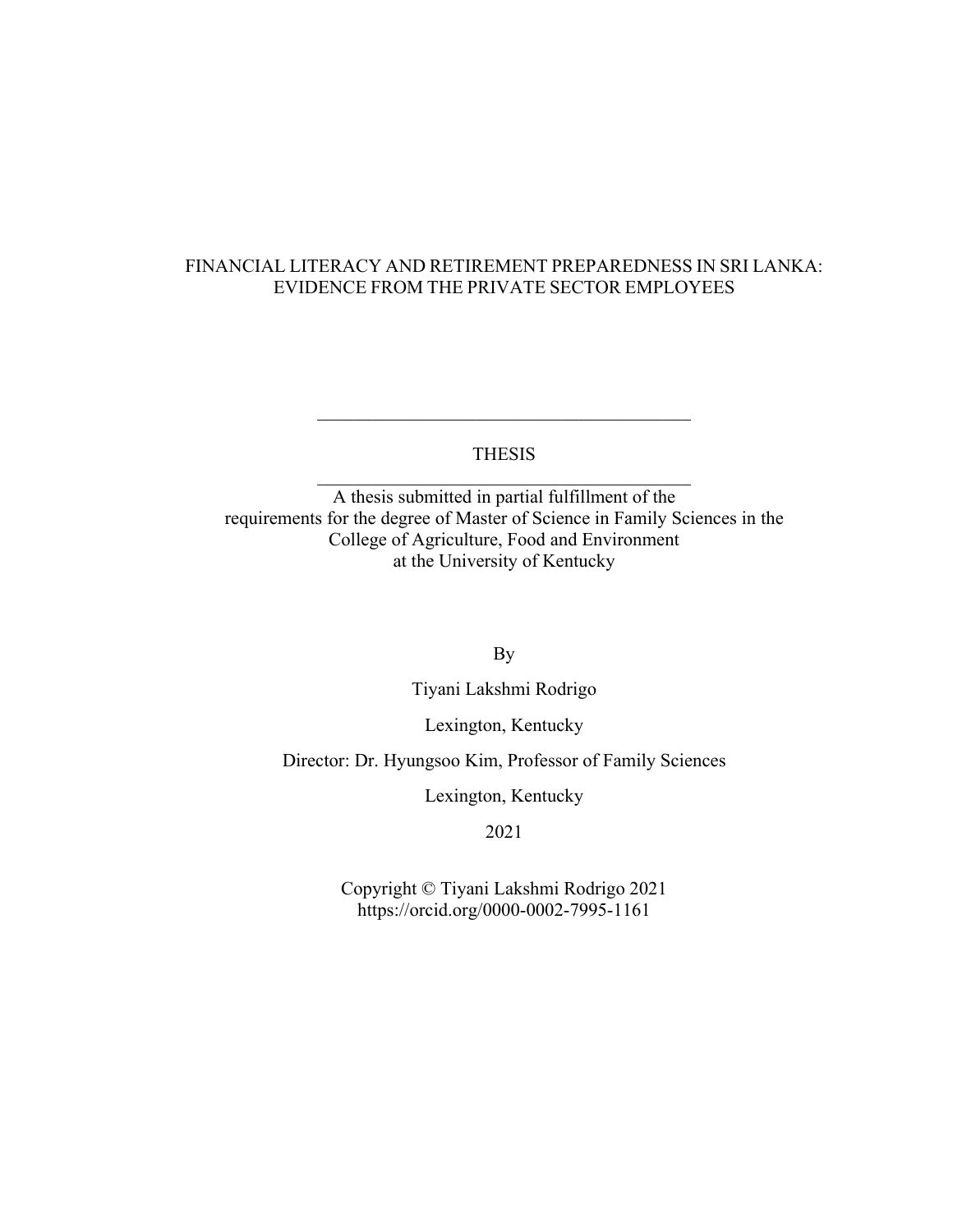# ABSTRACT OF THESIS

# FINANCIAL LITERACY AND RETIREMENT PREPAREDNESS IN SRI LANKA: EVIDENCE FROM THE PRIVATE SECTOR EMPLOYEES

The South Asian country of Sri Lanka has a rapidly aging population, but little attention has been paid to individuals and families' financial preparedness for retirement. This study aims to overview the current system of retirement preparedness in Sri Lanka, and to examine financial and pension literacy's role on the retirement preparedness. Specifically, this study evaluated three domains of retirement preparedness: planning for retirement and perceived retirement income adequacy (subjective measures,  $n = 142$ ), and wealth accumulation (objective measure,  $n = 115$ ). Results show that (1) financial literacy had a positive and statistically significant association with retirement preparedness (only with objective measure), (2) pension literacy had a positive and statistically significant association with both subjective and objective measures of retirement preparedness, and (3) there was no synergic effect between financial literacy and pension literacy for retirement preparedness. Important policy implications, suggestions on financial education, and future research implications are discussed.

KEYWORDS: retirement preparedness, financial literacy, pension literacy, Employee Provident Fund

Tiyani Lakshmi Rodrigo

*(Name of Student)*

04/24/2021

Date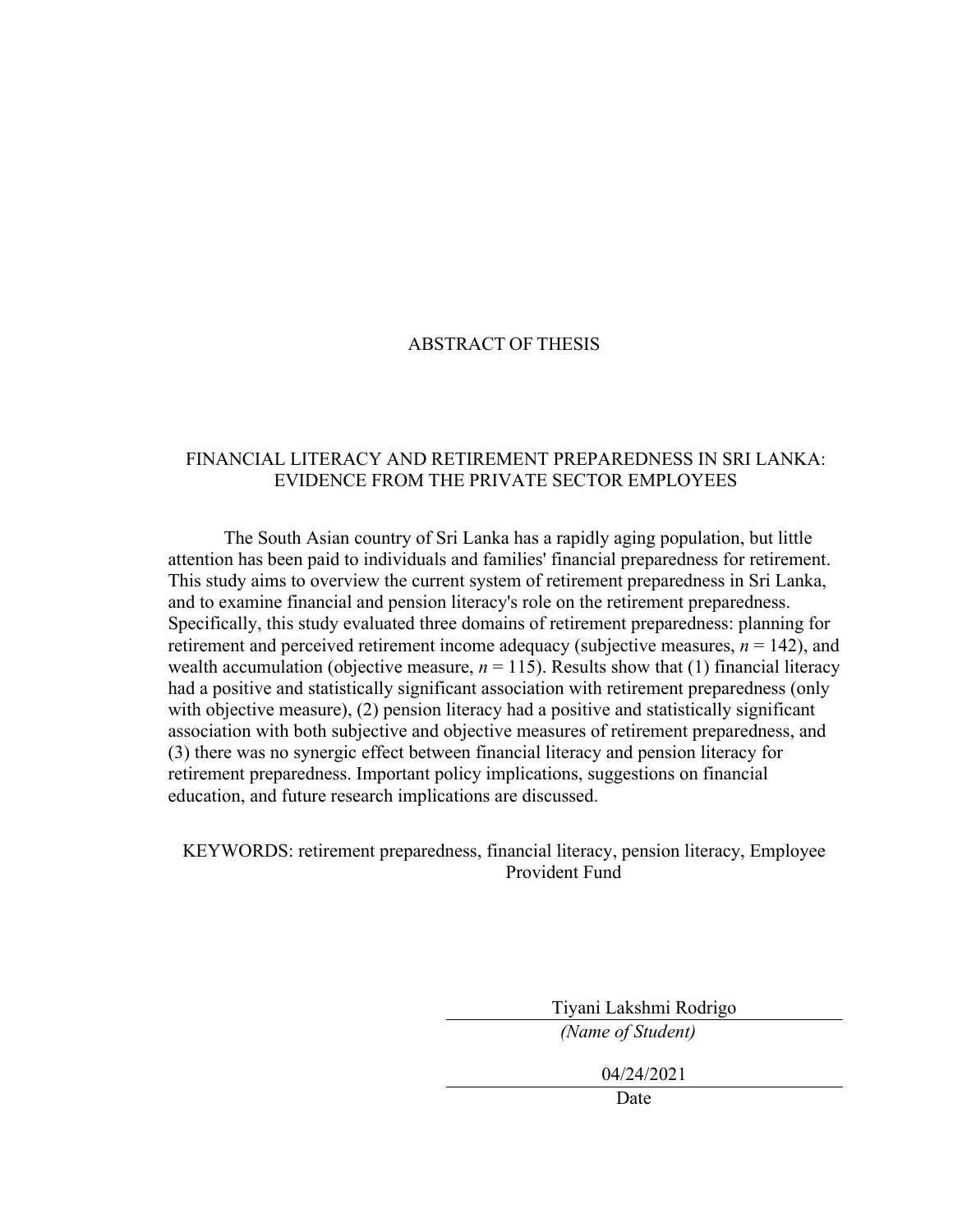# FINANCIAL LITERACY AND RETIREMENT PREPAREDNESS IN SRI LANKA: EVIDENCE FROM THE PRIVATE SECTOR EMPLOYEES

By Tiyani Lakshmi Rodrigo

Hyungsoo Kim, Ph.D

Director of Thesis

Hyungsoo Kim, Ph.D

Director of Graduate Studies

04/24/2021

Date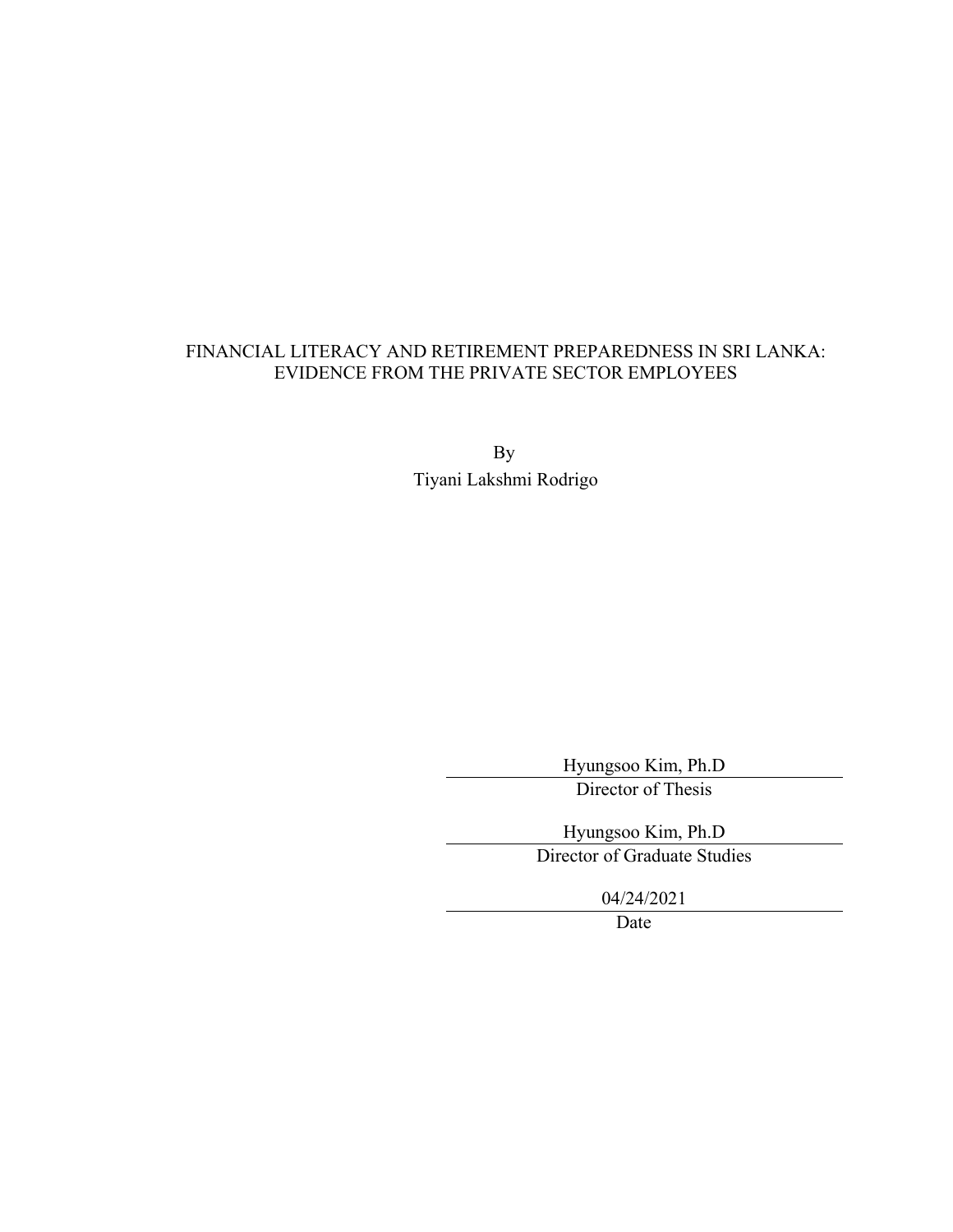#### ACKNOWLEDGMENTS

<span id="page-5-0"></span>The following thesis, while an individual work, benefited from the insights and direction of several people. First, my Thesis Chair, Dr. Hyungsoo Kim, exemplifies the high-quality scholarship to which I aspire. In addition, Mr. Manosh Kulasena and Ms. Amaranthi Caseer provided timely and instructive comments and evaluation of the survey design, allowing me to complete this project on schedule. Next, I wish to thank the Thesis Committee: Drs. Heath and Hunter. Each individual provided insights that guided and challenged my thinking, substantially improving the finished product.

In addition to the technical and instrumental assistance above, I received equally important assistance from family and friends. My husband, Mr. Buddhika Hapuwatte, and my parents Mr. and Mrs. Rodrigo who provided on-going support throughout the thesis process that helped me in completing my thesis successfully. Finally, I wish to thank the respondents of my study who took the time to participate in the survey.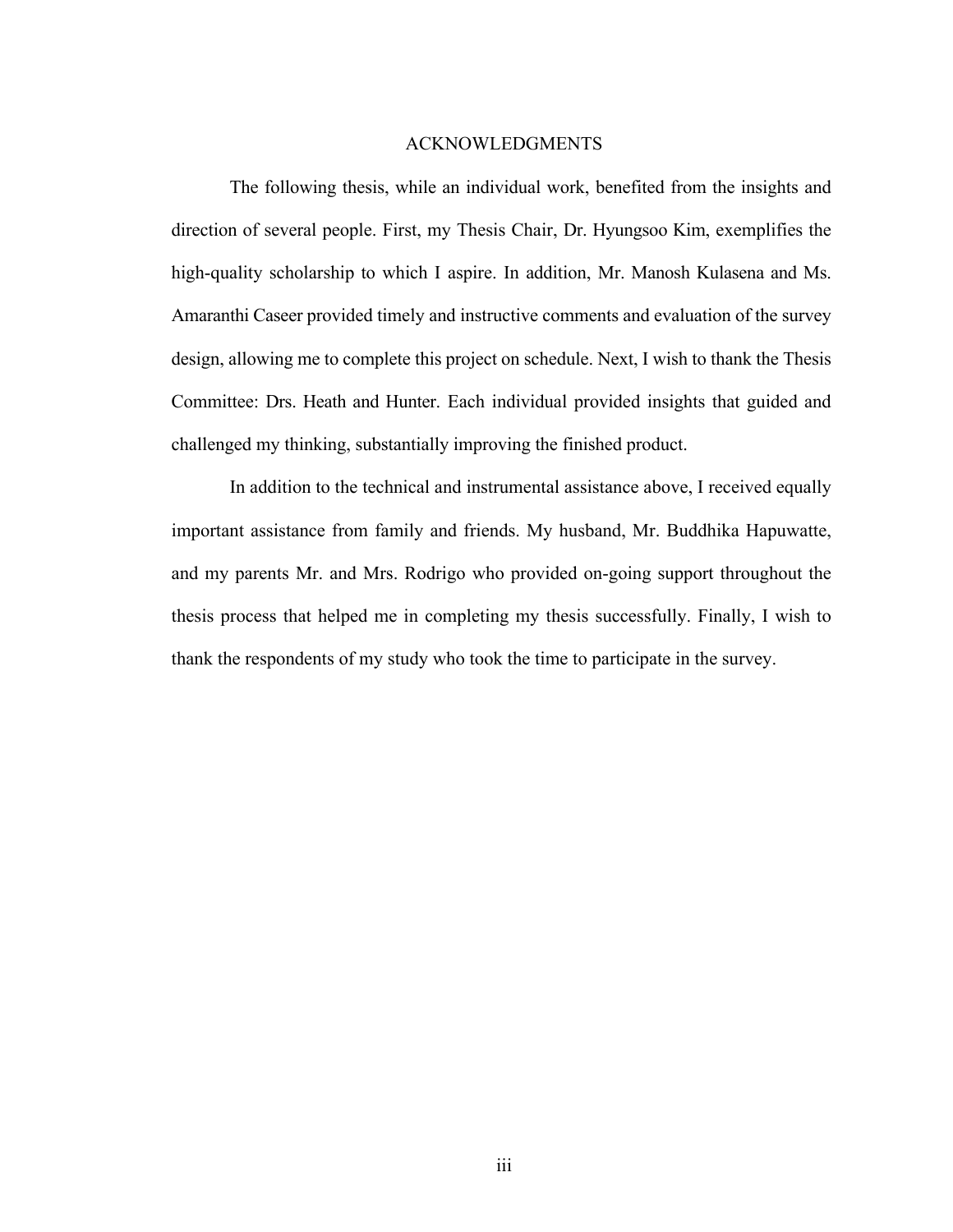# TABLE OF CONTENTS

<span id="page-6-0"></span>

| 2.1                                                                                    |  |
|----------------------------------------------------------------------------------------|--|
| 2.1.1                                                                                  |  |
| 2.1.2                                                                                  |  |
| 2.1.3                                                                                  |  |
| $2.2^{\circ}$                                                                          |  |
| 2.2.1                                                                                  |  |
| 2.3                                                                                    |  |
| 2.4                                                                                    |  |
| Empirical evidence of factors affecting retirement preparedness in Sri Lanka 13<br>2.5 |  |
|                                                                                        |  |
|                                                                                        |  |
| 4.1                                                                                    |  |
| 4.1.1                                                                                  |  |
| 4.2                                                                                    |  |
| 4.2.1                                                                                  |  |
| 4.2.2                                                                                  |  |
| 4.3                                                                                    |  |
|                                                                                        |  |
| 5.1                                                                                    |  |
| 5.2                                                                                    |  |
| 5.3                                                                                    |  |
| 5.4                                                                                    |  |
| 5.5                                                                                    |  |
| 5.5.1                                                                                  |  |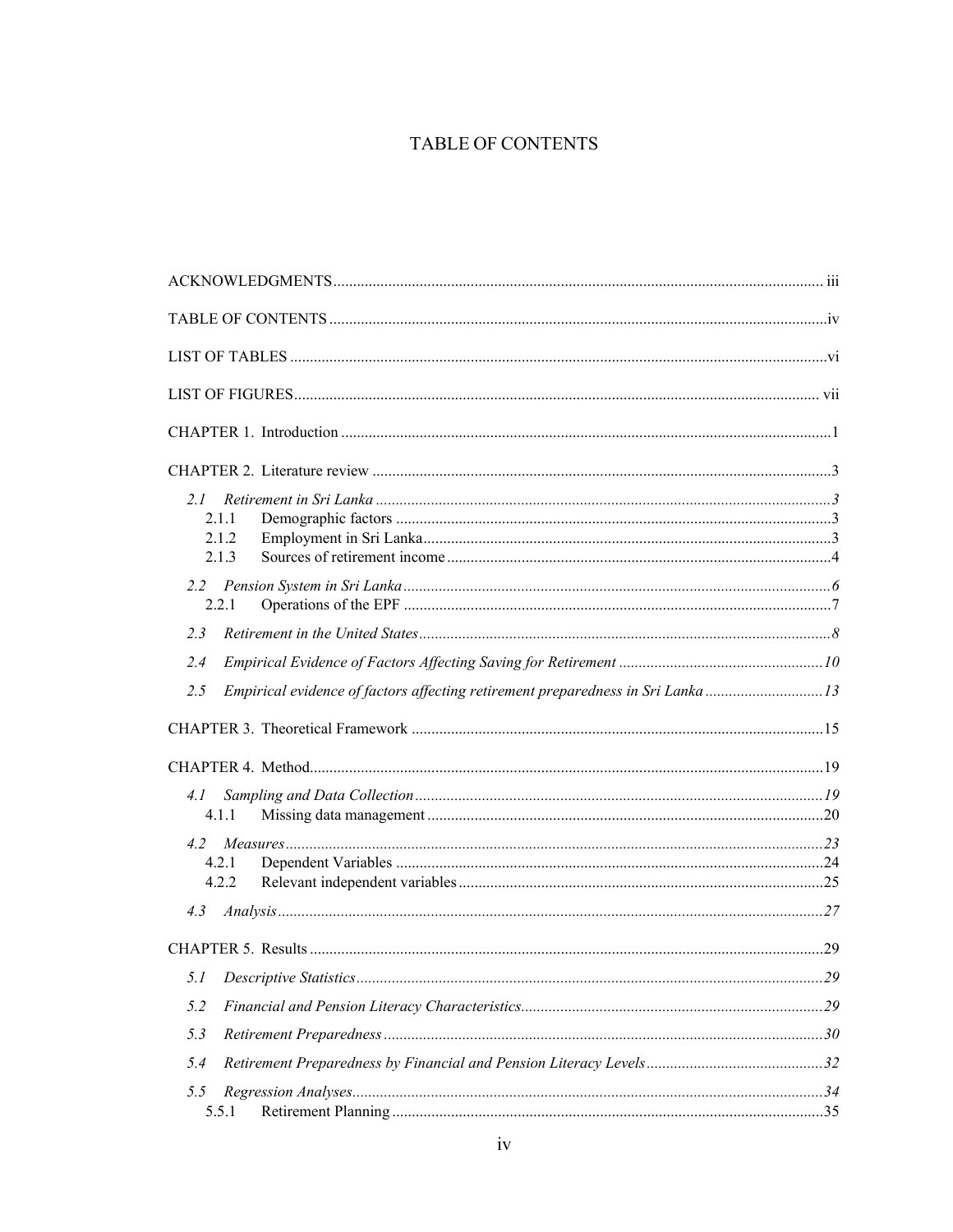|     | 5.5.2 |  |
|-----|-------|--|
|     | 5.5.3 |  |
|     | 5.5.4 |  |
|     |       |  |
|     |       |  |
| 6.2 |       |  |
| 6.3 |       |  |
| 6.4 |       |  |
| 6.5 |       |  |
|     |       |  |
|     |       |  |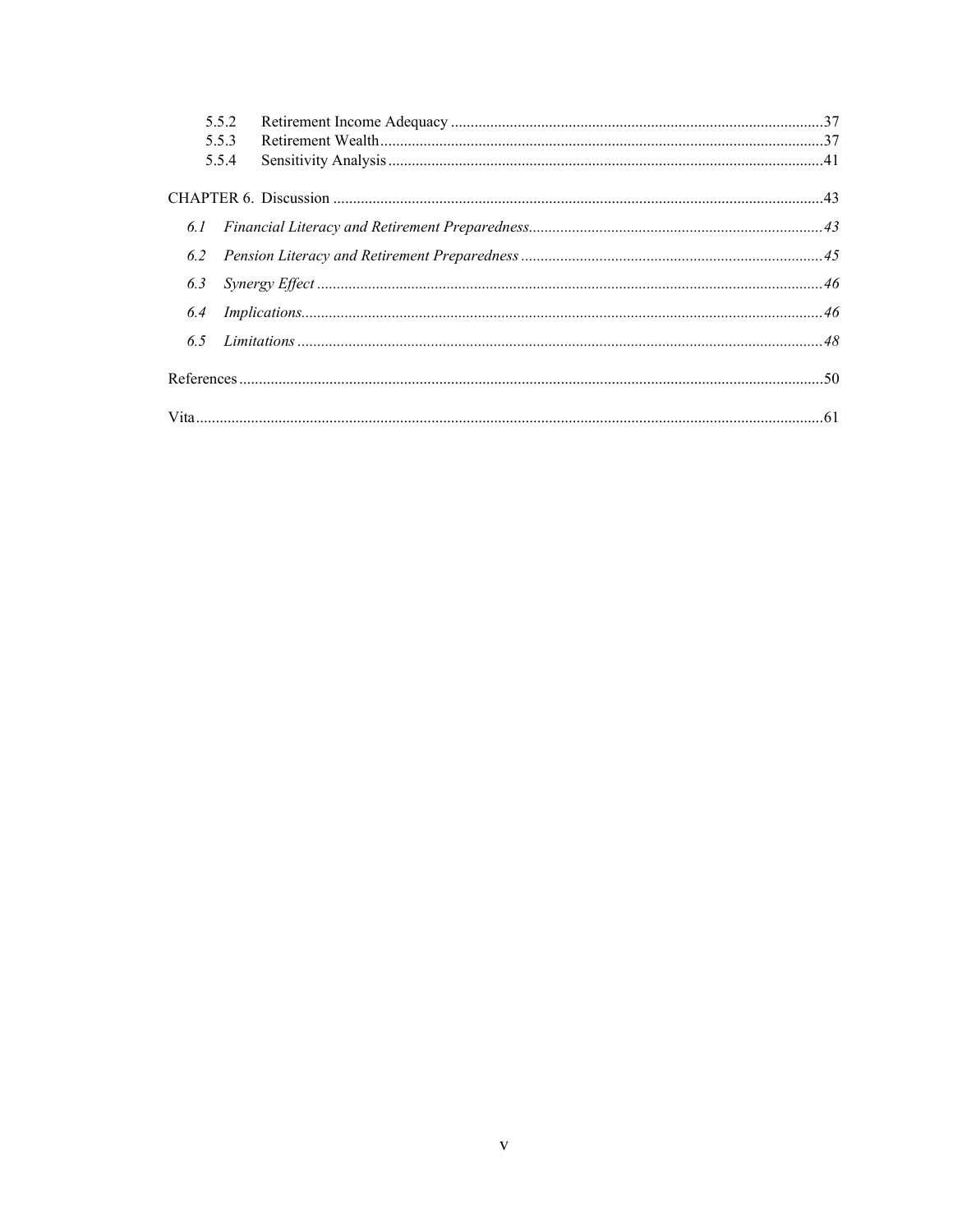# LIST OF TABLES

<span id="page-8-0"></span>

| Table 1 Sri-Lankan Macro-Economic Data in Comparison with Countries in the South |  |
|----------------------------------------------------------------------------------|--|
|                                                                                  |  |
| Table 2 Missing Data Pattern in Independent and Dependent Variables  21          |  |
|                                                                                  |  |
|                                                                                  |  |
|                                                                                  |  |
| Table 6 Retirement Preparedness by Financial Literacy and Pension Literacy 33    |  |
|                                                                                  |  |
| Table 8 Ordered Logit Regression Results for Retirement Income Adequacy  38      |  |
|                                                                                  |  |
| Table 10 Sensitivity Test of Financial Literacy and Pension Literacy Measures 42 |  |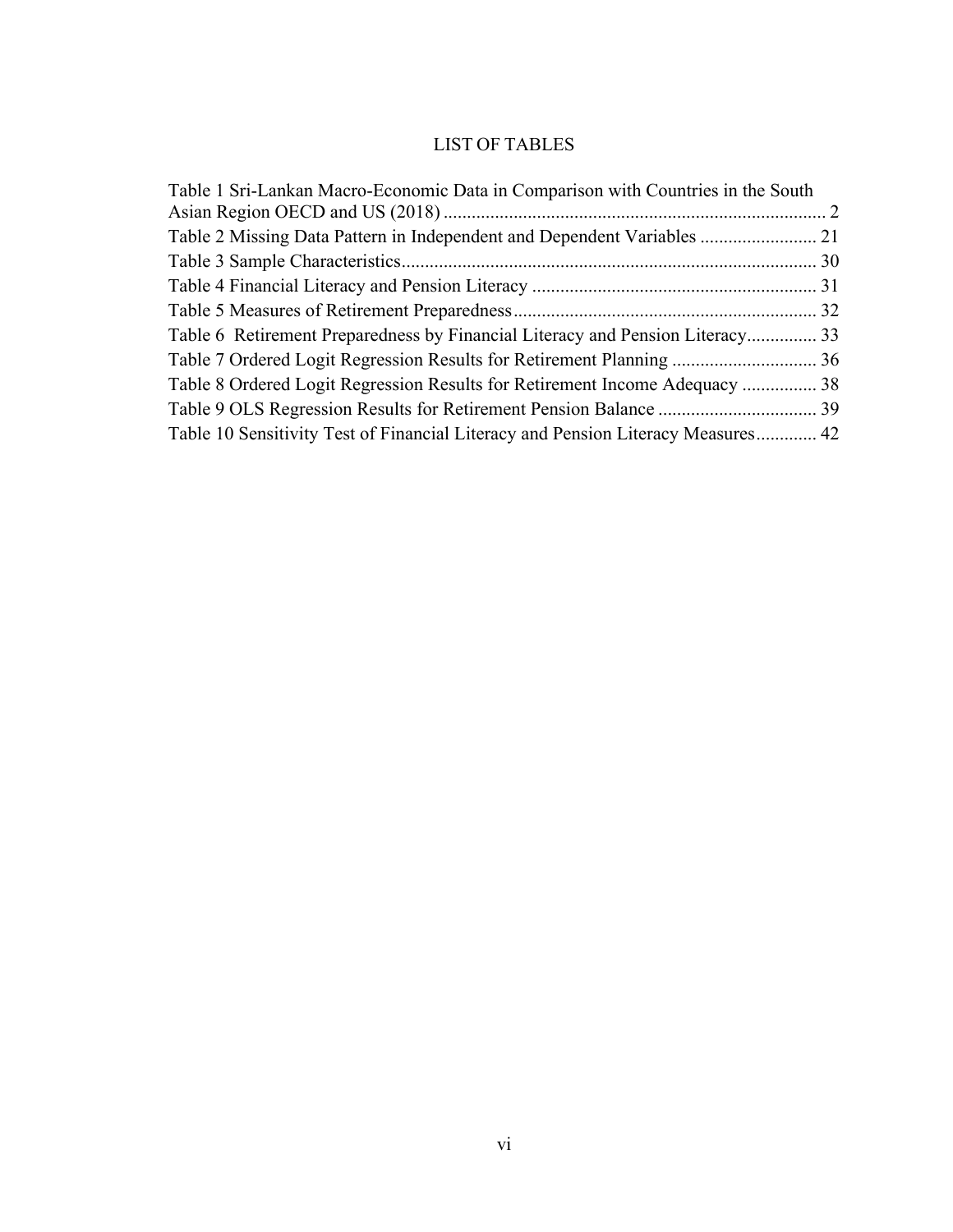# LIST OF FIGURES

<span id="page-9-0"></span>

| Figure 1 Movement in Economically Inactive Population and Retired Population during |  |
|-------------------------------------------------------------------------------------|--|
|                                                                                     |  |
|                                                                                     |  |
|                                                                                     |  |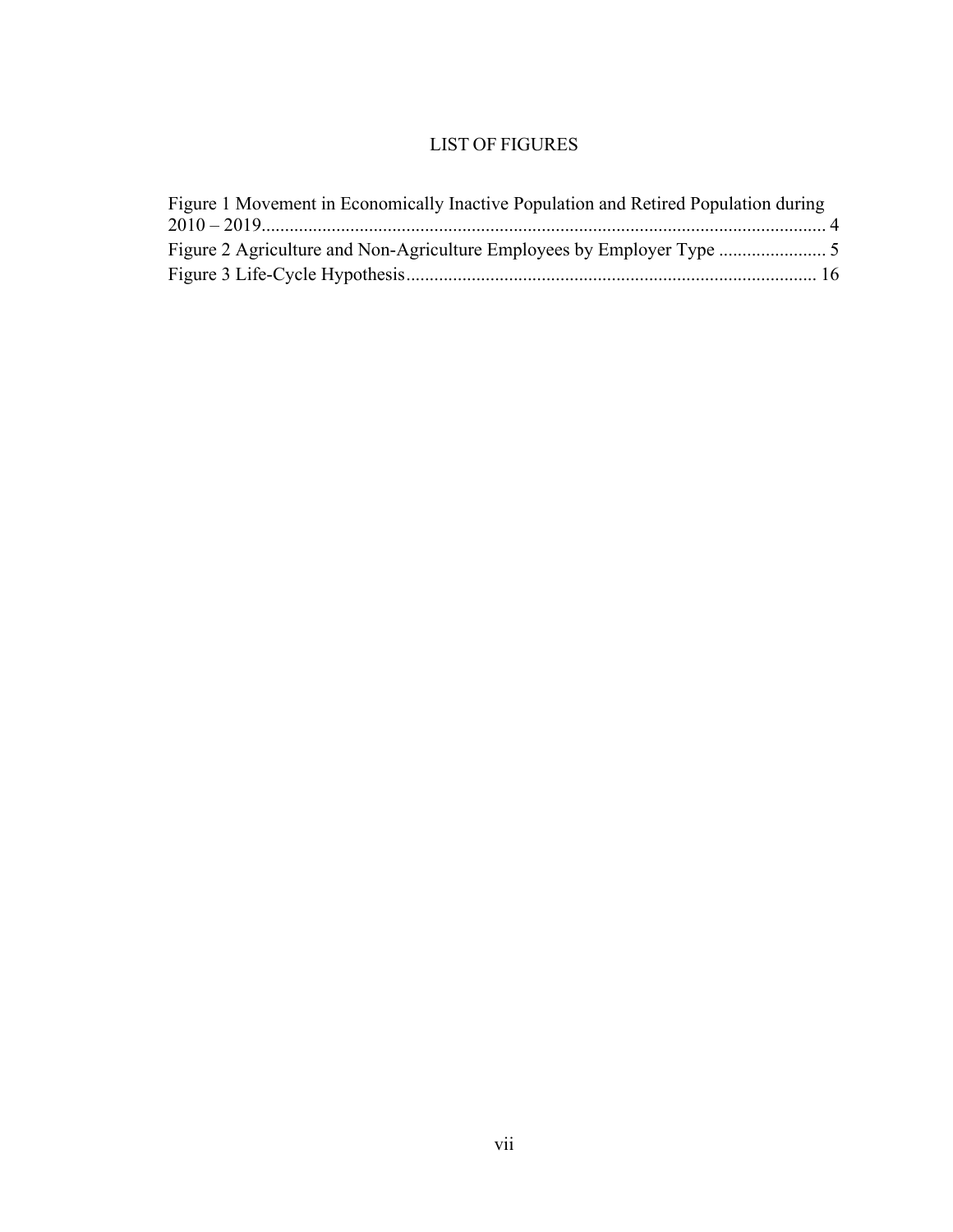## <span id="page-10-0"></span>CHAPTER 1. INTRODUCTION

Sri Lanka has the largest aging population in South Asia (Gamaniratne, 2007). In 2015, 14% of the population was over 60, which is expected to increase to 21% by 2030 and 25% by 2040 (Tilakaratna et al., 2019). This demographic change contributes to a high dependency ratio among those over 64 years of age<sup>[1](#page-10-1)</sup> (see Table 1). Due to the relatively high dependency ratio and longevity rate in Sri Lanka, retirees' long-term financial needs increasingly become a burden on the family system. Consequently, elders tend to depend on the government for assistance (Joshua, 2017).

Nevertheless, the economic climate in Sri Lanka already requires an extended government involvement in providing welfare services (Central Bank of Sri Lanka, 2019a). The increase in the dependency on public assistance for retired citizens will lead to more government expenses, creating additional fiscal problems such as increased government debt and monetary instability. As a solution, Sri Lanka's government facilitates a non-contributory pension system for public employees and a contributory pension system for private and informal sector employees to encourage individuals to be financially prepared for retirement.

The present study evaluates retirement preparedness among participants of the contributory pension system (private sector employees). The literature revealed a positive relationship between financial literacy and retirement preparedness among different populations across many countries, including the United States (U.S.) (Clark et al., 2017; Mitchell & Lusardi, 2011; Young et al., 2017). However, the role of financial literacy on retirement preparedness is not studied for the Sri Lankan population. The purpose of this

<span id="page-10-1"></span><sup>&</sup>lt;sup>1</sup> Dependency ratio is the population over the age  $64$  as a percentage of the working age.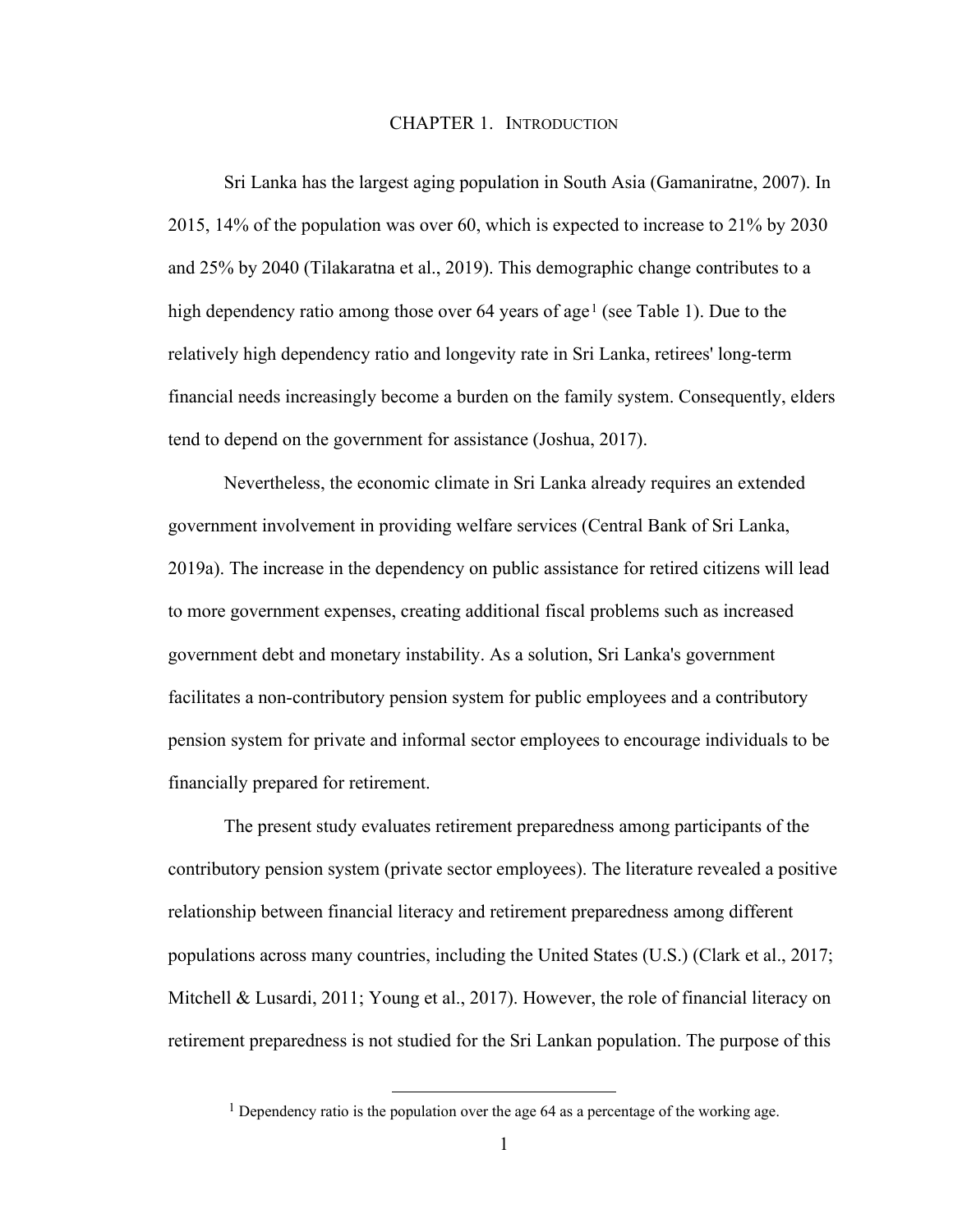|                                                               | Sri-<br>Lanka | India | <b>South</b><br>Asia | OECD <sup>a</sup> | <b>US</b> |
|---------------------------------------------------------------|---------------|-------|----------------------|-------------------|-----------|
| Life expectancy at birth (in<br>$\text{years}$ <sup>b</sup>   | 75.3          | 68.6  | 68.7                 | 80.1              | 78.69     |
| Fertility rate $(\%)^c$                                       | 2.0           | 2.3   | 2.5                  | 1.7               | 1.8       |
| Dependency ratio of those<br>above 64 years $(\frac{6}{6})^d$ | 14.6          | 8.8   | 8.6                  | 25.2              | 22.80     |
| GDP per capita (in U.S.<br>dollars) <sup>e</sup>              | 4,102         | 2,015 | 1,905                | 40,352            | 62,641    |
| GDP per capita PPP (in U.S.<br>$dollars)$ <sup>f</sup>        | 11,956        | 6,899 | 6,293                | 40,488            | 55,681    |

Table 1 Sri-Lankan Macro-Economic Data in Comparison with Countries in the South Asian Region OECD and US (2018)

*Note*. Adapted from World Bank website:<https://databank.worldbank.org/data/home.aspx>

<sup>a</sup> Organization for Economic Co-operation and Development. <sup>b</sup> Average time a human is expected live based on the year of birth. <sup>c</sup> Fertility rate is the average number of children born to a woman over her life time. <sup>d</sup> Population over the age 64 as a percentage of the working age.

study is to examine if financial and pension literacy is related to the retirement e GDP per capital is the measure of country's economic output for its number of people.

preparedness of contributory fund participants working in the private sector in Sri Lanka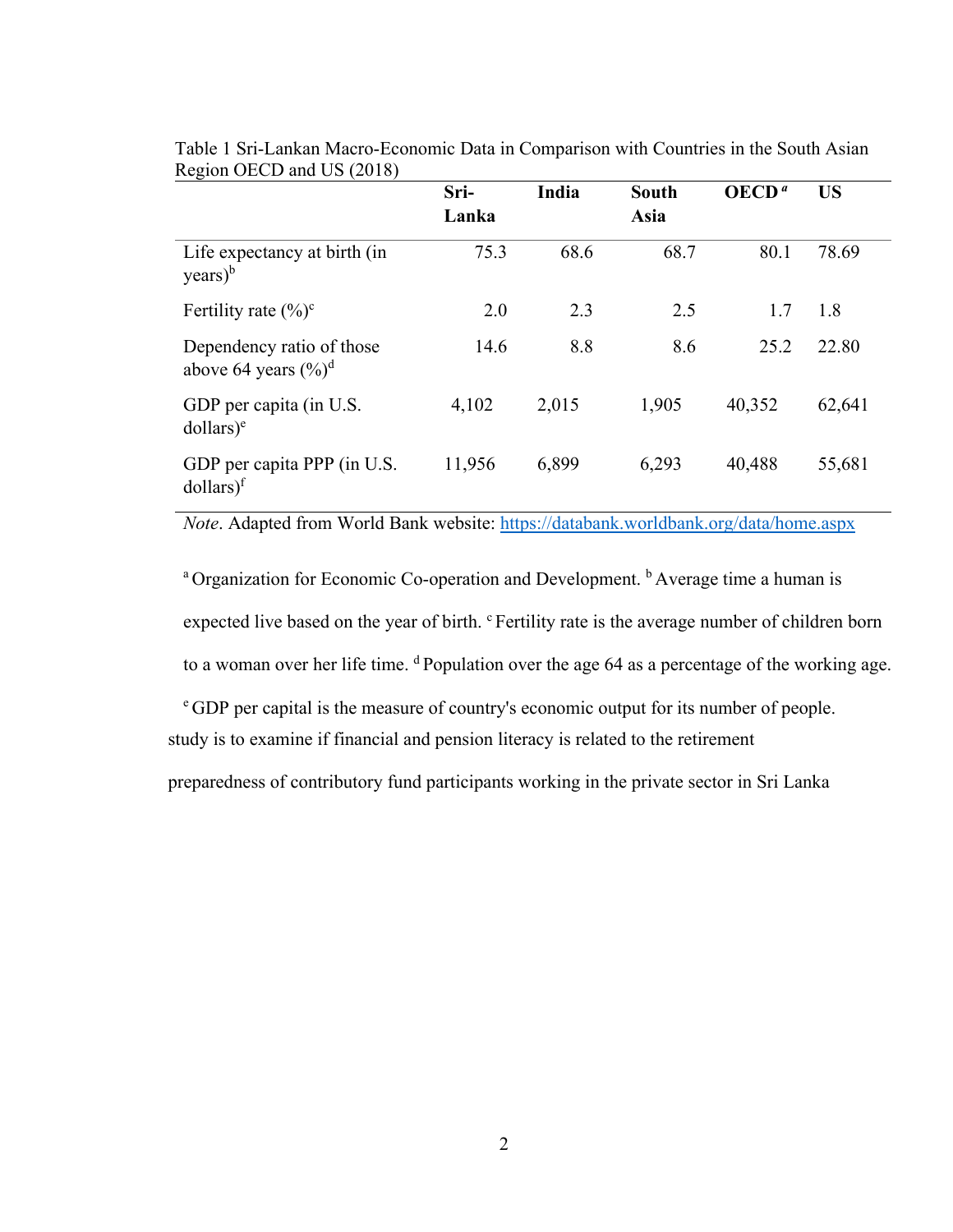#### CHAPTER 2. LITERATURE REVIEW

#### <span id="page-12-2"></span><span id="page-12-1"></span><span id="page-12-0"></span>*2.1* Retirement in Sri Lanka

2.1.1 Demographic factors

Sri Lanka is a lower-middle-income country (World Bank, 2021) with a population of 21.8 million (Central Bank of Sri Lanka, 2019a) and a labor force participation rate<sup>[2](#page-12-4)</sup> of 58.6% (World Bank, 2020). Compared to the 72.5% labor force participation rate in the U.S. (World Bank, 2020), Sri Lanka's participation rate is low, possibly due to the high economically inactive population (Department of Census and Statistics, 2019). Despite the decline in the economically inactive population during the past decade, percentage of retirees steadily increased from 16% in 2010 to 21% in 2019 (Figure 1). This rise in the retired population increases the dependency ratio on the labor force.

## 2.1.2 Employment in Sri Lanka

<span id="page-12-3"></span>Since 2010 Sri Lanka maintains an unemployment rate of around 95%(Central Bank of Sri Lanka, 2019a). As presented in figure 2, employment in non-agriculturerelated jobs is the highest. Of these non-agriculture-related employees, the private sector is the highest employer of the labor force, employing 48% of the non-agriculture-related employees (Department of Census and Statistics, 2020). While it is essential to look at the overall regulations available to guarantee financial security during retirement for all

<span id="page-12-4"></span><sup>2</sup> Labor force participation rate is the economically active population between 15 and 64.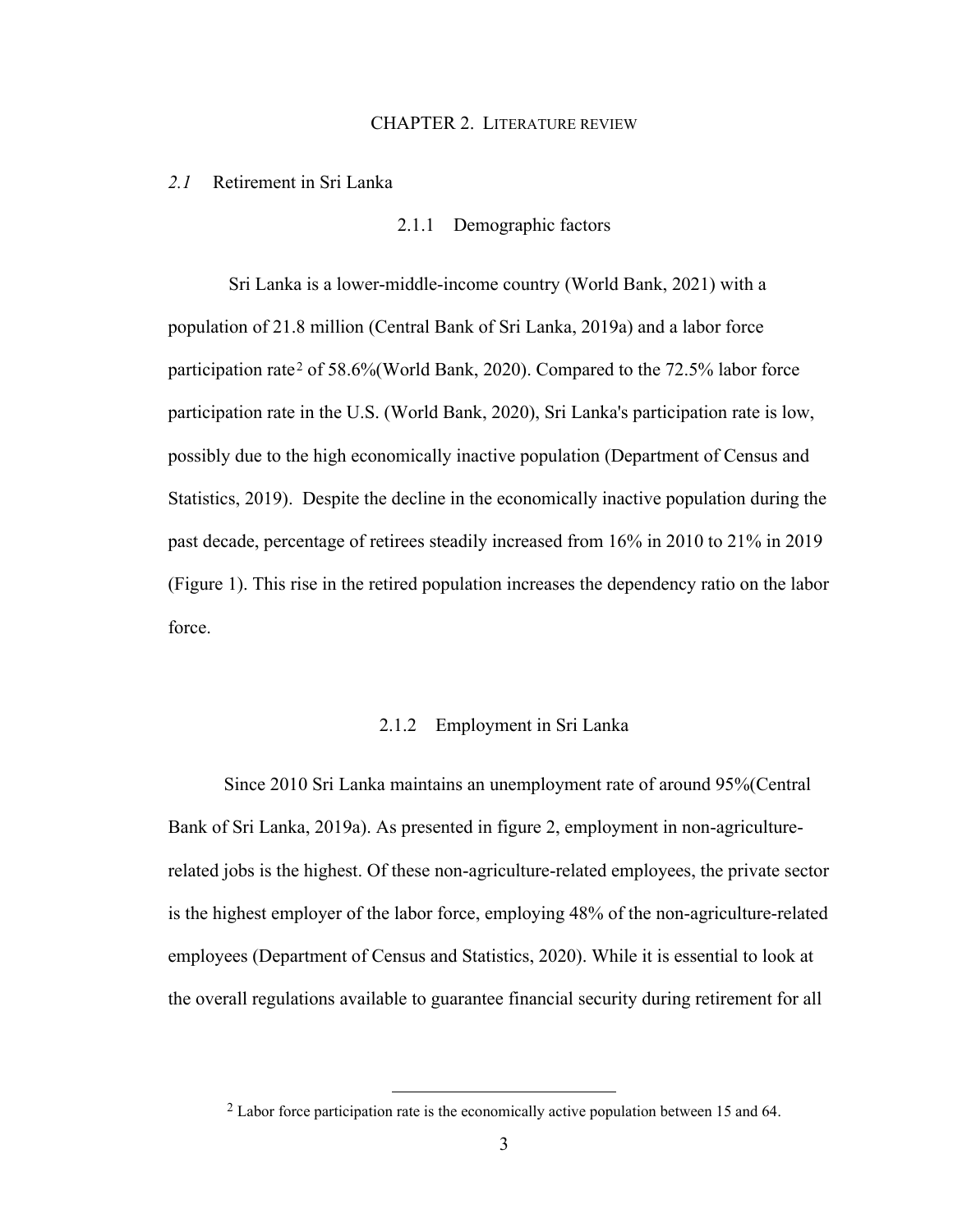



employees, this study focuses on the private sector employees, the highest employer of the non-agriculture sector. Note. Adapted from Sri Lanka labour force survey - Annual Report - 2019.

# 2.1.3 Sources of retirement income

<span id="page-13-0"></span>During retirement, some of the main income sources are personal savings, retirement benefits received as part of employment benefits, work in the informal sector, and financial assistance from family and friends. Retirement benefits received as part of employment benefits vary based on the employer. Public sector employees receive pension income during retirement (Karunarathne & Goswami, 2002). Financial security for the private sector employees is ensured through mandatory investment in the Employee Provident Fund (EPF) or Approved Private Provident Fund (APPF) for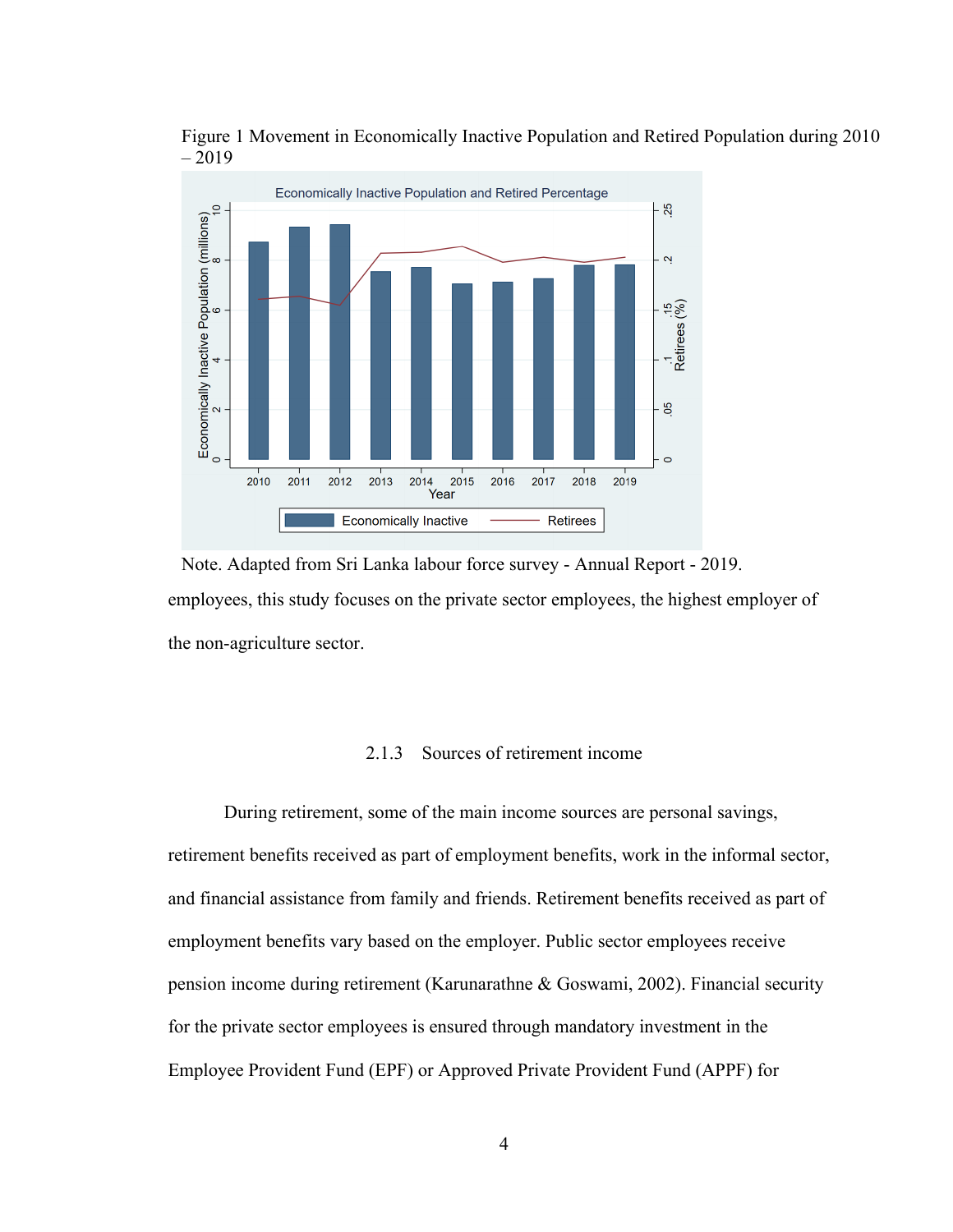

Figure 2 Agriculture and Non-Agriculture Employees by Employer Type

*Note.* Adapted from Quarterly report of the Sri Lanka labour force survey: Quarterly report 2020 (Second quarter)

companies that are allowed to operate an APPF (De Mel, 2000; Karunarathne & Goswami, 2002). Suppose an individual employed in the self-employed or informal sector, which is not part of the EPF, has the opportunity to contribute to a Voluntary Retirement scheme operated by the government (De Mel, 2000).

Like in many Asian countries, saving for retirement is not embedded among the Sri Lankan population for several reasons. Two of the most common reasons are, firstly, parents take on their adult children's financial responsibilities, which means that parents will incur expenses such as higher education, marriage, and housing. Therefore, it has a reciprocal effect on children taking their aging parents' financial responsibilities (Bloom et al., 2010; Gupta & Hershey, 2016; Samath, 2019). Secondly, retirement has a negative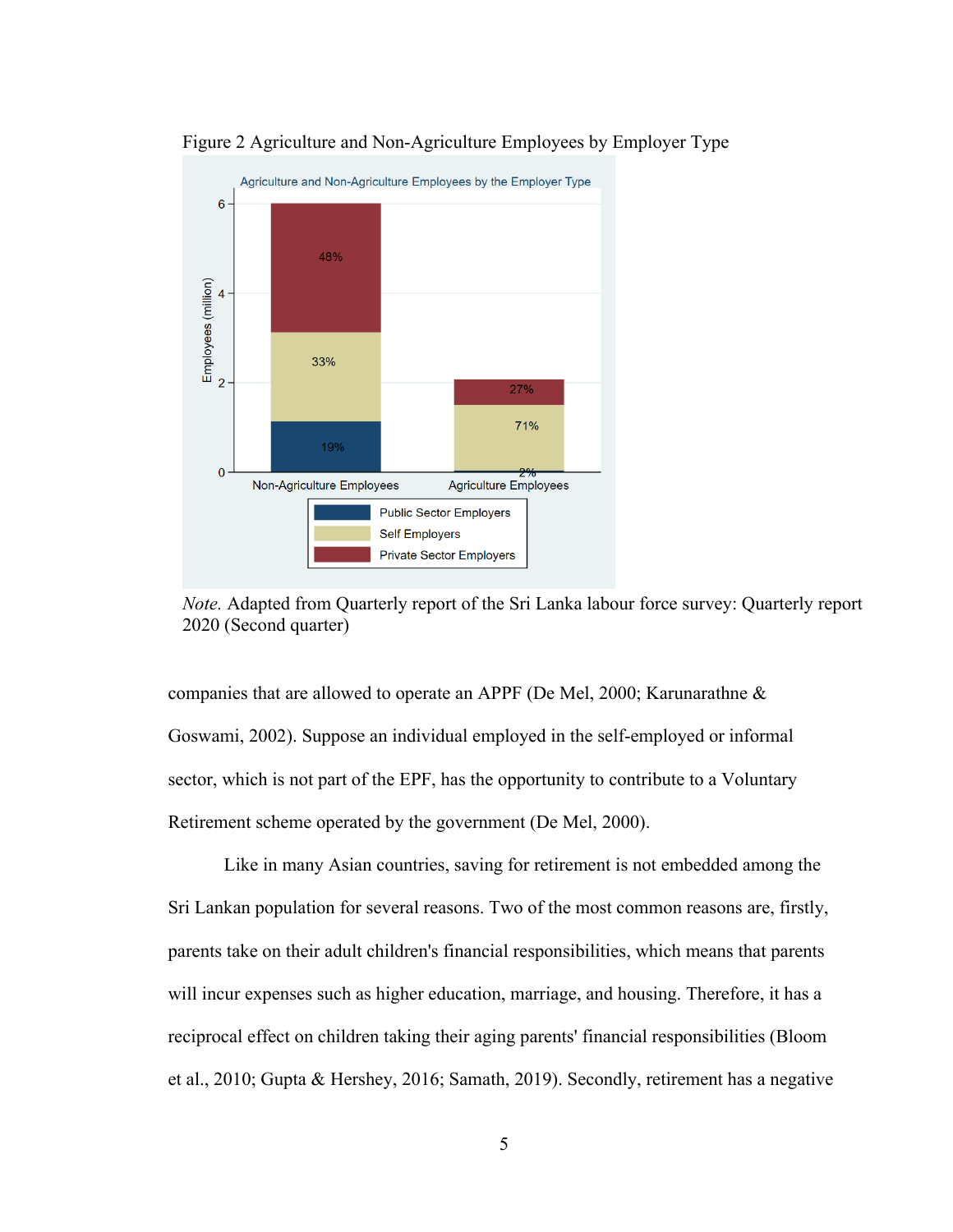connotation, unlike in the U.S. There are limited studies conducted to evaluate the retirement goals of the Sri Lankan population. However, since India and Sri Lanka share the same history and culture, studies conducted among the Indian population will help understand the behaviors and intentions towards retirement among the Sri Lankans. Gupta and Hershey (2016) found a stark contrast among retirement goals among a sample in India and the U.S. In that, in the U.S., individuals view retirement as a form of reward and a time of "giving back" in the form of volunteering. These views on retirement keep individuals in the U.S. engaged in society. But in India, retirement has a negative connotation or is viewed as the last phase of life rather than a reward for decades of labor.

As life expectancy in Sri Lanka has increased from 59 years in 1960 to 75 in 2018, the traditions of being dependent on family for retirement income are also changing (Bloom et al., 2010; Kaluthantiri, 2017). These changes could be due to the increased time spent in retirement, resulting in more extensive financial burdens on adult children. More specifically, the retirement age in Sri Lanka is still at 50 for females and 55 for males. Therefore although a male in the 1960s spent about four years in retirement, today, a male will spends nearly 25 years in retirement. Hence it elevates the importance of financial independence and financial security of the aging population in Sri Lanka.

# <span id="page-15-0"></span>2.2 Pension System in Sri Lanka

Retirement savings plans are mainly of two types, defined contribution plans (DCP) and defined-benefit plans (DBP). The main difference between a DCP and a DBP is that the employee of a DCP is solely responsible for ensuring there will be sufficient funds for retirement. In contrast, in a DBP, the employer is responsible for compensating the employees during their retirement, regardless of the amount of funds available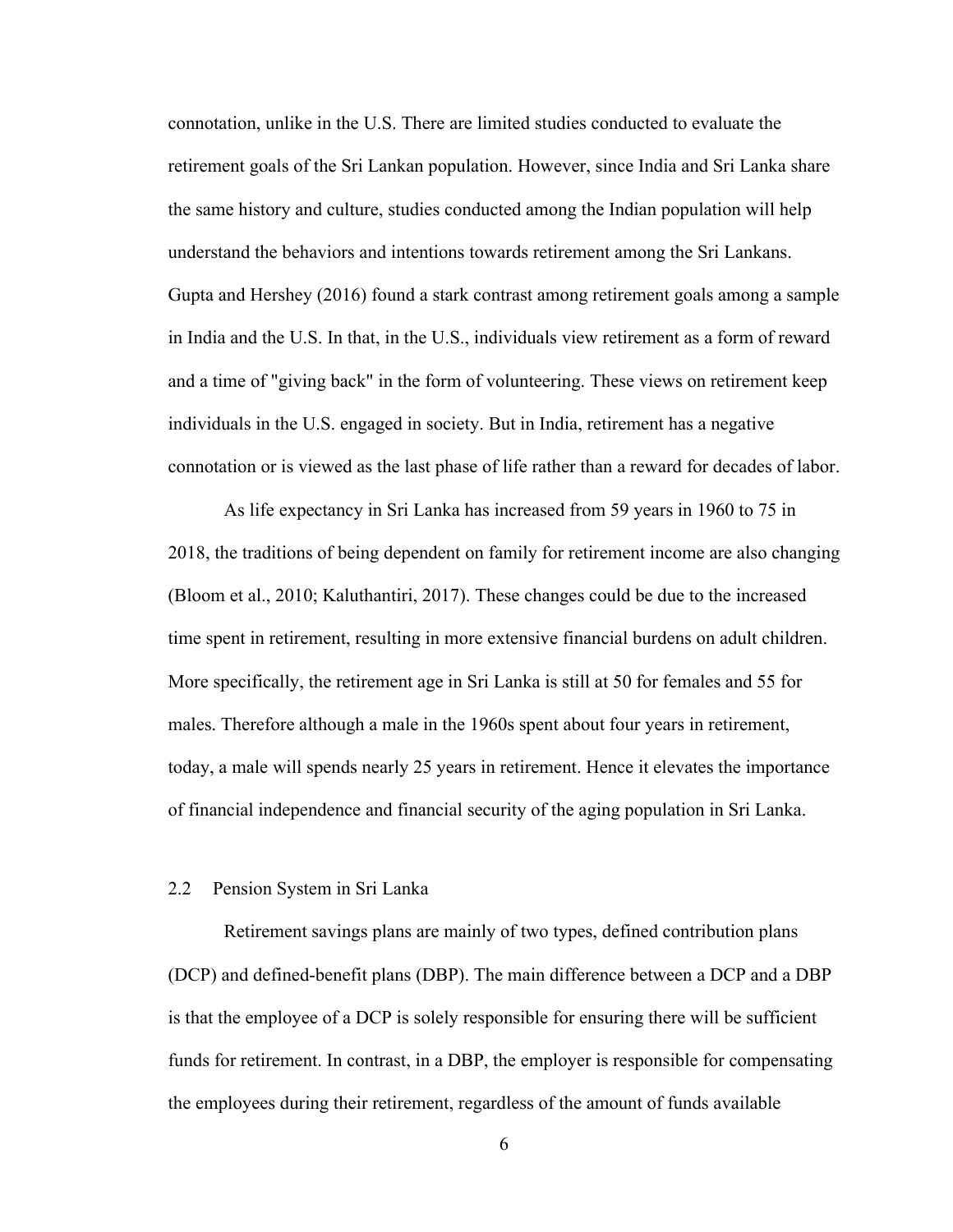(Lusardi & Mitchell, 2014). The public sector employees in Sri Lanka benefit from a DBP. However, the private sector employees are offered a DCP managed by the government (the EPF) or managed privately by the employer (the APPF). EPF is the main source of formal retirement income to 60% of those participating in income security arrangements, while only five percent depend on employer/privately managed APPFs (De Mel, 2000; Karunarathne & Goswami, 2002). APPFs are operated individually by the employers with contribution rates, rate of return, and fund management technicalities decided by the individual employer (Karunarathne & Goswami, 2002). While it is essential to understand the operations of APPFs, this study focuses on the retirement preparedness of the EPF contributors, as it impacts the financial security during retirement for 60% of those participating in income security arrangements.

## 2.2.1 Operations of the EPF

<span id="page-16-0"></span>An EPF member account is created for each employee through a contribution of a minimum of 8% of the salary by the employee and 12% by the employer (maximum contribution allowed is employee 10% and the employer 15%) (Gamaniratne, 2007; Karunarathne & Goswami, 2002; Kumara & Pfau, 2012). EPF is the largest single managed fund in Sri Lanka, and it is twice the size of the market capitalization of the Colombo Stock Exchange (the main stock exchange in Sri Lanka) and 30% of the Gross Domestic Product (GDP) in 2009 (Kumara & Pfau, 2012). The Central Bank is responsible for managing the government debt and the EPF, the country's largest fund. Thus, over 90% of the funds in the EPF are invested in government treasury bills and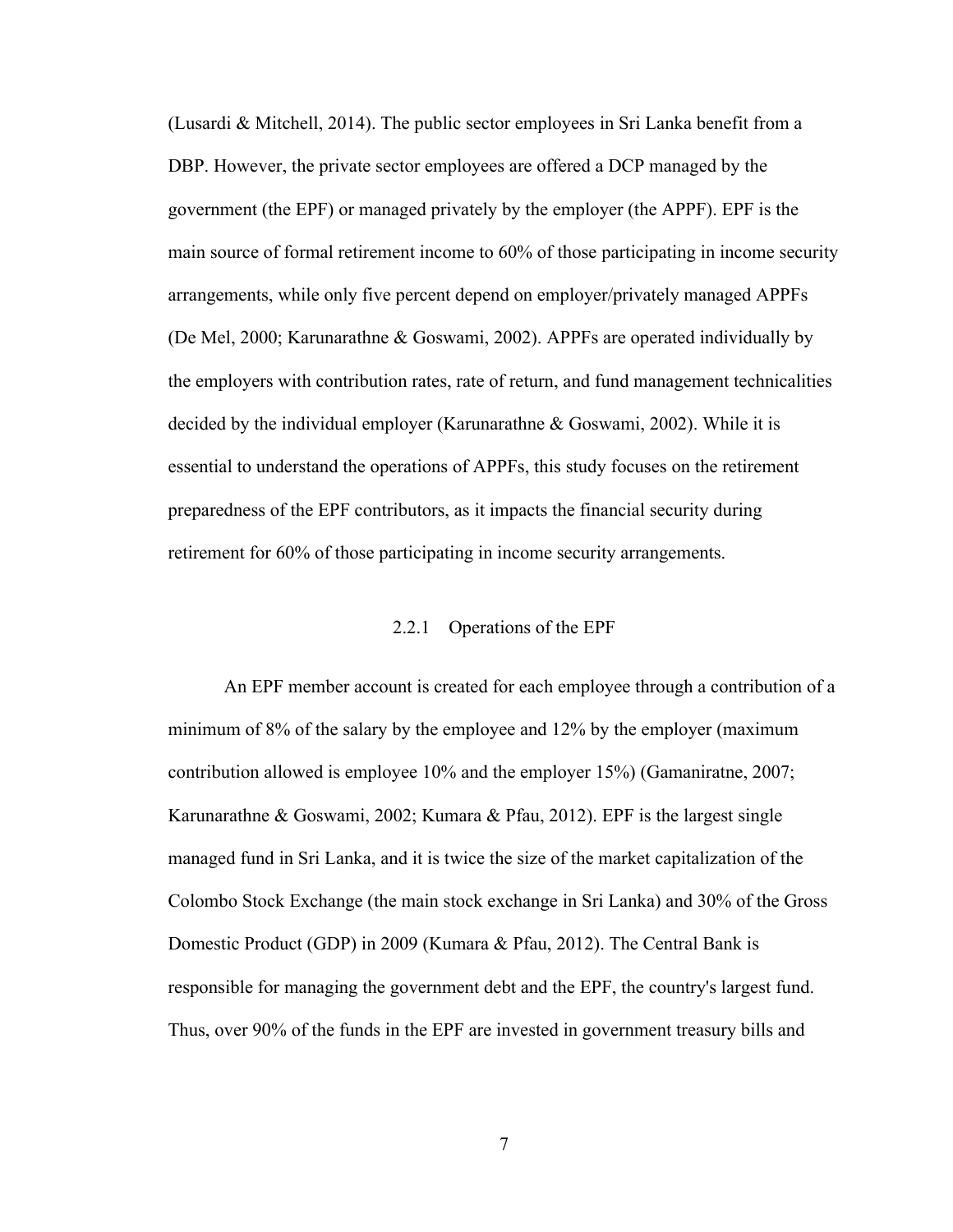bonds, earning only a risk-free interest rate<sup>[3](#page-17-1)</sup> (Gamaniratne, 2007; Kumara & Pfau, 2012). As a result of investing in government debt instruments, real interest earned[4](#page-17-2) by EPF holders is lower than market rates. This results in a low return on retirement investments and potentially worsening the retirees' poverty rate due to lower wealth accumulation (Gamaniratne, 2007).

Unlike the public pensioners, who are part of DBP, and the informal sector employees, who have the discretion to invest either with the voluntary pension scheme managed by the government or maintain their own retirement fund, the EPF Act No. 15 of 1958 mandates the private sector employees to contribute to the EPF or the APPF (Karunarathne & Goswami, 2002; Kumara & Pfau, 2012). Therefore, the private sector employees need to be financially literate to understand how their retirement savings are managed and understand the sufficiency of the funds accumulated for retirement. If the funds collected at the EPF are insufficient, employees need to take precautionary measures and corrective actions, such as maintaining private savings or working beyond the mandatory retirement age.

## <span id="page-17-0"></span>2.3 Retirement in the United States

The U.S. has a population of 327 million, and 16% of the population is over 65 years old (World Bank, 2020). The typical ages of retirement for most citizens in the U.S. are between 62 and 67 years. A US citizen's average life expectancy is 78.5 years; thus individuals spend around 11.5 to 16.5 years in retirement. Unlike in the Asian culture, in

<span id="page-17-2"></span><span id="page-17-1"></span><sup>&</sup>lt;sup>3</sup> Risk-free interest is an interest rate lower than the market deposit rate offered by the commercial banks. <sup>4</sup> Real interest is the interest earned net of inflation rate.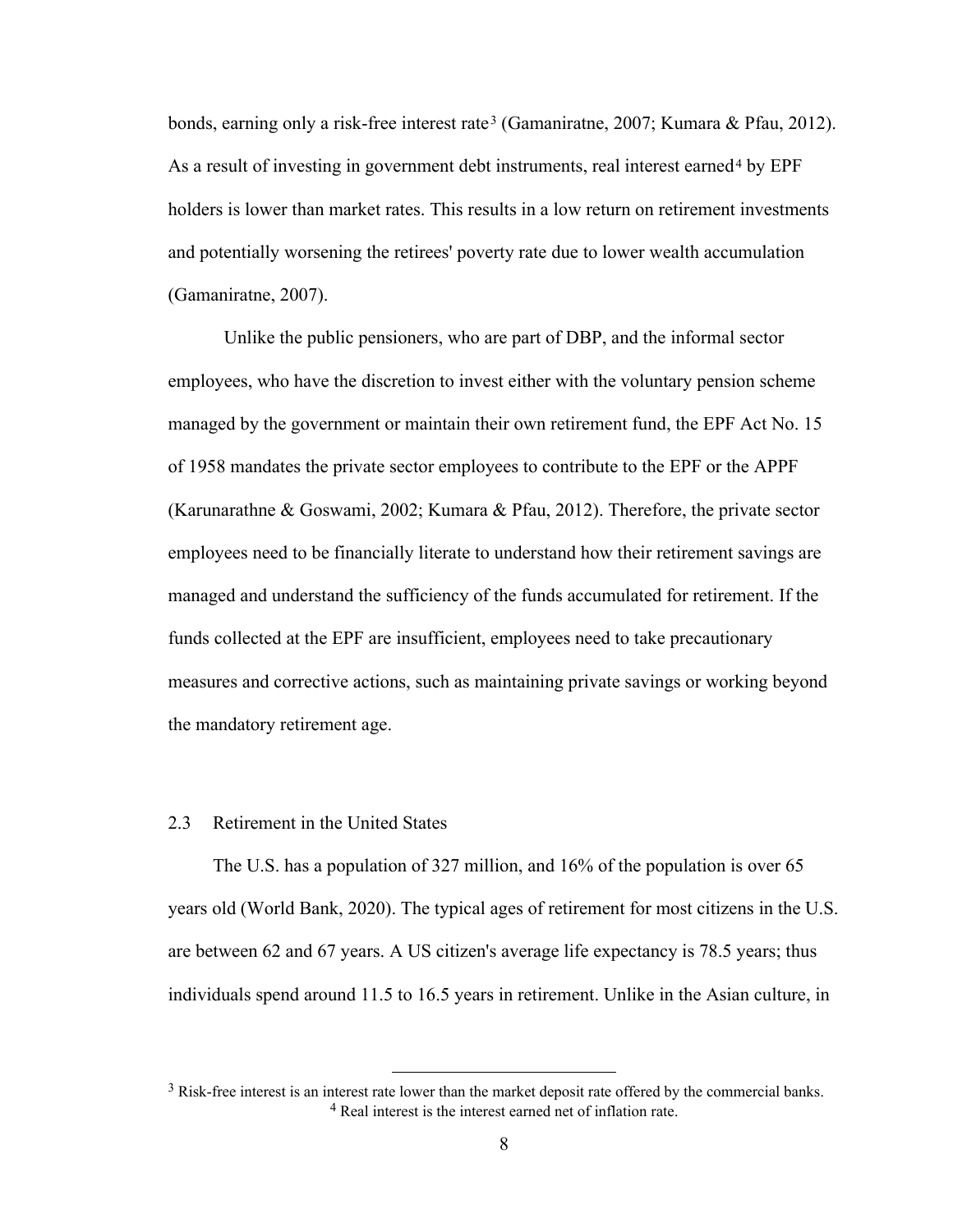the U.S., individuals spend their working years in anticipation of retirement (Gupta  $\&$ Hershey, 2016). Thus, many individuals engage in different saving plans to secure their financial stability during retirement.

In the U.S., financial stability during retirement is achieved mainly through investments in employer-sponsored retirement plans, privately managed retirement savings, and drawing on Social Security and Medicare benefits. The government's Social Security and Medicare benefits are for those over the age of 62 and 65, respectively. These government-sponsored programs are social safety nets funded through mandatory payroll taxes (Social Security – 6.20% and Medicare 1.45%). Some of the retirement saving plans in operation in the U.S. are considered tax-sheltered investments, and the funds grow tax-free. These arrangements show the government's commitment towards encouraging saving for retirement. Compared to the tax-sheltered retirement savings plan in the U.S. situation in Sri Lanka is vastly different, as the employees contribute to the EPF post-tax and the returns on the EPF are taxable (Employee Provident Fund, 2016).

Unlike in Asian culture, the U.S.'s retired population experiences a higher level of independent living or lives in assisted living facilities than living with their children. These living arrangements require a higher level of financial security during retirement. Similarly, as Sri Lanka's population ages, there is a higher probability of seeing older individuals living independently or in assisted living facilities. These changes in elderly living patterns are evident by the rapid increase in assisted living facilities over the past decade (Samath, 2019). Therefore, it is vital for the current workforce in Sri Lanka to change their retirement and saving behaviors to secure financial stability during retirement.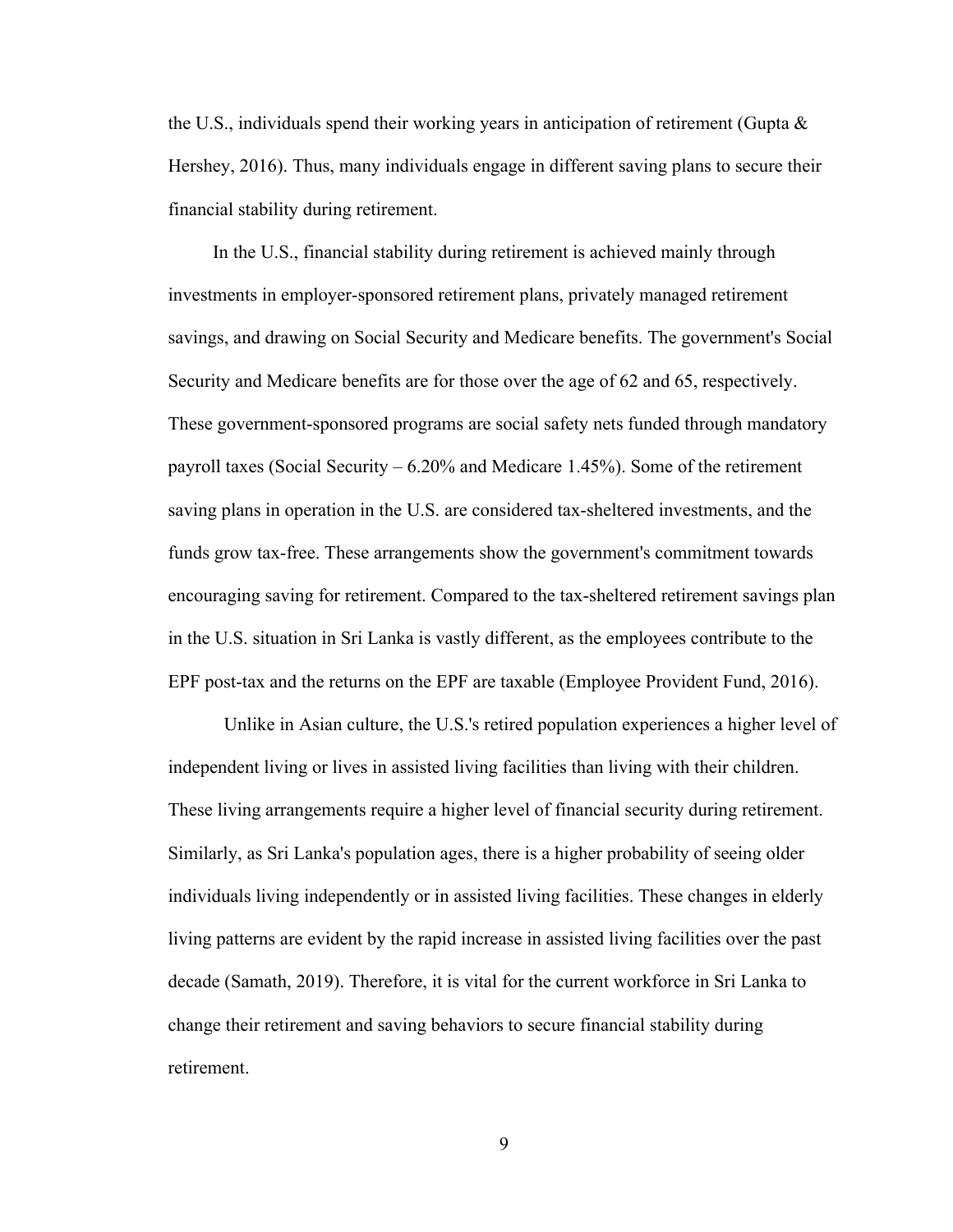#### <span id="page-19-0"></span>2.4 Empirical Evidence of Factors Affecting Saving for Retirement

Financial security during retirement is dependent on the ability to accumulate wealth (Lusardi, 2007). The ability to accumulate wealth for retirement can be affected by multiple factors. Some of these factors are; age, gender, marital status, number of dependents, education, inherited wealth, shocks or unexpected events during the lifetime, time preferences, self-control, risk preferences, financial literacy level, and institutional factors affecting pension literacy (Ameriks et al., 2007; Martin et al., 2016; Menchik & Jianakoplos, 1997; Smith, 1999).

Individuals are in different families with varying financial situations. Those in affluent families may receive an inheritance that would enable them to avoid debt, invest in human capital and increase their future earning power, helping them have a discretionary income above their expenses. Therefore, an individual who receives inheritance can start saving for retirement earlier than individuals who enter the workforce without estate benefits. For example, Menchik and Jianakoplos (1997) found that inheritance account for 10%-20% of the wealth gap between Black and Whites which was able to be attributed to the difference in family inheritance.

Unexpected events during the life cycle, such as a severe illness of a family member requiring a high level of medical expenses, or the death of an income earner resulting in a sudden loss of income, will result in loss of income without a change in expenses ( Smith, 1999). Pelkowski and Berger (2004) found that permanent health conditions have a significant adverse effect on average hourly wages and the number of hours worked. They also found that these adverse effects were largest for individuals whose health problems started during the peak of their life-cycle earning. Moreover,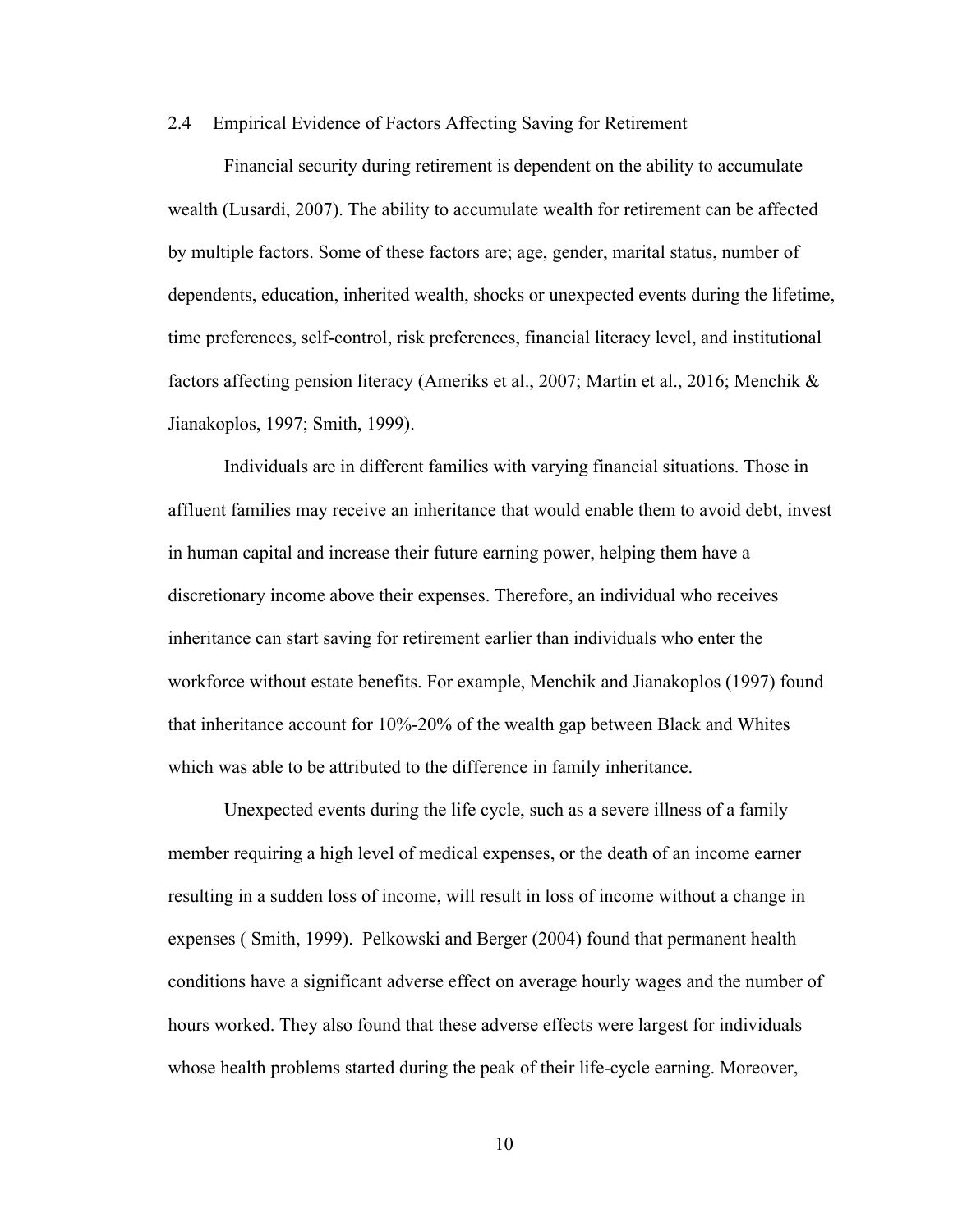acute health shocks deplete family wealth (Jason & Dalton, 2016). Thus, health shocks negatively impact an individual's income level; it also consumes family resources affecting retirement decisions and retirement wealth.

Time preference, individuals with a high preference for the present will not be encouraged to save for their retirement. Using the National Longitudinal Survey of Youth (NLSY) for the study, Martin et al. (2016) showed that those who preferred the current consumption accumulated 37% less retirement wealth than those who had a low preference for current consumption. Similarly, individuals with low self-control are less likely to forgo current consumption in anticipation of saving for future consumption. For instance, many studies have shown a statistically significant positive association between accumulated wealth and self-control (Ameriks et al., 2007; Griesdorn & Durband, 2016). Additionally, research indicates that females have a lower risk preference, which leads them to accumulate lower retirement wealth than their male counterparts. More specifically, single females and households headed by females approach retirement with less wealth due to the negative association between risk preference and wealth (Neelakantan & Chang, 2010).

Institutional factors such as pension literacy affect an individual's retirement preparedness. Ekerdt (2002) found in the Health and Retirement Study (HRS) one-fifth of DCP contributors did not know their account balances, and one-tenth did not know the age at which they were eligible to begin drawing on their DCP funds. Additionally, an experimental study done among individuals between the age 60 and 65-year-olds in the U.S. found that, compared to the control group who did not receive educational information about Social Security, those who did, had a four percentile increase in labor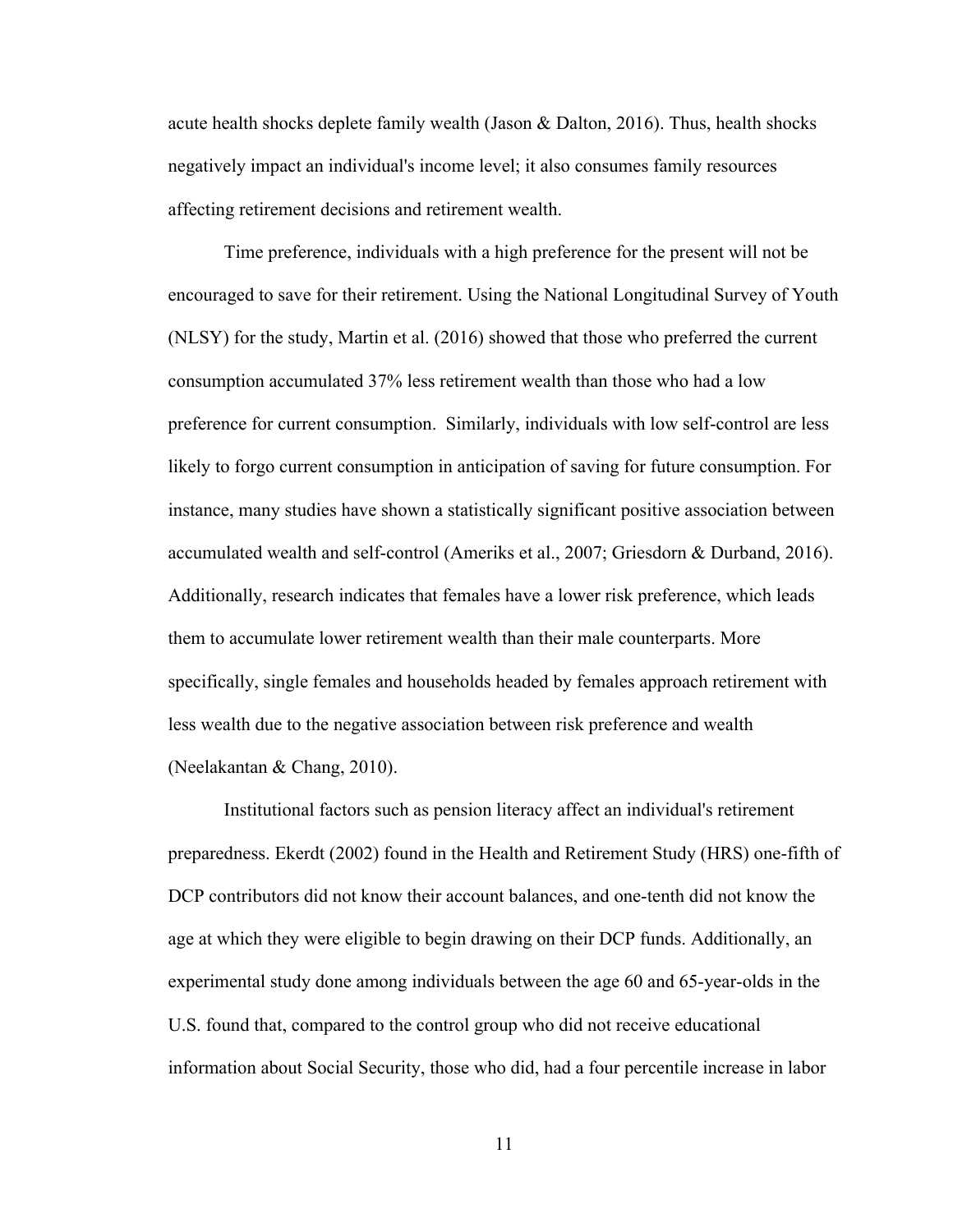force participation (Liebman & Luttmer, 2015). This study showed evidence of a positive association between pension literacy and a behavioral change related to retirement.

Lusardi and Mitchell (2014) found that increasingly employers are shifting from DBP to DCP retirement saving schemes. A unique characteristic of a DCP is that individuals are responsible for ensuring they have sufficient funds to sustain themselves during their retirement. This process entails identifying how much money is required to sustain during retirement, managing the contribution level, and managing the fund growth through investment return. These activities require an individual to be financially literate to understand concepts such as compound interest, inflation, and risk management. Although there is a significantly high financial literacy requirement, the U.S.'s financial literacy level is between 55%-75%, and it is only at 25%-35% among the Sri Lankan population (Klapper et al., 2014).

Financial literacy is an essential determinant of good financial behavior (Lusardi et al., 2010). Financial illiteracy is a serious problem in developing countries as most households possess a low financial literacy level (Klapper et al., 2014; Lusardi & Mitchell, 2007). Researchers can not fully explain the variation in financial literacy through the differences in education level, age, race, or marital status (Young et al., 2017). But more importantly, strong numeracy and understanding of financial concepts such as compound interest, inflation, and risk management have been able to determine the level of financial literacy (Bönte & Filipiak, 2012; Lusardi & Mitchell, 2014). Empirical research has found a strong association between financial literacy and financial behavior both within the United States (Hershey & Mowen, 2000; Lusardi, 2011; van Rooij et al., 2012) and in various other populations; for example, India (Bönte & Filipiak,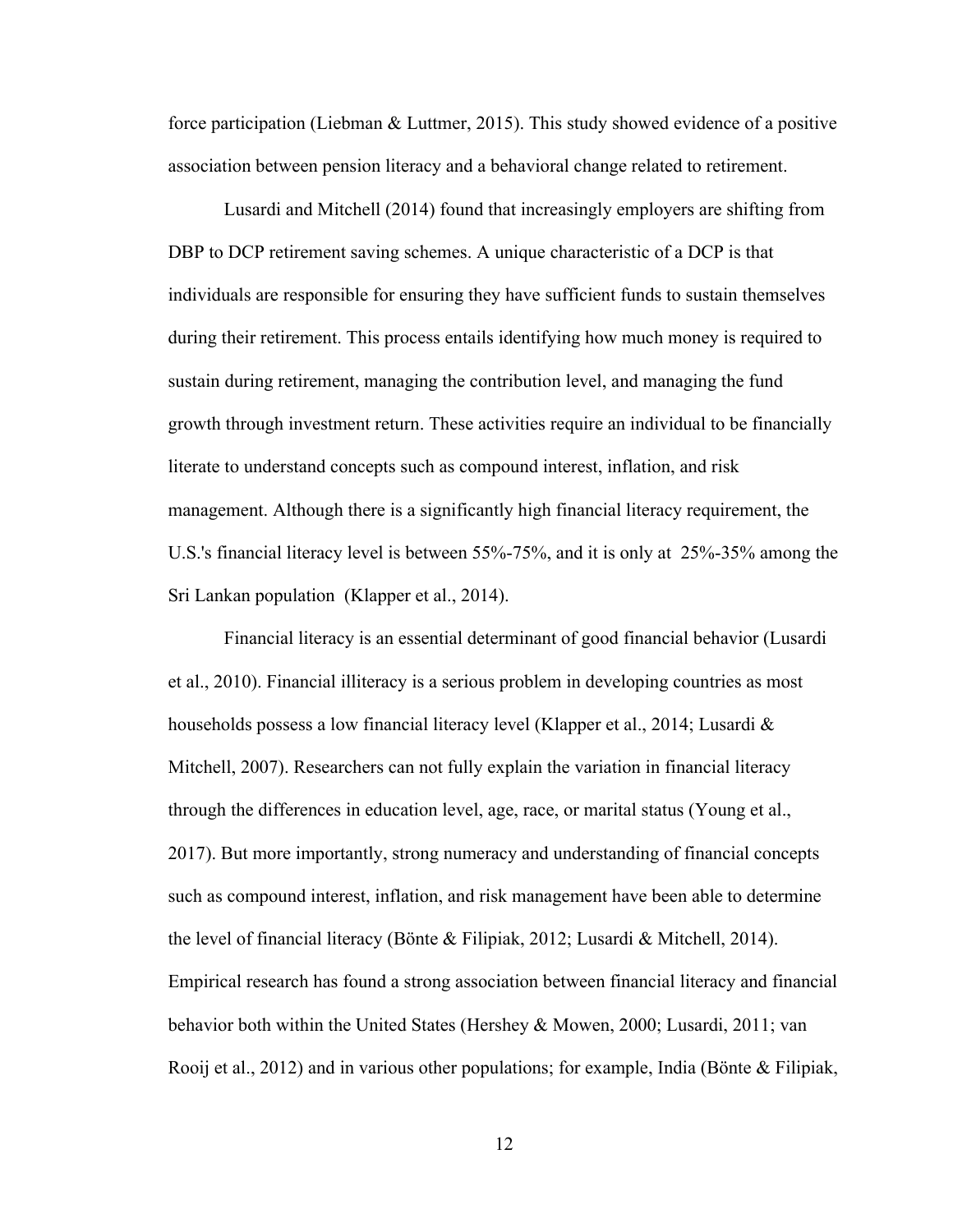2012), Israel (Segel-Karpas & Werner, 2014) and Rwanda (Sayinzoga et al., 2016). Some of the financial behaviors observed were: maintaining emergency funds, spending and saving habits, using the banking system (Henager  $\&$  Cude, 2016), and planning for retirement (Clark et al., 2017; Henager & Cude, 2016; Lusardi & Mitchell, 2007). Lusardi and Mitchell (2007) found that those who answered questions on interest rates correctly also planned well for retirement, indicating the potential impact financial literacy has on the individual to plan for retirement. To maintain healthy financial behaviors, individuals should understand the basic financial concepts like interest, inflation, and risk management. Several studies have shown that those who are financially literate approach retirement with higher retirement wealth (Bateman et al., 2012; Lusardi, 2007, 2011; Lusardi & Mitchell, 2007).

## <span id="page-22-0"></span>2.5 Empirical evidence of factors affecting retirement preparedness in Sri Lanka

Retirement preparedness is an under-researched area in Sri Lanka. Preparedness for retirement is as saving for retirement and having adequate wealth at the time of retirement. Adequate wealth for retirement is having access to 60 - 80% of annual preretirement income during one's retirement years (Hanna et al., 2016). However, many studies have shown that individuals in the United States (Henager & Cude, 2016; Lusardi, 2007; Lusardi & Mitchell, 2014; Lusardi et al., 2010) and individuals outside the United States (Sayinzoga et al., 2016; Segel-Karpas & Werner, 2014) lack financial preparedness for retirement. Most studies in Asia, including Sri Lanka, relating to factors affecting an individual's saving focus on broader system factors such as financial inclusion, economic growth, foreign investments, prevailing interest, and the economy's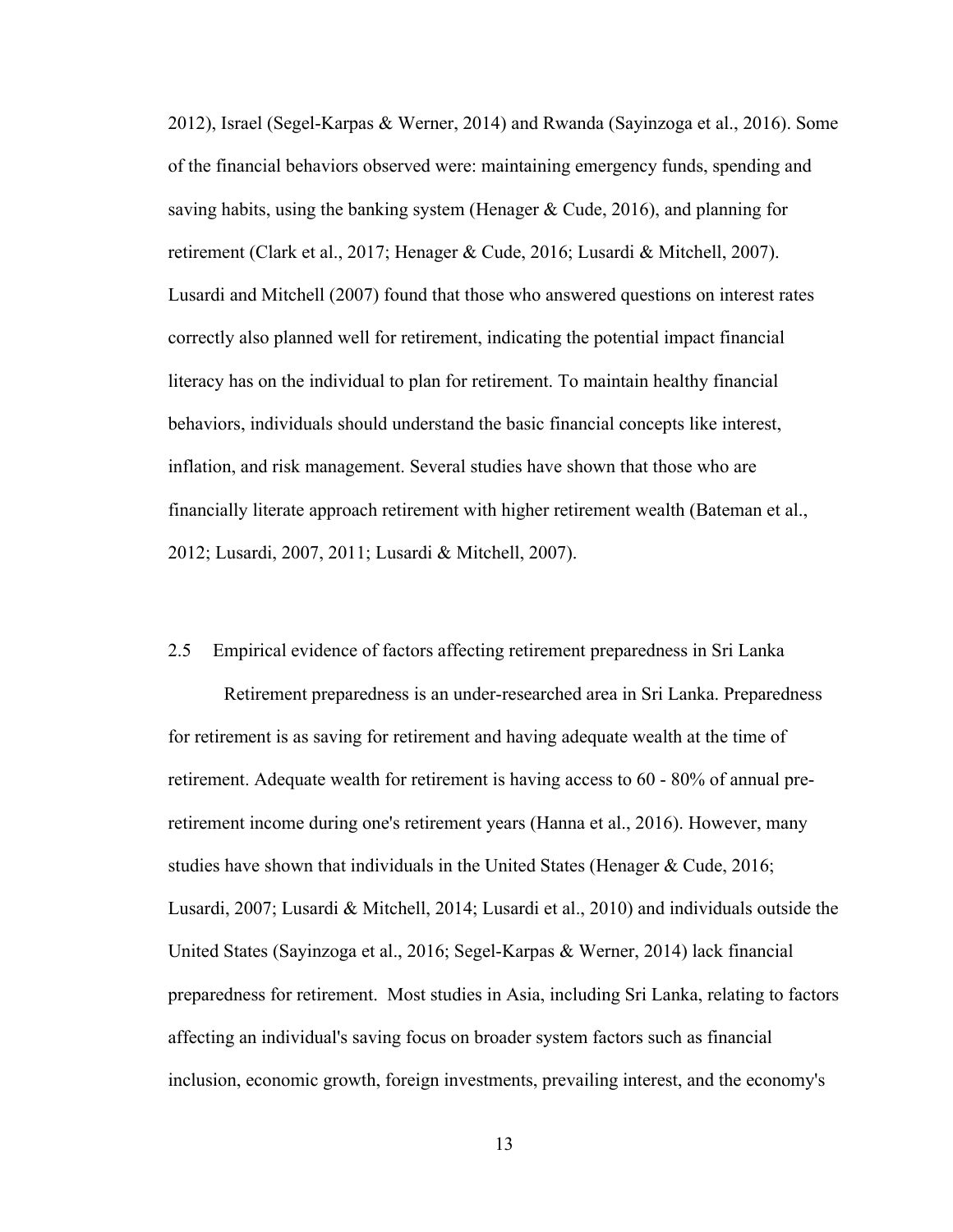inflation rate (Agrawal et al., 2009; Heenkenda, 2016). The literature lacks empirical evidence evaluating the behavioral factors affecting the individual's savings of the Sri Lankan population. As explained earlier in the literature review, it is evident that financial literacy can alter behavioral factors, such as risk preference, time preference, and self-control and positively impact financial behaviors such as retirement preparedness.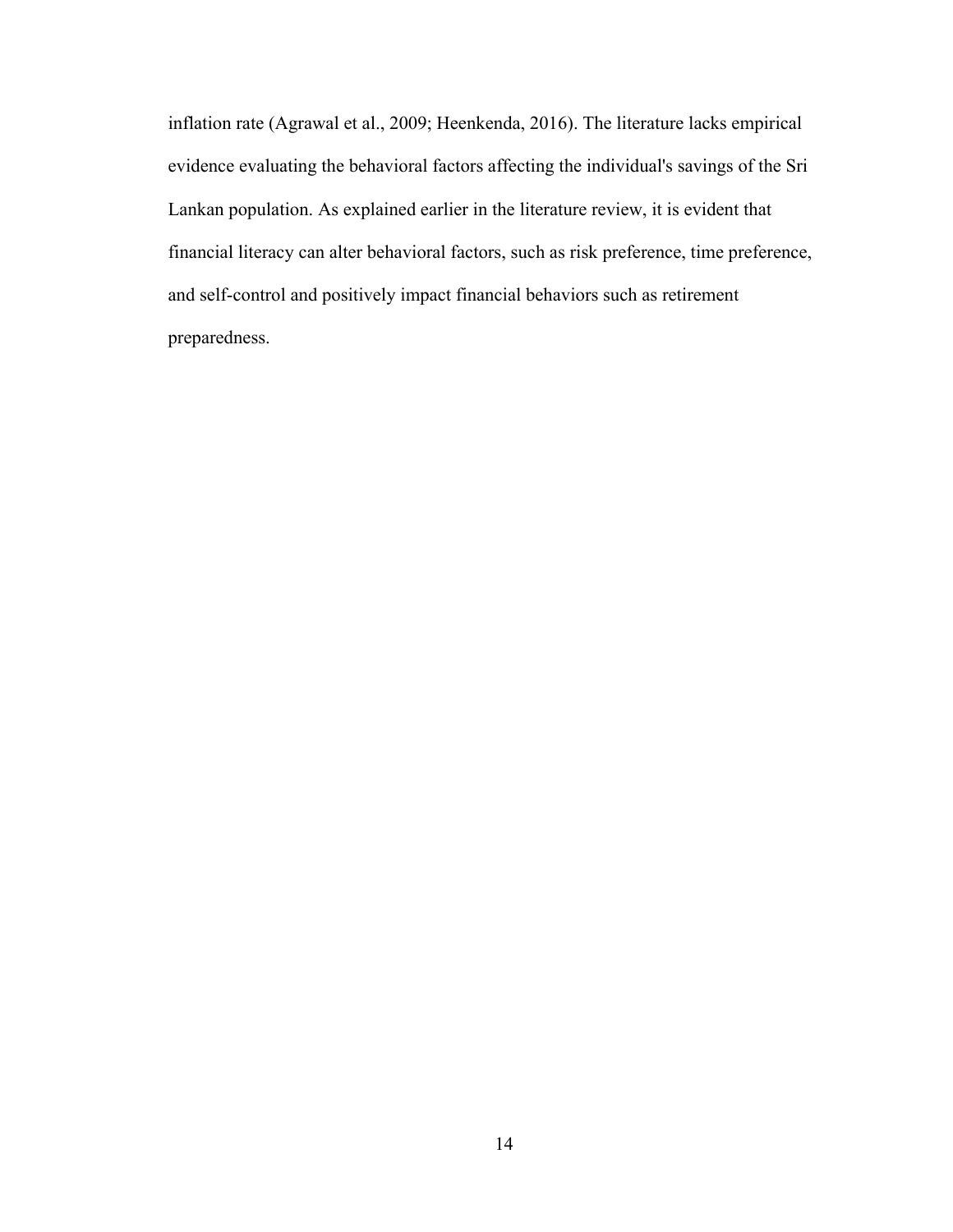### <span id="page-24-0"></span>CHAPTER 3. THEORETICAL FRAMEWORK

The life cycle hypothesis (LCH) can provide a theoretical framework to explain how financial literacy relates to financially preparing for retirement. LCH is a wellknown economic theory to explain individuals' savings and consumption patterns over their lifetime (Modigliani, 1986; Modigliani and Brumberg, 1954). LCH expects a rational individual to save during their working years and use it as a source of monetary support during retirement to smoothen the utility from consumption over their lifetime (Browning & Crossley, 2001; Griesdorn et al., 2014). Figure 3 depicts the life cycle of consumption and savings under the assumption that income fluctuates with age, but consumption level remains relatively constant regardless of income. People should save during working years (Area 2 in Figure 3) when income exceeds consumption. In contrast, people need to borrow (Area 1) or dis-save (Area 3) to survive when income is not enough for consumption. LCH indicates that age is a crucial predictor in explaining individual behaviors to save for retirement. LCH expects those in the working-age group to save for retirement, whereas those before and after is not. Consequently, LCH suggests that individuals must engage in planning and saving for retirement.

This basic LCH also assumes that individuals know all relevant information when planning and making decisions on retirement savings. Specifically, LCH assumes the cost of acquiring information about the future is not so high or difficult (Warneryd, 1999). All relevant information or information about the future can refer to financial literacy regarding planning and retirement savings decisions. However, this assumption, which is not explicitly considering financial literacy as a major determinant of retirement savings, is far from reality. Commonly defined as understanding financial concepts and applying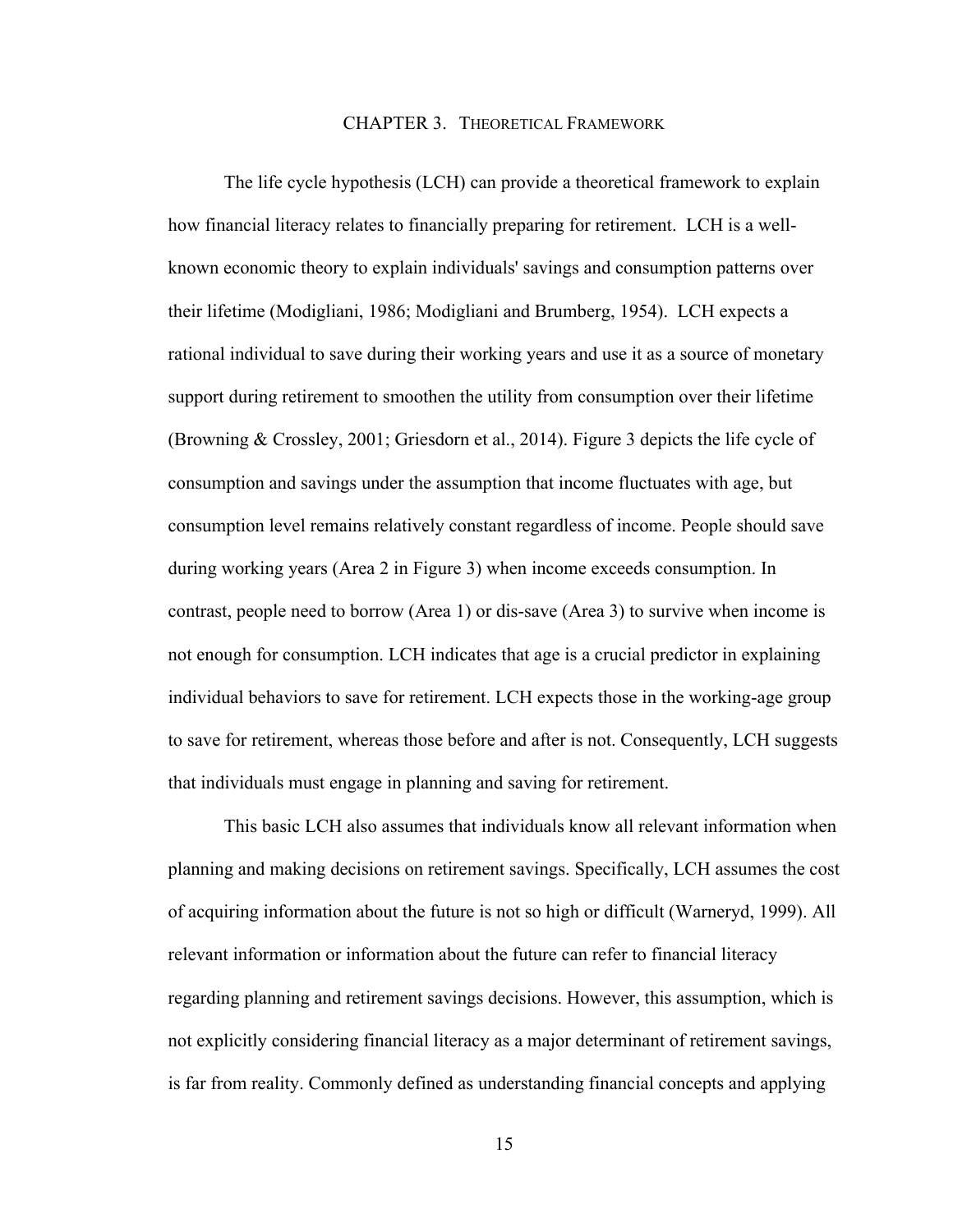Figure 3 Life-Cycle Hypothesis



them to economic decision-making (Huston, 2010), financial literacy can shape financial decision-making and behaviors (Lusardi & Mitchell, 2014).

Financial literacy can affect preparation for retirement savings in several ways through *understanding financial concepts*. For example, if they understand the economic life cycle, they can perceive the need for retirement savings even in the early years. If they understand the benefits of compound interest, they may start early to save for retirement and plan for retirement. If they know inflation and possible decreases in purchasing power, they may consider annual inflation rates in calculating their retirement savings' needs, leading to better preparation. If they understand the concept of risk, they may know their risk tolerance level and possible gains and losses of investment for retirement savings. Financial literacy also affects decisions and behaviors for retirement savings through the *application of it*. Suppose they understand the simple formula of consumption/savings function based on LCH. In that case, they can estimate their savings needs and contribution rates out of income per month or year for retirement savings. Suppose they apply the concept of risk to the preparation of retirement savings. In that case, they can figure out estimated rates of return from financial products that they invest in with different risks. If they tend to be risk-averse and invest in safe assets such as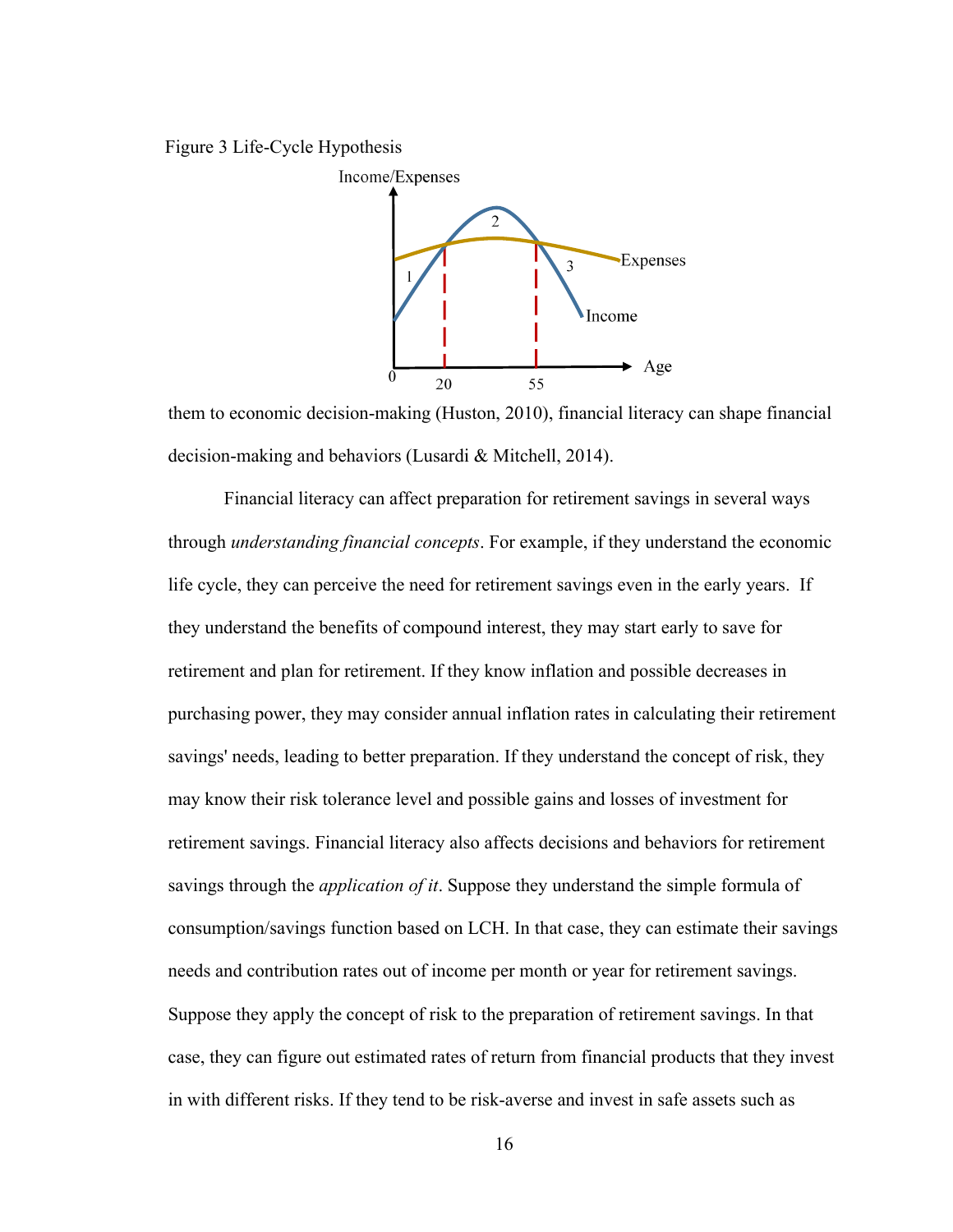savings accounts or treasury bills, they may expect low returns from these investments. They may think about more contributions each month to meet the retirement savings needs and vise versa if they are risk-takers.

Based on potential channels addressed above from financial literacy into financial decision-making and behaviors for retirement savings, and empirical findings with a strong association between financial literacy and financial behavior mentioned in the literature review, in this study, it is hypothesized:

#### *Hypothesis 1: Financial literacy is positively associated with retirement preparedness.*

Financial literacy is essential for retirement saving at a general level, but it may not provide individuals with pension-specific knowledge. Pension-specific knowledge is the knowledge about pension benefits, contribution rates, the investment strategy, and the eligibility criteria to claim benefit (Adeabah, 2020; Ekerdt, 2002; Mitchell, 1988). Specific knowledge about the pension system or pension literacy will affect retirement preparedness through *altering practical decisions* like changing the contribution rates, investment strategy, or retirement age.

More specifically, pension literacy is important because if they know how much they and the employer contribute to the retirement fund, they will better maximize the contributions. Suppose they know about the investment strategy, whether the fund is investing in fixed income securities, equities, mutual funds, or index funds, they will influence the investment strategy for better retirement fund growth. Additionally, if individuals are aware of the withdrawal method, whether it is possible to receive an annuity or a lump sum will enable them to make appropriate decisions to manage the funds during retirement better. Finally, if they know when they will be eligible to claim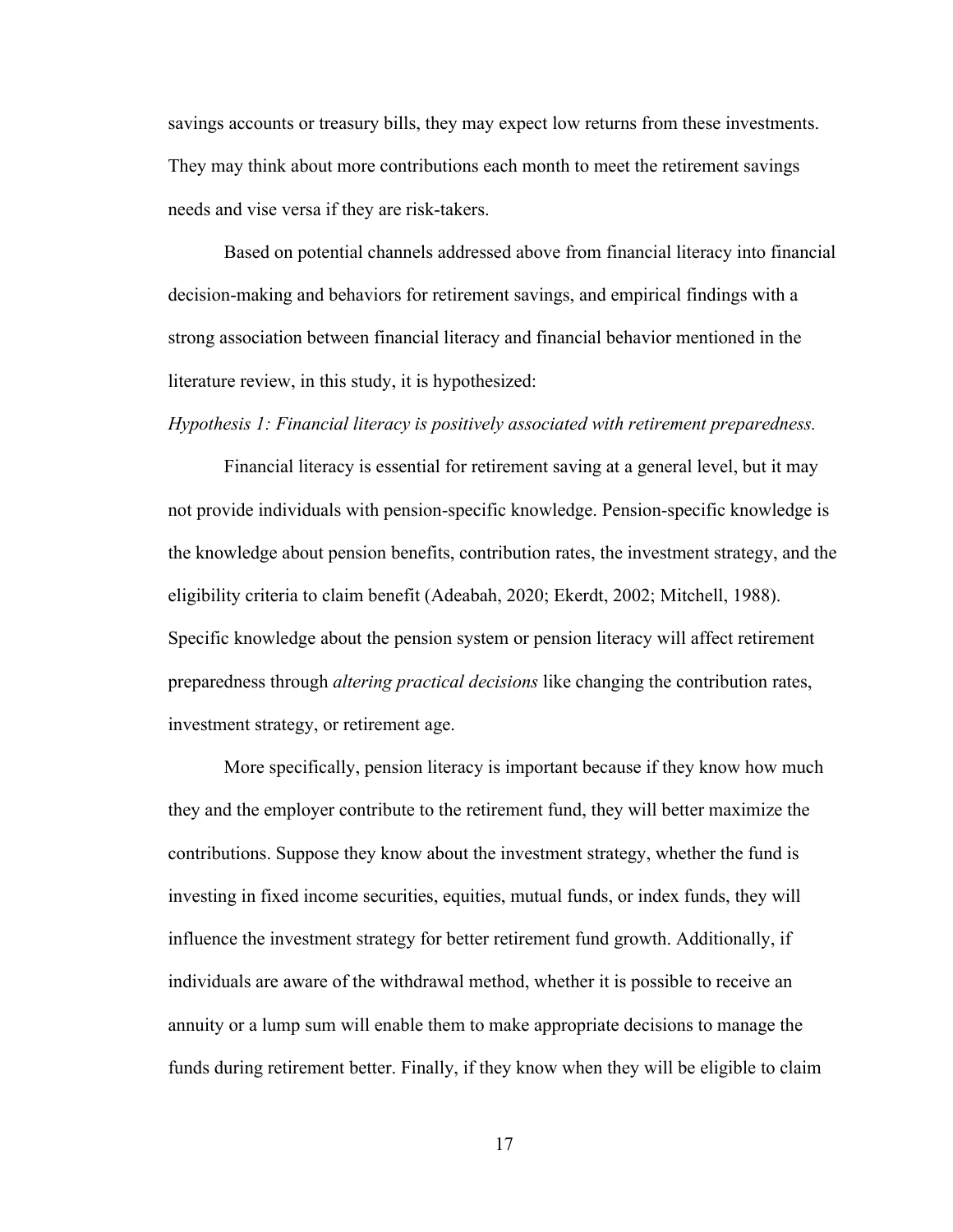benefits, they could better maximize the benefits by not prematurely claiming their retirement fund.

Based on the above discussion and the empirical evidence of the positive association between pension literacy and retirement preparedness, this study hypothesized that.

*Hypothesis 2: Pension literacy is positively associated with retirement preparedness.*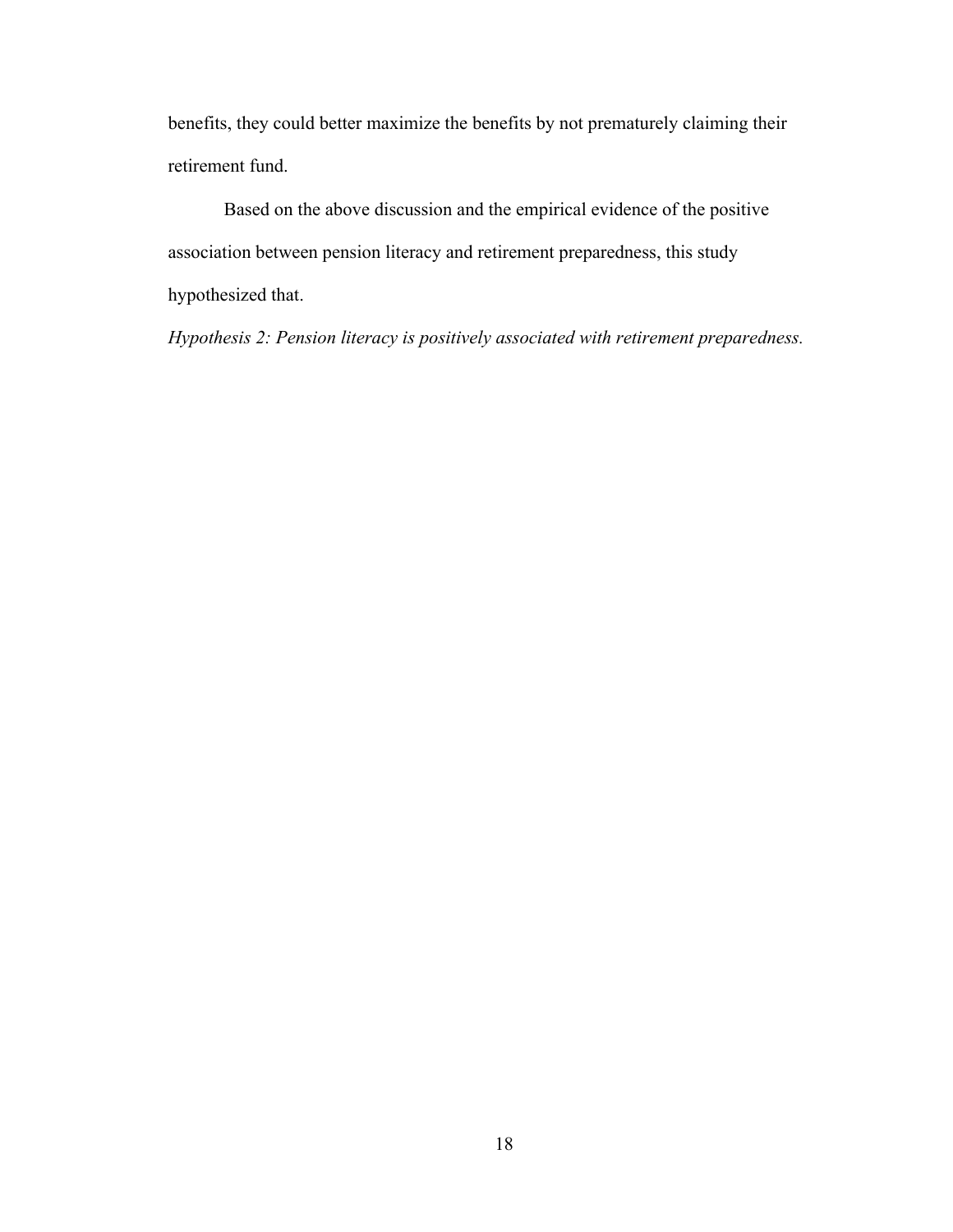#### CHAPTER 4. METHOD

#### <span id="page-28-1"></span><span id="page-28-0"></span>4.1 Sampling and Data Collection

Individuals attempt to smooth their consumption over the lifetime by saving during working years and dissaving during retirement (Modigliani, 1986). Accordingly, this study includes current employees who contribute to the EPF.

Preceding approval from the Institutional Review Board (IRB), recruited participants through Facebook pages affiliated with a university and a page dedicated to discussing financial matters in Sri Lanka. Obtained prior approval from administrators of the two Facebook pages to post the survey invitation. Furthermore, the administrators disabled commenting on the post to encourage voluntary participation and protect the participants' privacy. The Facebook post included the link to the Qualtrics survey so that participants can directly access the survey on their device. The study collected the consent to participate in the survey by clicking on the "begin" after reading the cover letter. The survey was conducted only in English. The participants had the opportunity to skip answering questions or stop the survey during the study and share their email addresses to enter a raffle to win \$50 worth of gift cards from a grocery store in Sri Lanka. Those emails were kept separately from the participant's data to ensure confidentiality.

Between April 1 and October 31, 2020, 175 private sector employees participated in the online survey. The study excluded fifteen participants who do not meet an inclusion criterion (i.e., do not contribute EPF (10) or did not provide the answer to this question (5)). The current study includes sample sizes of 142 and 115, respectively, for the subjective and objective measures. Conducted the Power analyses to ensure the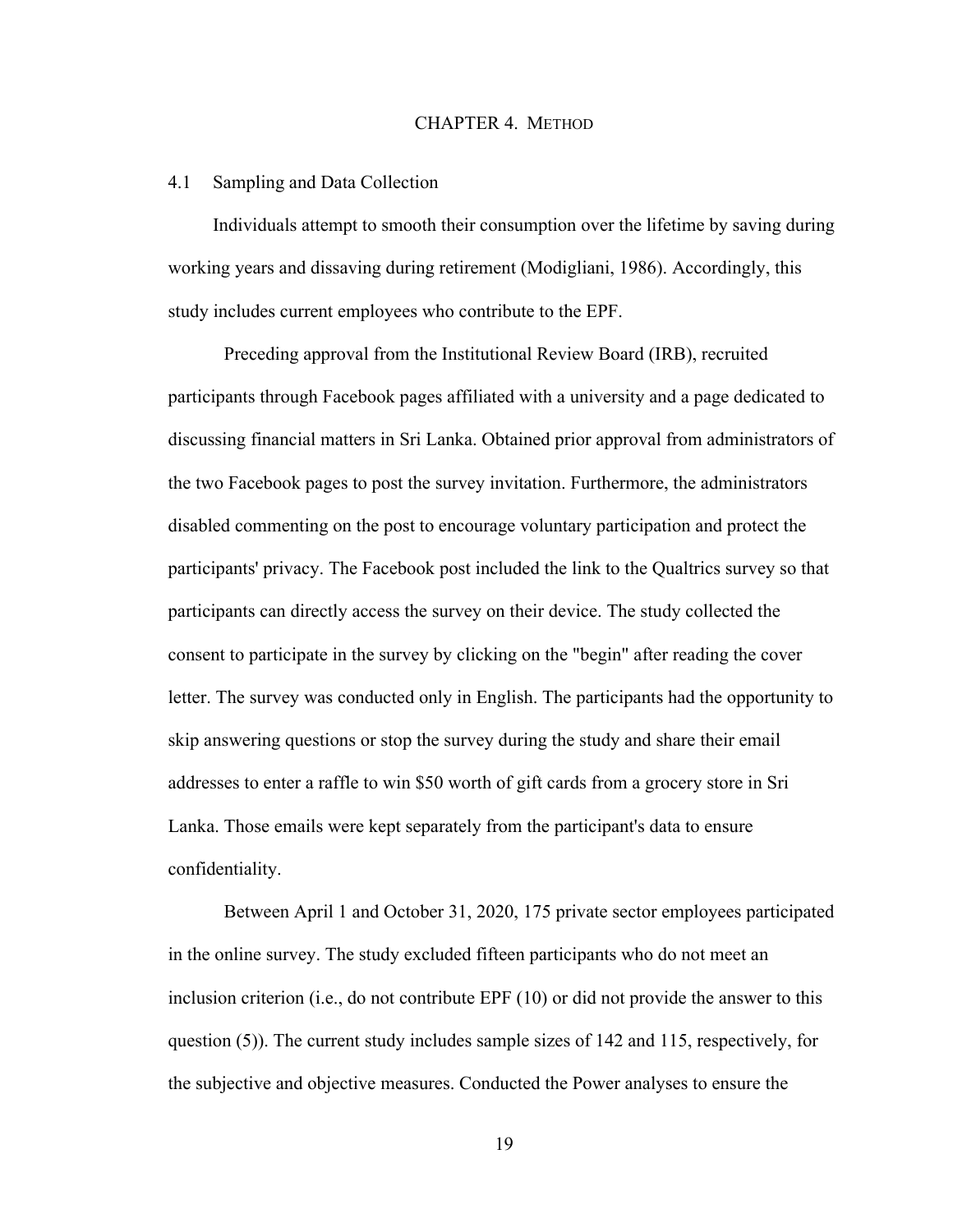sample sizes' appropriateness using G\*Power (Faul et al., 2009). The recommended sample size was 161 when using subjective measures of retirement preparedness. The sample size of 161 was arrived based on a one-sided test with a 5% significance level, 80% power, and effect size of 2.3 as odds ratio between pension literacy and retirement preparedness and  $R<sup>2</sup>$  of 0.07 for the relationship between other variables (financial literacy and control variables) and retirement preparedness from the previous similar studies (Adeabah, 2020; Lusardi, 2007; Segel-Karpas & Werner, 2014). When using the objective measure, the sample size was 106 based on a one-sided test with a significance level of 5%, power of 80%, and effect size of 0.19  $(R^2/(1-R^2) = 0.16/(1-0.16))$  (Lusardi, 2007) for 13 independent variables. Overall the sample sizes (142 and 115) in this study are reasonable for finding statistically significant effects. It is noteworthy that this sample is not representative of Sri Lanka population. It captures employees who work in the private sectors with more education and higher financial literacy levels.

#### 4.1.1 Missing data management

<span id="page-29-0"></span>Table 2 reports the missing data patterns in the relevant independent variables (Panel A), control variables (Panel B), and dependent variables (Panel C). There were missing values between  $1 - 69$  in the financial and pension literacy variables in Panel A. Missing values in financial and pension literacy-related questions could be due to the participants' lack of knowledge. Deleting these observations could eliminate participants with low financial and pension literacy, known as item non-response bias. In order to reduce item non-response bias, all missing answers for financial and pension literacy were treated as wrong answers as the previous studies suggested (Allgood & Walstad,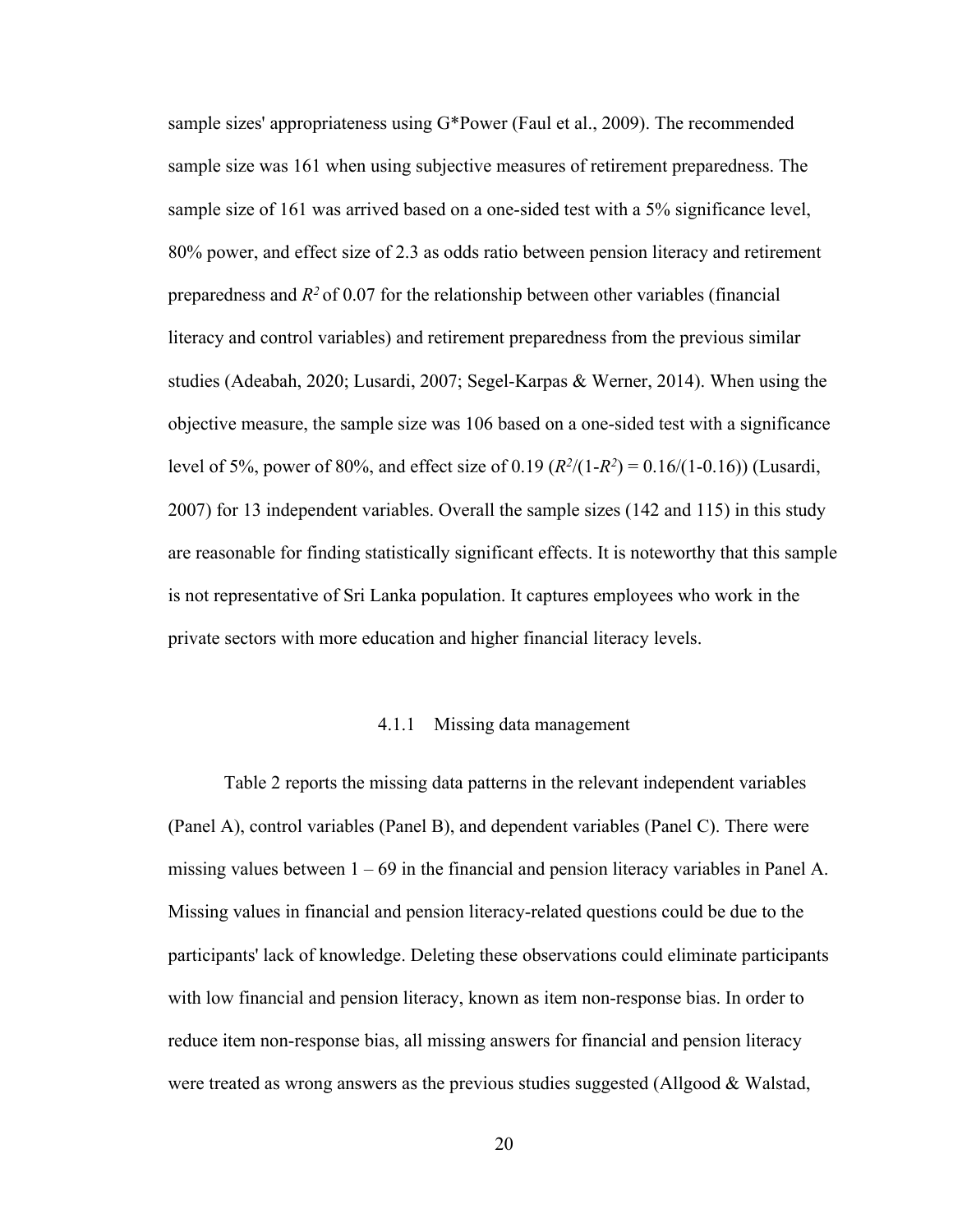| Variable                                | Frequency | $\frac{0}{0}$ |
|-----------------------------------------|-----------|---------------|
| Panel A: Relevant Independent Variables |           |               |
| Compound interest                       | 4         | 2.5           |
| Inflation                               | 4         | 2.5           |
| <b>Risk</b>                             | 19        | 11.8          |
| Withdrawal method                       | 69        | 43.1          |
| Investment                              | 2         | 1.2           |
| Contribution                            |           | 1.0           |
| Panel B: Control Variables              |           |               |
| Dependents                              | 60        | 23.1          |
| Monthly Income                          | 18        | 11.2          |
| Panel C: Dependent Variables            |           |               |
| <b>EPF</b> Balance                      | 32        | 20            |

Table 2 Missing Data Pattern in Independent and Dependent Variables

*Note*: No missing values in the subjective dependent variables

2016; Bucher-Koenen & Ziegelmeyer, 2014). While missing answers in compound interest, inflation (financial literacy), investment, and contribution (pension literacy) were negligible (only 1 to 4 respondents), 19 respondents skipped the question on risk, and 69 didn't answer the EPF withdrawal method (Can you take the EPF as installments?). Regressions were performed with imputations and with list-wide deletion to check for item non-response bias. While planning for retirement and retirement wealth did not show significantly different regression results, retirement income adequacy had only a minor difference between list-wide deletion ( $n = 66$ ) and using imputations ( $n = 142$ ). Thus in this study, non-response as wrong answers was coded to minimize the loss of information and increase sample size.

Panel B displays the missing data in the control variables used for the analyses; only variables related to dependents (60) and monthly income (18) had missing observations. Because 70% of the sample was below 34 years, treated those who did not report the number of dependents as if they did not have dependents, which is reasonable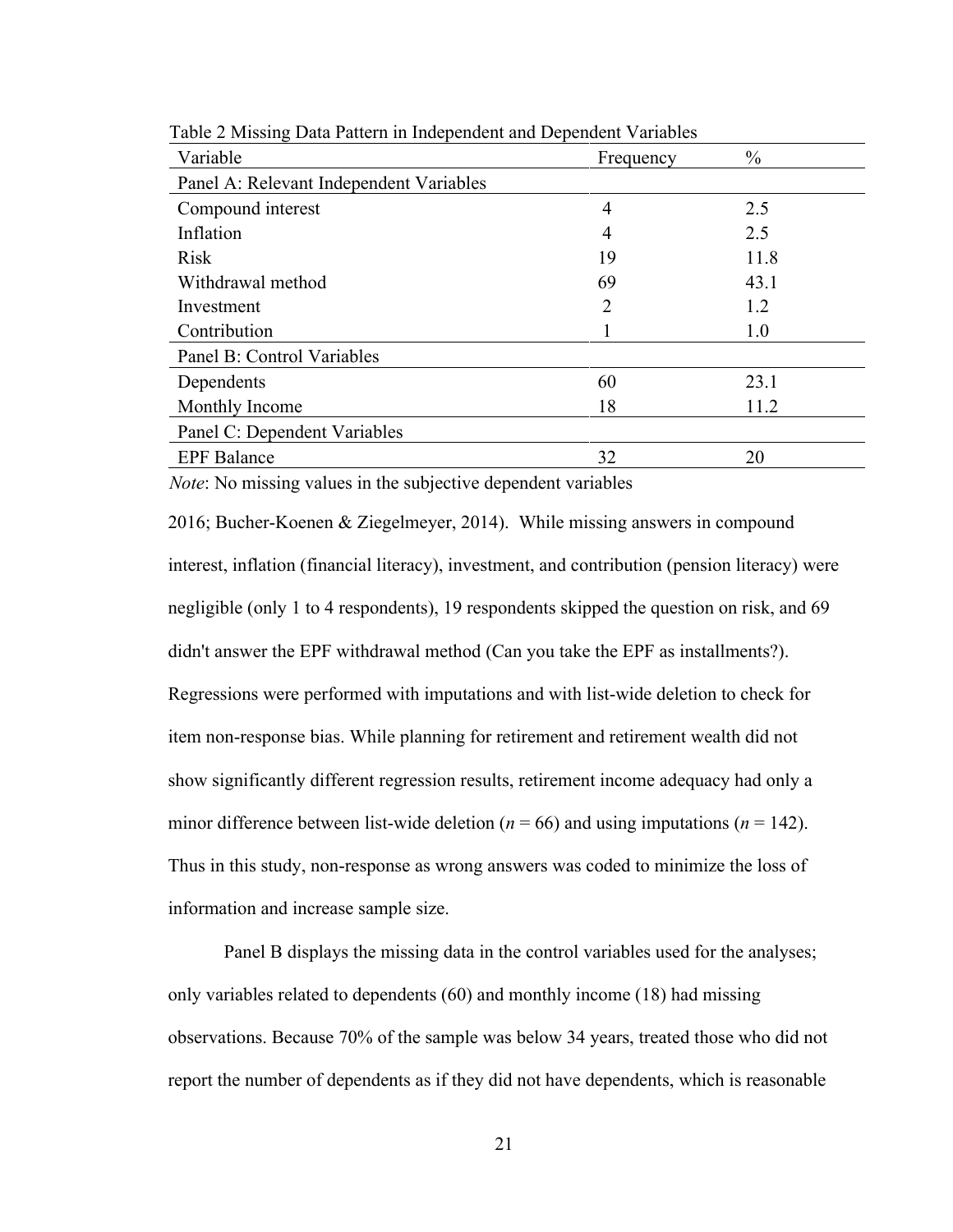given the gradual increase in average age at marriage and childbirth (De Silva, 2013; Department of Census and Statistics, 2012). Because the current sample involves a highly educated group delaying family formation could be further (De Silva 2013). Regarding monthly income, the study used the Little's test of Missing Completely At Random (MCAR) (Johnson & Young, 2011; Li, 2013) to test whether the missing monthly income is random. The test result showed that monthly income is missing completely at random ( $\chi^2$ =9.78, *p* = 0.99, *df* = 30). Previous studies suggested this approach and provided similar results. Smith's (1995) tested and found that those who did not report the net worth behaved differently to those who provided the exact response. In other words, missing values in net worth were MCAR and did not impact the results.

Similarly, monthly income values were not imputed because it was MCAR, and a particular pattern between other variables could not be traced. Consequently, this study used list-wide deletion of 18 observations from the logistic regression analyses resulting in the final sample size of 142 in order to analyze the planning towards retirement and retirement income adequacy. Deleting these missing observations had little impact on the results of the study.

Panel C reports the missing data pattern in the dependent variable. Missing values were present only in the objective measure of retirement preparedness (EPF Balance). Conducted the Little's MCAR test similar to monthly income, and results suggested the EPF balance was MCAR. Thus the study used list-wide deletion of 32 observations due to missing EPF balance. Overall, 45 observations were deleted from the objective measure due to missing values in either monthly income (control variable) or EPF balance (dependent variable).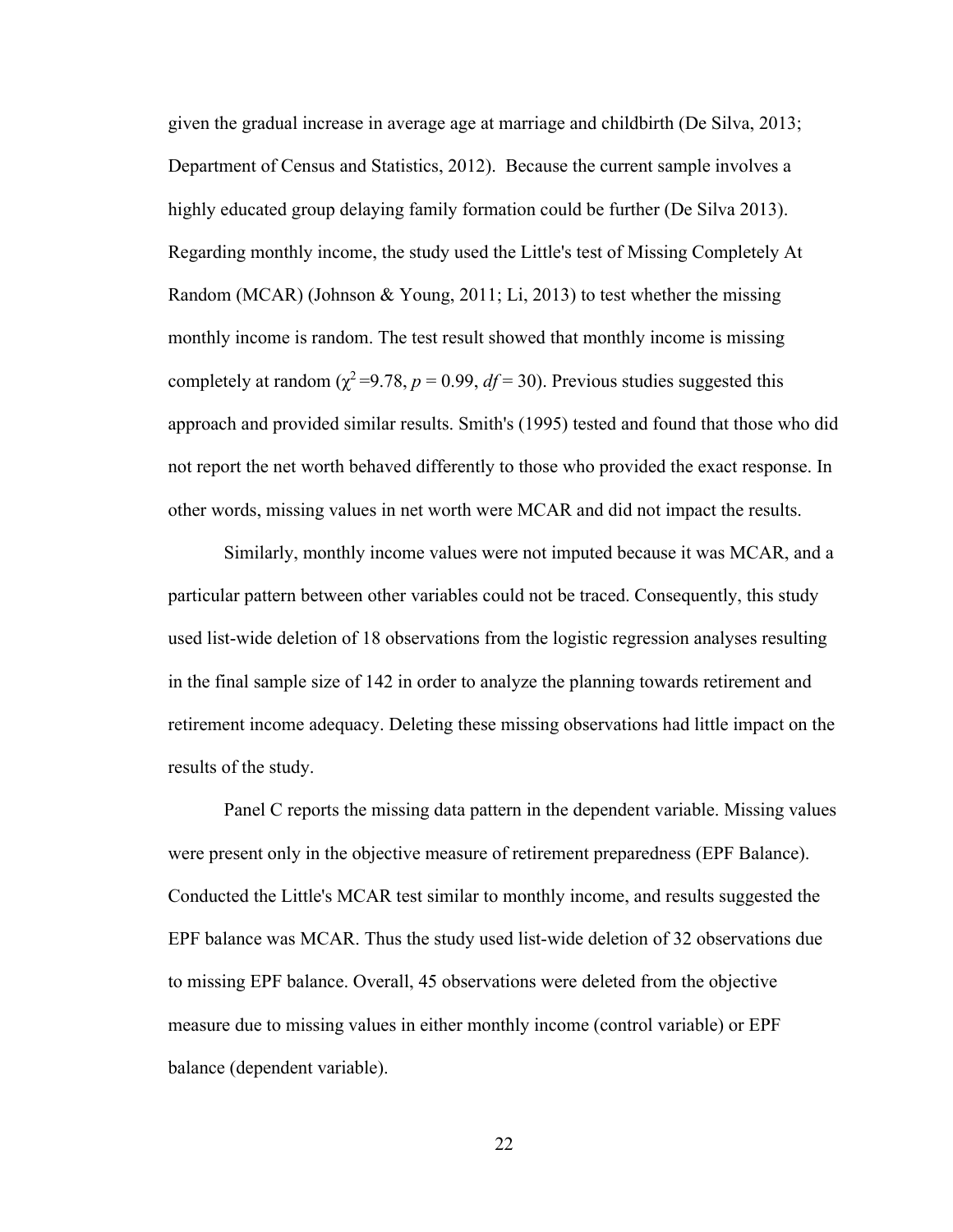## <span id="page-32-0"></span>4.2 Measures

In this study, financial literacy and pension literacy are relevant independent variables, and retirement preparedness is the dependent variable. These constructs are new research areas in the Sri Lankan context, resulting in a lack of measures that evaluate these constructs within Sri Lanka. Thus, the study used measures established within the United States. Beaton et al., (2000) suggested that when using instruments developed in one culture (source culture) for data collection in another culture (target culture), it requires to reach an equivalence between the source and target questionnaire. The questionnaire used in this study had some adjustment by rephrasing financial and pension literacy questions from HRS and SCF surveys such as U.S. dollar amount into local currency or contribution rates to the pension plan. These adjustments to the questions were needed to ensure whether they are equivalent to the original questionnaire in various domains. These domains include item equivalence, semantic equivalence, operational equivalence, measurement equivalence, and functional equivalence (Herdman et al., 1998). Among these domains, semantic equivalence (i.e., transfer of meaning across languages and cultures) and measurement equivalence are not relevant because the adjusted questionnaire is written and administered in English. To test the other domains of equivalences, the adaptation process detailed by Herdman et al. (1998) was followed to evaluate the cultural equivalence of the instrument to be used in Sri Lanka. Two independent translators conversant in Sri Lanka's local culture reviewed the questionnaire, and it was revised according to their recommendations. The developed instrument was then used in a pilot group (*n*= 10, *Female* = 4) to ensure the survey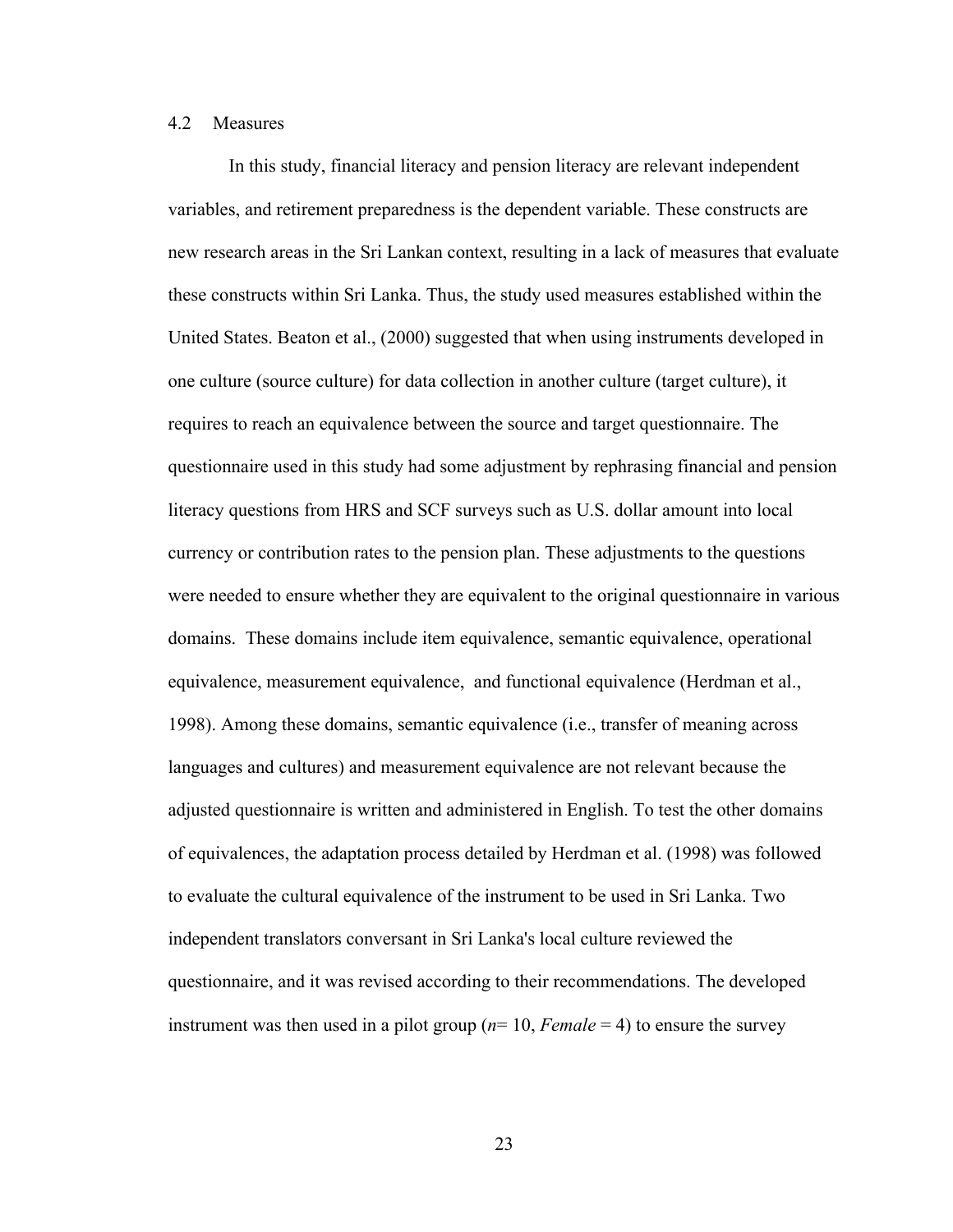instrument measured the study's objective. The results of the pilot group verified the adjusted questionnaire precisely captured the objectives of the study.

# 4.2.1 Dependent Variables

<span id="page-33-0"></span>The study measured retirement preparedness both subjectively and objectively. The study adopted subjective measures from the HRS and the SCF surveys. The HRS asked a Likert-type question: "how much have you thought about retirement?" (Lusardi, 2007) with response options of "A lot, Some what, A little, and Hardly at all." The question "how much have you thought about retirement" indicates the extent to which the responder has planned for retirement. The SCF measured the participant's perception of retirement income adequacy. It asked to "rate the adequacy of your anticipated combined income from EPF and other personal retirement savings on a scale of 1(totally inadequate) to 5(totally adequate)." The study created two categorical variables to measure retirement preparedness based on the responses to these two questions: a variable with four categories from HRS; a variable with three categories from SCF. The three categories from SCF were low, medium, and high retirement income adequacy. The study coded responses for totally inadequate and inadequate as low retirement income adequacy, satisfactory was coded as a medium retirement income adequacy, and adequate, and totally adequate coded as a high retirement income adequacy. The number of categories in the SCF variable changed to three from five due to very few responses in some categories.

As a measure of objective retirement preparedness, this study used the selfreported EPF balance. This measure has several advantages in the Sri Lankan population with little knowledge on retirement savings and limited availability of individual pension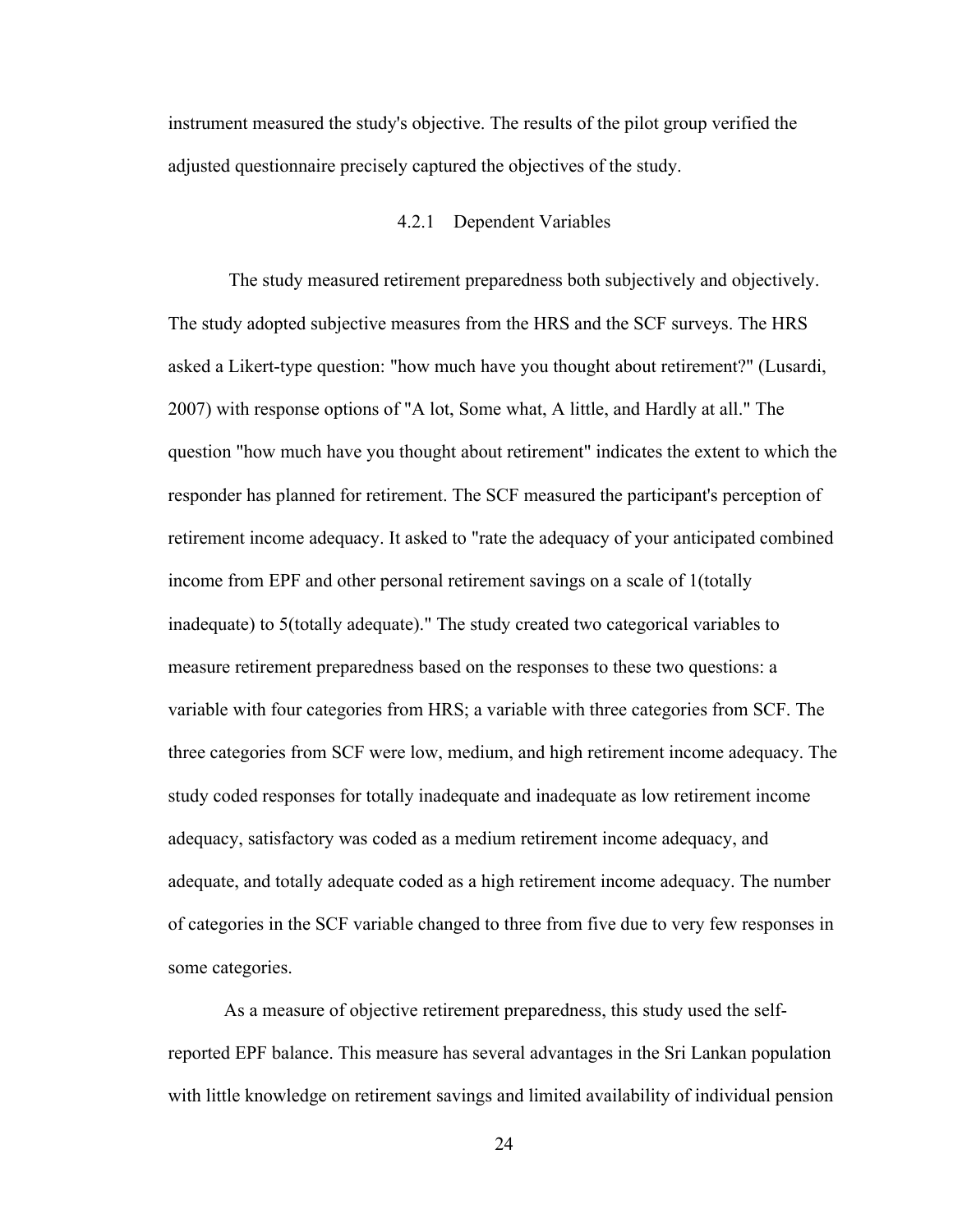data. It is one of the most feasible ways to collect data that enables assessing retirement preparedness objectively. Juster and Suzman (1995) and Smith (1995) concluded that those who are unwilling to provide exact net worth values are willing to respond to less direct questions. Therefore, the survey asked for the exact EPF balance or an indirect question "how many times is your current EPF balance as your annual income." The survey asked the indirect question only from those who did not provide the exact EPF balance. Eight out of 115 participants answered the indirect question rather than giving the exact EPF balance. Derived the EPF balances for these eight respondents by multiplying their answers by their reported annual income. For example, if a respondent answered that their EPF balance was equal to 2 times the annual income, and the respondent's monthly income was 50, The study estimated the EPF balance as 1,200 (i.e., 2\*50\*12). Subsequently, the EPF balance observations used in this study were 115 by adding eight respondents to 107 who provided the exact EPF balance. The amount of EPF balance was log-transformed to avoid skewness in the data, a common practice for net worth-related variables (Lütkepohl et al., 2012).

# 4.2.2 Relevant independent variables

<span id="page-34-0"></span>Financial literacy was measured by asking three multiple-choice questions with one correct answer. These questions tested the understanding of (1) compound interest, (2) inflation, and (3) risk diversification. Following are the three questions used in the survey. (1) Understanding interest compounding: "Suppose you had Rs.100 in a savings account, and the interest rate was 2% per year. After 5 years, how much do you think you would have in the account if you left the money to grow?" The response options are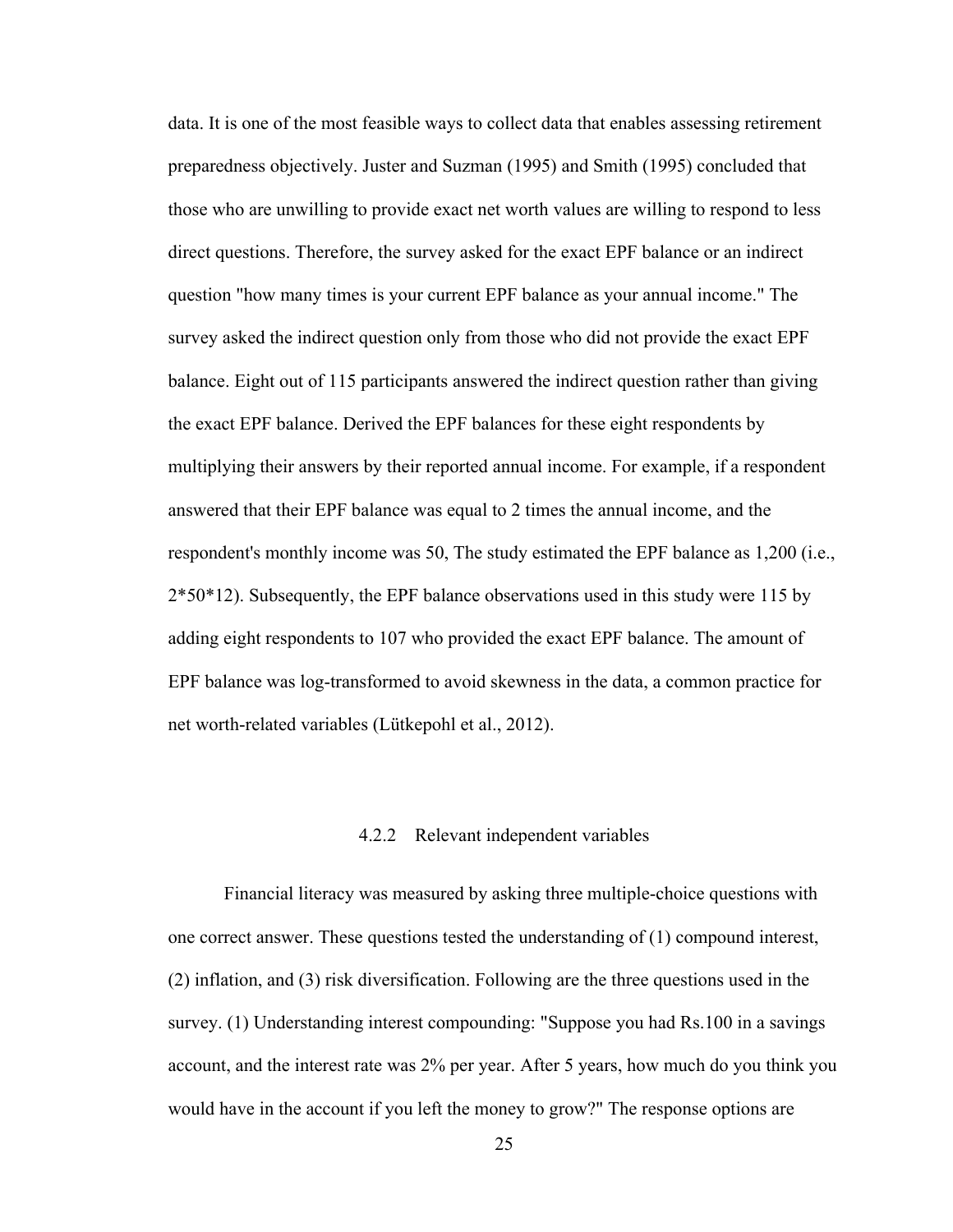"More than Rs102; Exactly Rs102; Less than Rs102; Do not know; Refuse to answer." (2) Understanding of inflation: "Imagine that the interest rate on your savings account was 1% per year and inflation was 2% per year. After one year, how much would you be able to buy with the money in this account?" The response options are "More than today; Exactly the same; Less than today; Do not know; Refuse to answer." (3) Understanding of risk diversification:" Please tell me whether this statement is true or false. 'Buying a single company's stock usually provides a safer return than buying stocks of multiple companies." The response options are: "True; False; Do not know." Similar questions are the most commonly used in surveys, such as the HRS and American Life Panel in the U.S. and the English Longitudinal Study on Aging in U.K. (Lusardi & Mitchell, 2009, 2014).

This study created three binary variables to measure financial literacy in each domain from the three financial knowledge questions suggested by Klapper et al., (2013) and Allgood and Walstad (2016): 1 if a respondent correctly answers, 0 otherwise.

HRS included questions to evaluate the respondents' knowledge about the respondent's pension plan (Ekerdt, 2002; Mitchell, 1988). These questions took the form of understanding respondents' knowledge about (1) Pension plan type, (2) Pension contributions, and (3) Pension benefits. Questions were adapted for the Sri Lankan situation by reflecting the program details of EPF and changing the terminology to EPF. Following are the questions included in the survey. (1) Knowledge about the pension plan was tested by asking, "do you know where the EPF invests the contributions collected?" This was a "yes or no" dichotomous question. (2) Understanding of pension contribution was checked by asking, "how much do you and your employer contribute to the EPF?"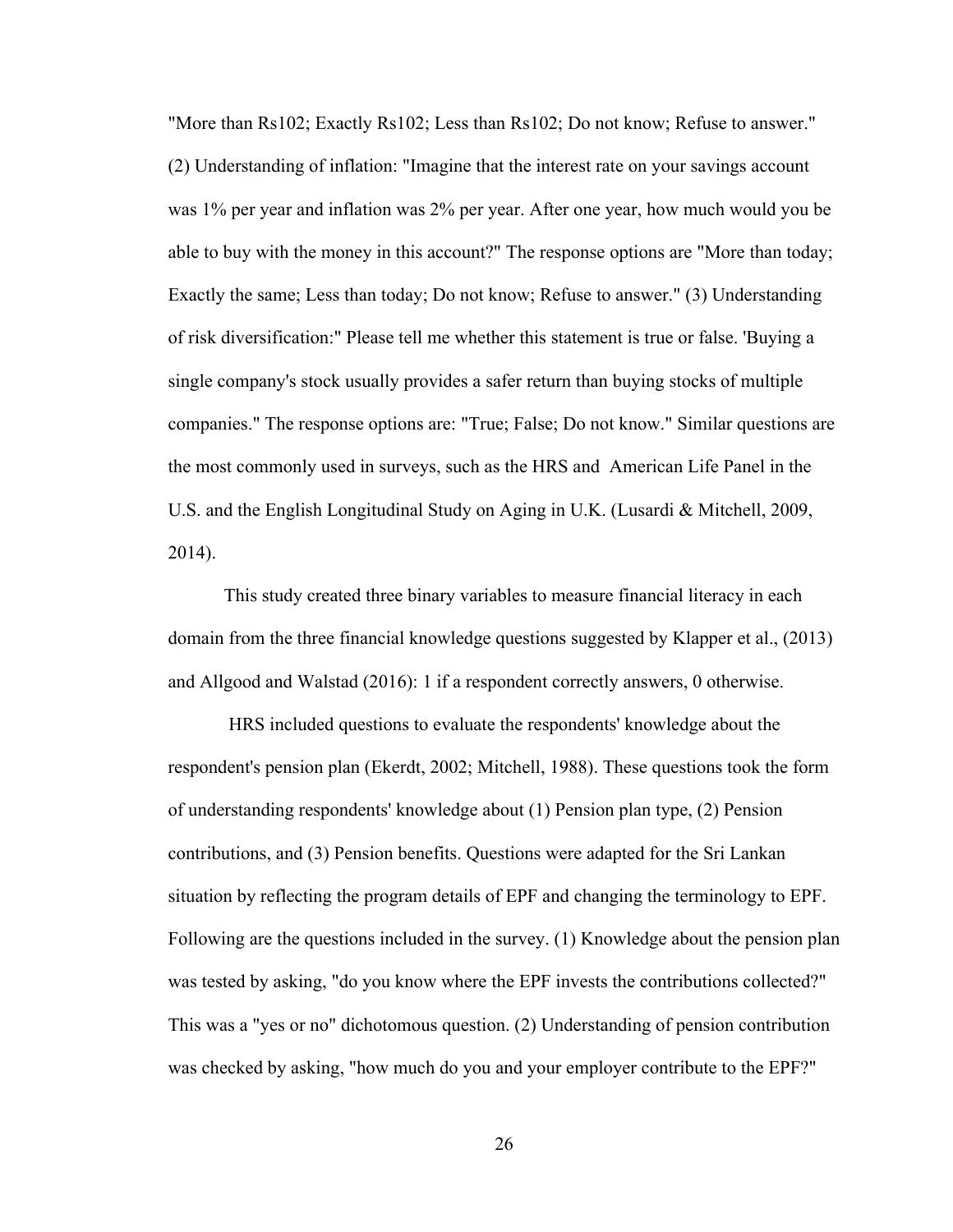This was a multiple-choice question with four options; two correct answers, one incorrect answer, and a don't know answer option. (3) The study tested the knowledge about pension benefits, and the survey asked, "can you take your EPF as installments? The answer options were yes, no, and do not know." Like financial literacy measures, the study created three binary variables for the pension literacy questions: 1 if a respondent correctly answers, 0 otherwise.

The survey asked a range of sociodemographic questions included in the analyses as control variables and the relevant independent variables on financial and pension literacy. These sociodemographic variables included age, gender, and marital status, number of dependents, monthly income, education, and homeownership. Regarding monthly income, 14 out of 143 respondents provided rages (10 brackets) of income rather than an exact amount. For these respondents (Juster & Suzman, 1995; Smith, 1995), monthly income was a lower amount from a range bracket (e.g., 100 is used from a range of 100 to 110; the higher amount from the range or an average of two amounts were used but showed no difference in the results of regression analyses). Monthly income was logtransformed to minimize the skewness, which is common in income or wealth data (Lütkepohl et al., 2012).

#### <span id="page-36-0"></span>4.3 Analysis

This study is a non-experimental study using the online survey to evaluate financial literacy and pension literacy's roles on retirement preparedness. This study used both ordinal logistic regressions and ordinary least squares (OLS) regressions to test the two hypotheses. The two subjective measures of retirement preparedness are categorical variables with an explicit ordering of the category levels. For the subjective measures,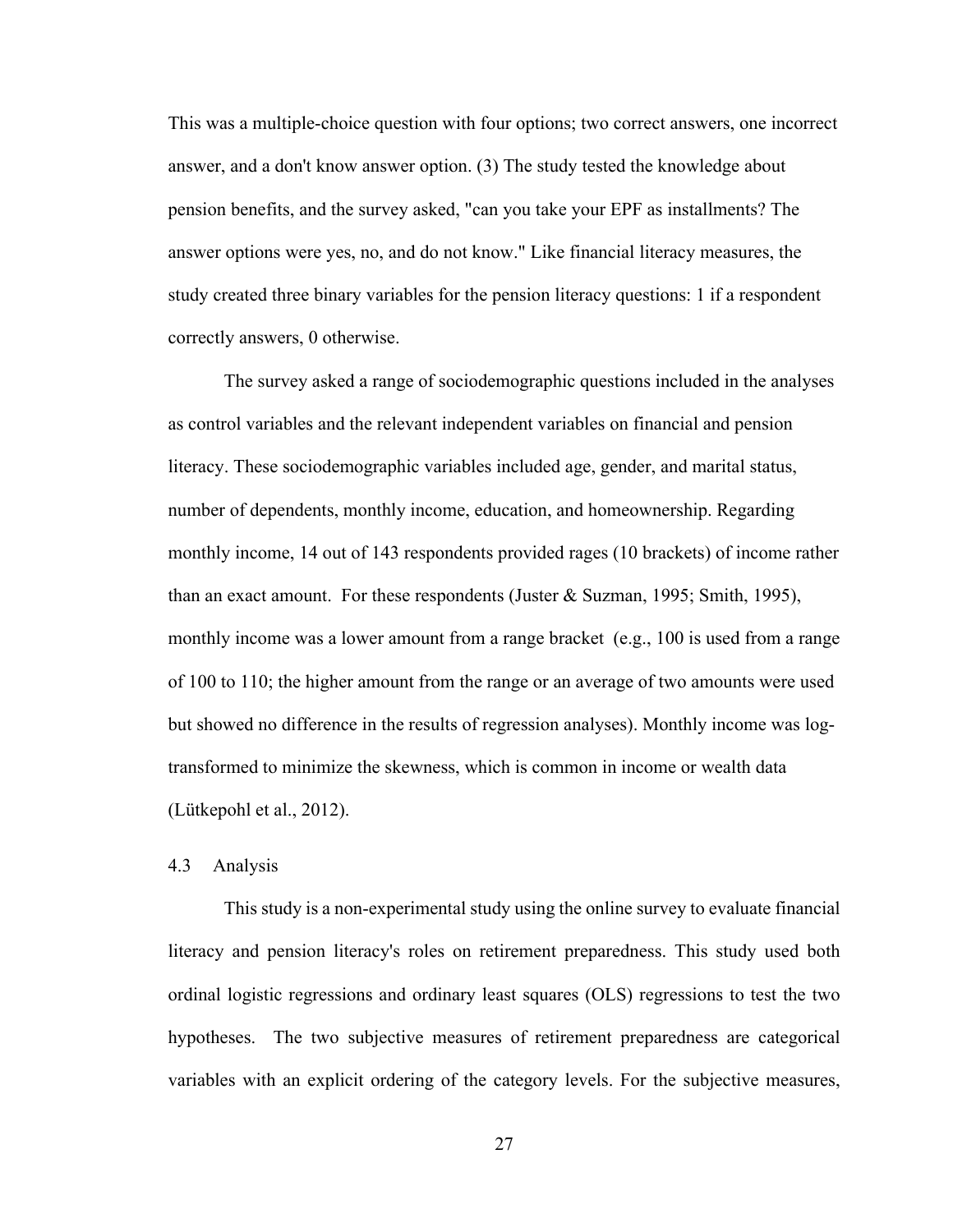ordinal logistic regressions were used to estimate potential relationships between financial and pension literacy with the respondents' (n=142) level of planning for retirement and their perception of retirement income adequacy. OLS regressions were used to estimate the role of financial literacy and pension literacy on respondents' (n=115) wealth accumulation toward retirement (objective measure), which is a continuous variable of LKR (Sri Lanka currency).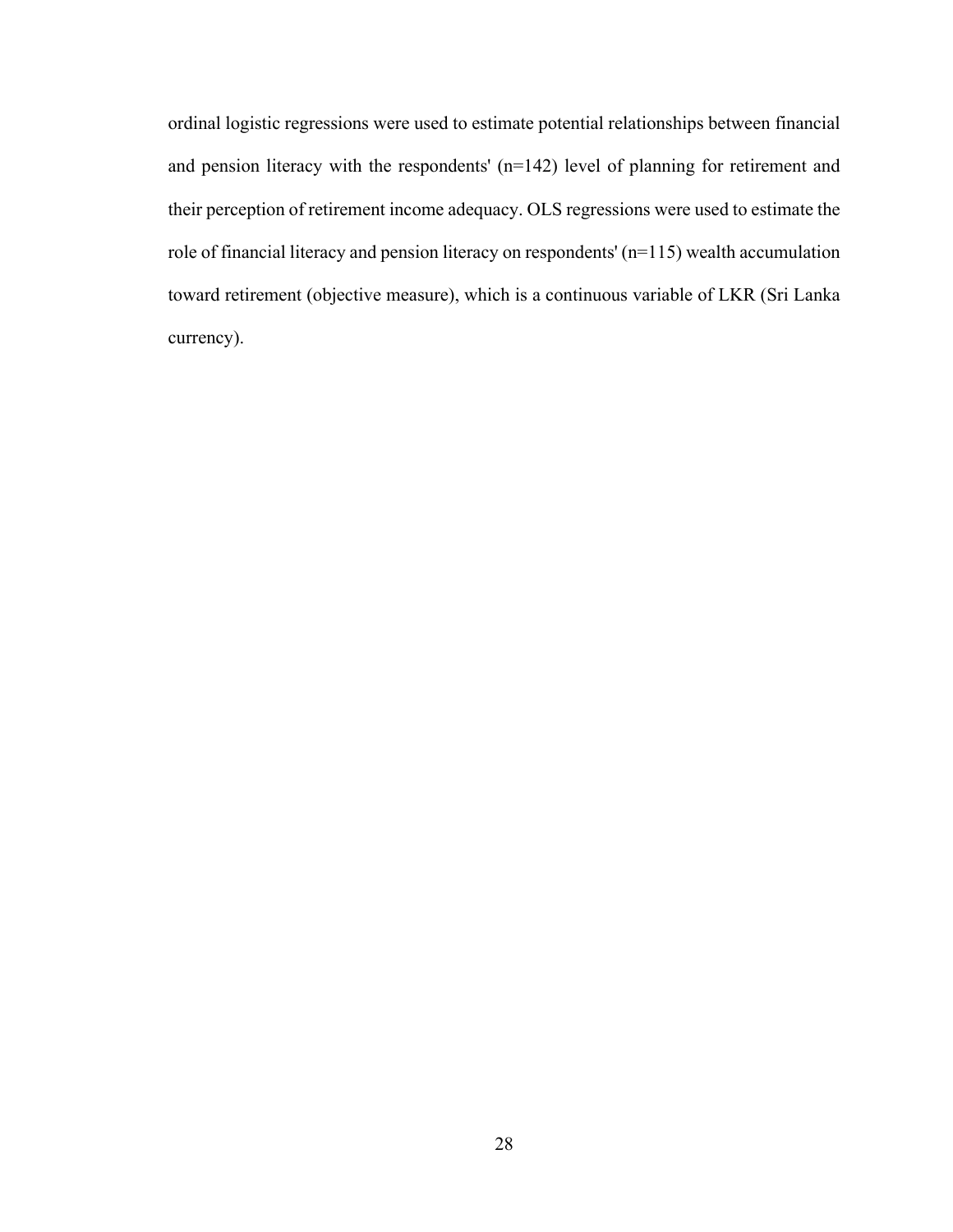### CHAPTER 5. RESULTS

#### <span id="page-38-1"></span><span id="page-38-0"></span>5.1 Descriptive Statistics

Table 3 presents the sample characteristics. The sample's average age was 33.9, ranging between ages 23 and 73, with over 70% of the respondents being below 34 years. Of the total respondents, 35.9% were females, similar to the overall female labor force participation rate in Sri Lanka (34.5%) (Central Bank of Sri Lanka, 2019)*.* The vast majority (85.5%) of the sample had a college-level degree or above, four times higher than 21.2% of the general population. The mean monthly salary is LKR113,820 (USD615), which is about five times higher than the general population of LKR 22,297 (USD 120) (Central Bank of Sri Lanka, 2019).

## <span id="page-38-2"></span>5.2 Financial and Pension Literacy Characteristics

The responses to financial and pension literacy questions are summarized in Table 4: Panel A for financial literacy and Panel B for pension literacy. The sample displayed a high financial literacy level across all three financial literacy measures(77% to 86%), compared to both the general population (35%) of Sri Lanka (Klapper et al., 2014), and an American sample (48% to 75%) of National Financial Capability Study (NFCS) used by (Clark et al., 2017). However, the sample displayed limited pension literacy, especially in the withdrawal method. Approximately 82% either gave the wrong answer (38.9%) or skipped answering the question (43.4%) on the withdrawal method. The respondents who missed answering the question presumably did not know if they could withdraw as a lump sum and not receive on installment basis. In terms of where the central bank invests their contribution to pension, only a little over half the sample was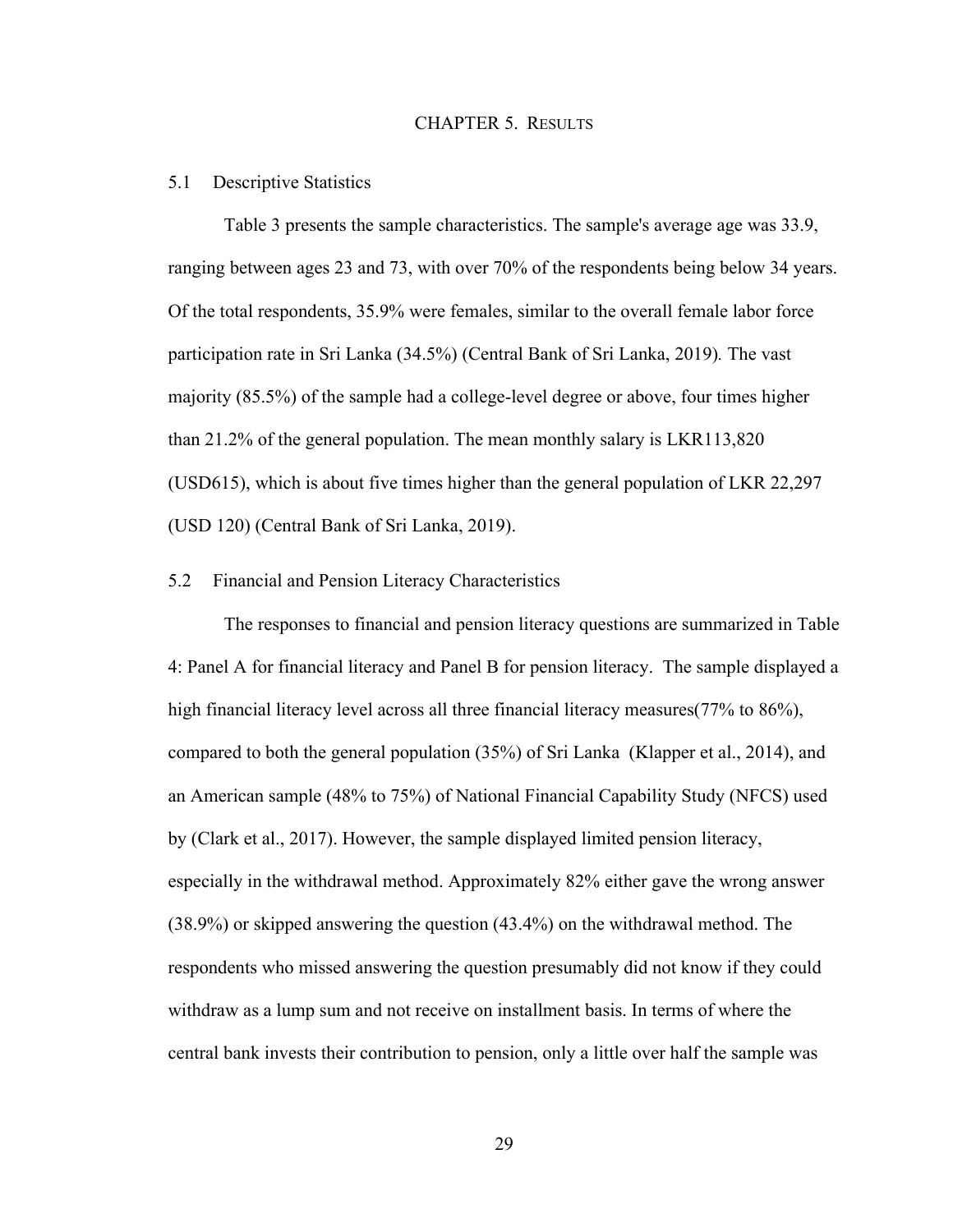Table 3 Sample Characteristics

| Characteristics                         | $\frac{0}{0}$ |
|-----------------------------------------|---------------|
| Age (years)                             |               |
| Mean $(SD)$                             | 33.9(8.7)     |
| 29 or younger                           | 25.2          |
| $30 - 34$                               | 45.3          |
| 35 or older                             | 29.6          |
| Female                                  | 35.9          |
| Highest level of education              |               |
| Less than high-school                   | 0.6           |
| High school                             | 1.9           |
| Associate college                       | 11.9          |
| College and above                       | 85.5          |
| Married                                 | 66.7          |
| Number of dependents including children |               |
| $\boldsymbol{0}$                        | 50.3          |
| 1                                       | 14.5          |
| $\overline{2}$                          | 24.5          |
| $3+$                                    | 10.6          |
| Homeownership                           | 52.8          |
| Monthly salary <sup>a</sup>             |               |
| Mean                                    | 113,820       |
| Median                                  | 100,000       |
| Number of respondents                   | 160           |

aware about it. In sum, the respondents have high financial literacy levels measured by general financial concepts whereas they have relatively low pension literacy with limited practical knowledge on pension system. <sup>a</sup> Sri Lankan rupee (LKR) whose exchange rate per US dollar is currently 185.

# <span id="page-39-0"></span>5.3 Retirement Preparedness

Table 5 describes the subjective (Panel A and B) and objective (Panel C) measures of retirement preparedness. Panel A shows how much they have thought about retirement, indicating the extent that they have planned for retirement. Approximately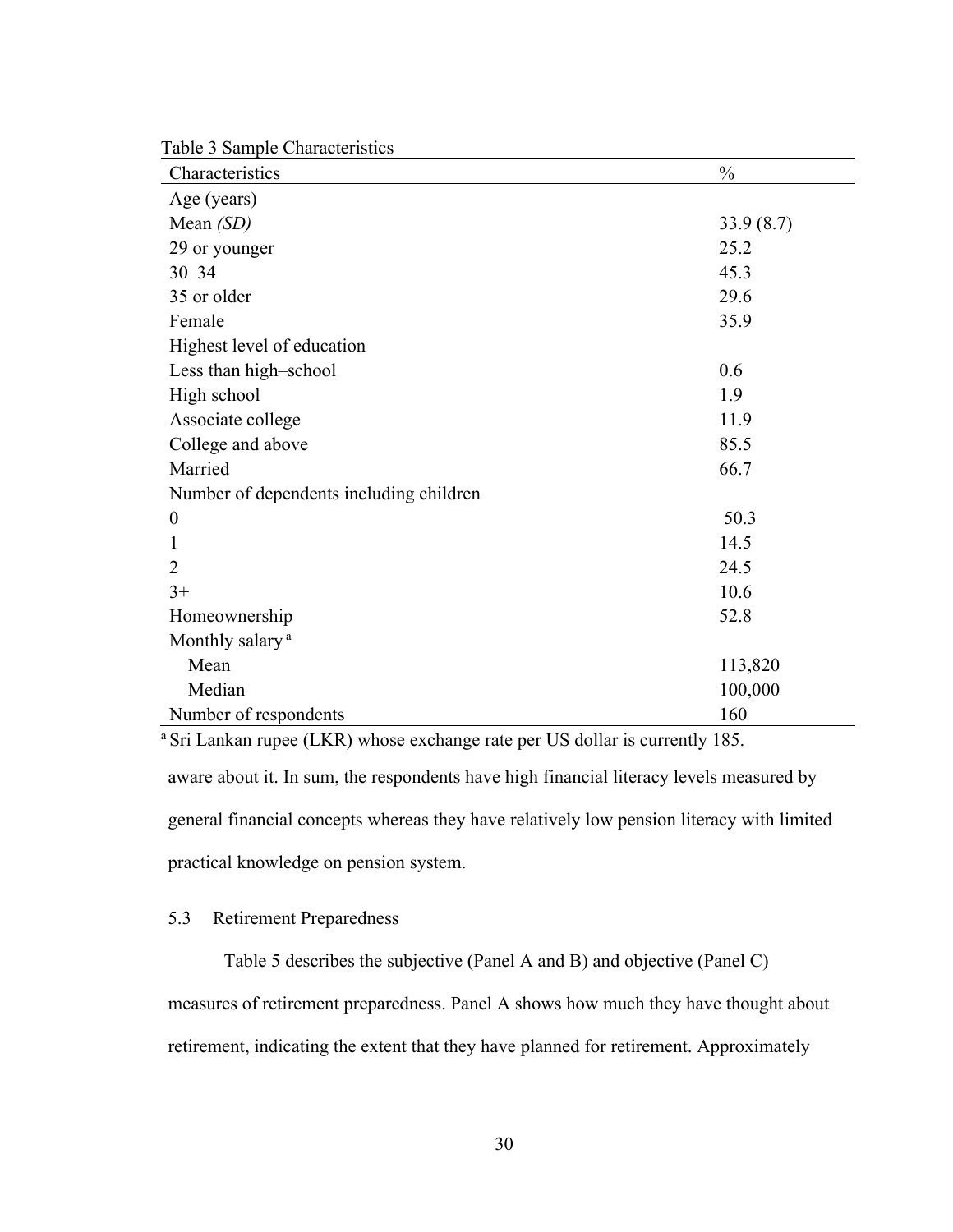| Panel A: Financial literacy questions | $\frac{0}{0}$ |
|---------------------------------------|---------------|
| Compound Interest                     |               |
| Correct                               | 86.2          |
| Incorrect                             | 4.4           |
| <b>DK</b>                             | 9.4           |
| Inflation                             |               |
| Correct                               | 77.4          |
| Incorrect                             | 9.4           |
| <b>DK</b>                             | 13.2          |
| Diversification                       |               |
| Correct                               | 81.8          |
| Incorrect                             | 6.3           |
| DK                                    | 11.9          |
|                                       |               |
| Panel B: Pension literacy questions   | $\frac{0}{0}$ |
| Withdrawal method                     |               |
| Correct                               | 17.6          |
| Incorrect                             | 38.9          |
| <b>DK</b>                             | 43.4          |
| Investment                            |               |
| Correct                               | 52.8          |
| Incorrect                             | 45.9          |
| <b>DK</b>                             | 1.3           |
| Contribution                          |               |
| Correct                               | 89.3          |
| Incorrect                             | 3.1           |

Table 4 Financial Literacy and Pension Literacy

*Note.* DK = don't know including missing

50% of the respondents reported that they thought more than somewhat on retirement,

with 24.1% of a lot. The other half of them responded to a little (30.3%) or hardly

(19.6%). Panel B shows how they perceive their adequacy of retirement savings. A

25.3% of respondents perceived their retirement income as highly adequate, followed by

medium (47.5%) with 27.2% of low adequacy. Panel C presents the distribution of the

EPF balance. It shows a high variability with a mean of 1.8 million. The mean EPF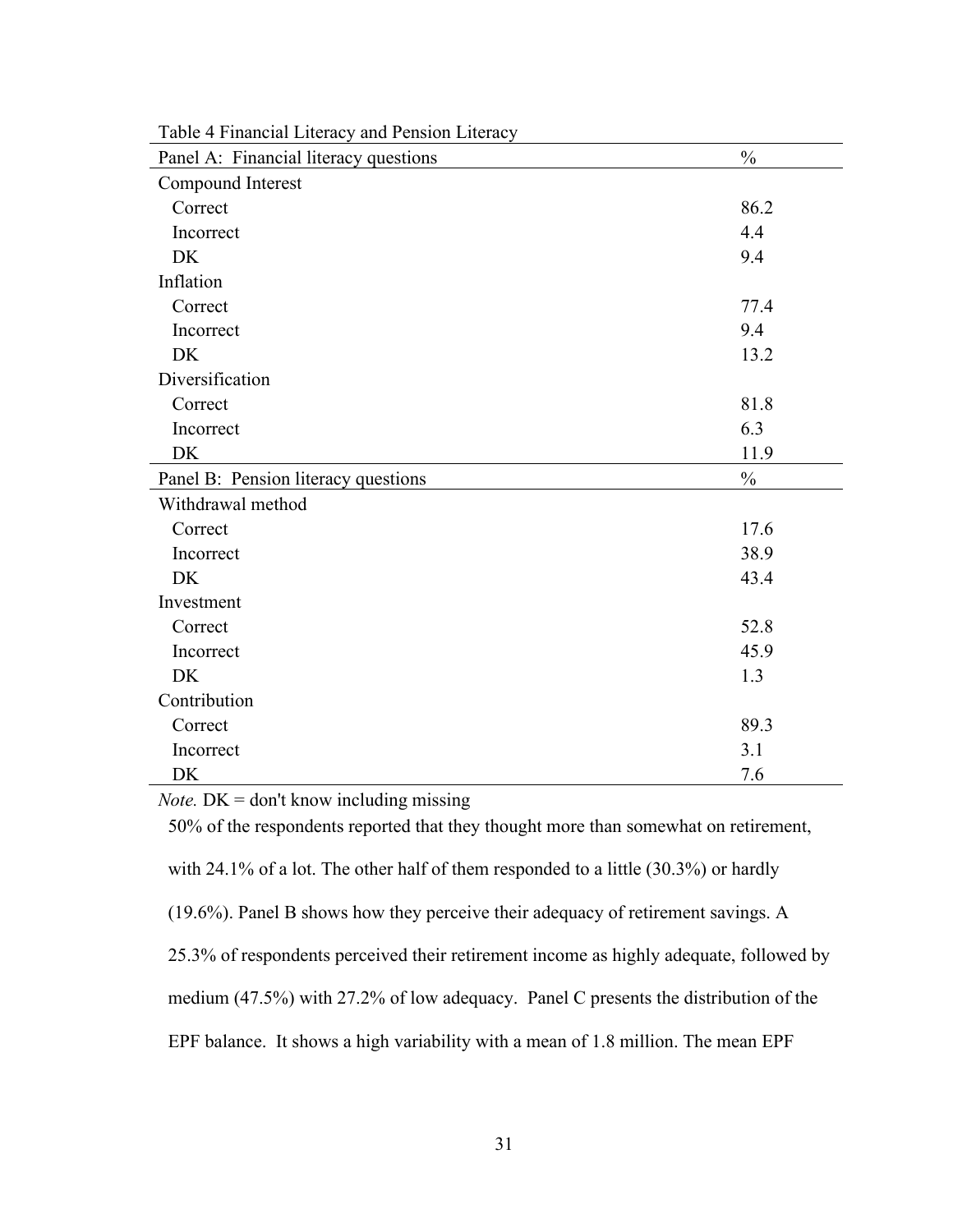| Panel A: Retirement Planning                                                                 |          |                     |  |  |
|----------------------------------------------------------------------------------------------|----------|---------------------|--|--|
| How much have you thought about retirement?                                                  | Response | $\frac{0}{0}$       |  |  |
|                                                                                              | A lot    | 24.1                |  |  |
|                                                                                              | Somewhat | 26.0                |  |  |
|                                                                                              | A little | 30.3                |  |  |
|                                                                                              | Hardly   | 19.6                |  |  |
| Panel B: Retirement Income Adequacy                                                          |          |                     |  |  |
| Rate the adequacy of your anticipated income<br>combined from EPF and other personal savings | Response | $\frac{0}{0}$       |  |  |
|                                                                                              | High     | 25.3                |  |  |
|                                                                                              | Medium   | 47.5                |  |  |
|                                                                                              | Low      | 27.2                |  |  |
| Panel C: EPF Balance                                                                         |          |                     |  |  |
|                                                                                              |          | Amount <sup>a</sup> |  |  |
|                                                                                              | Mean     | 1,870,950           |  |  |
|                                                                                              | $5\%$    | 50,000              |  |  |
|                                                                                              | 10%      | 100,000             |  |  |
|                                                                                              | 25%      | 400,000             |  |  |
|                                                                                              | 50%      | 900,000             |  |  |
|                                                                                              | 75%      | 1,757,293           |  |  |
|                                                                                              | 90%      | 5,000,000           |  |  |
|                                                                                              | 95%      | 9,000,000           |  |  |

Table 5 Measures of Retirement Preparedness

balance is markedly higher than the mean EPF balance in the general population (45,500) (Employee Provident Fund, 2016)**.** <sup>a</sup> Sri Lankan rupee (LKR) whose exchange rate per US dollar is currently 185.

# <span id="page-41-0"></span>5.4 Retirement Preparedness by Financial and Pension Literacy Levels

Table 6 presents the relationship between retirement preparedness across all three measures (Panel A and B with subjective, Panel C with objective), and financial and pension literacy. Overall, financial literacy has a positive relationship with retirement preparedness (objective measure only) whereas pension literacy is strongly associated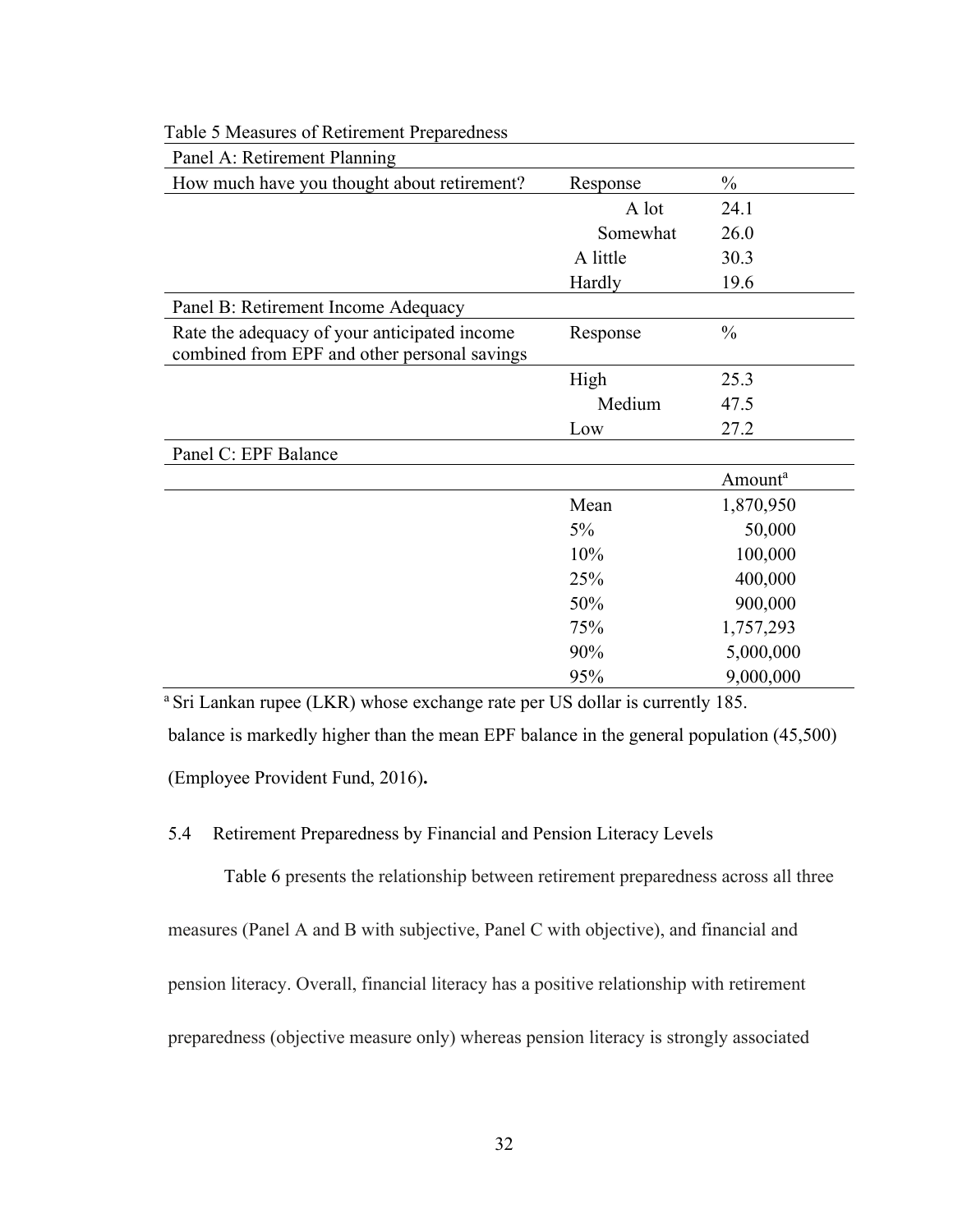| raoic o Ticthement i réparcances of i maneial Enclacy and i chefton Enclac<br>Panel A: Planning for retirement (%) | A lot | Some what | A little  | Hardly    | $\chi^2$   |
|--------------------------------------------------------------------------------------------------------------------|-------|-----------|-----------|-----------|------------|
| Financial Literacy                                                                                                 |       |           |           |           |            |
| Compound Interest                                                                                                  | 87.1  | 89.6      | 82.9      | 86.8      | 0.87       |
| Inflation                                                                                                          | 87.1  | 75.0      | 75.6      | 76.3      | 2.13       |
| <b>Risk</b>                                                                                                        | 87.1  | 83.3      | 78.1      | 81.6      | 1.16       |
| Pension Literacy                                                                                                   |       |           |           |           |            |
| Withdrawal method                                                                                                  | 22.6  | 22.9      | 14.6      | 10.5      | 2.90       |
| Investment                                                                                                         | 67.7  | 39.6      | 53.7      | 29.0      | $12.84***$ |
| Contribution                                                                                                       | 83.9  | 93.8      | 92.7      | 84.2      | 3.33       |
| Panel B: Adequacy of retirement income (%)                                                                         |       | High      | Medium    | Low       | $\gamma^2$ |
| Financial Literacy                                                                                                 |       |           |           |           |            |
| Compound Interest                                                                                                  |       | 85.0      | 84.0      | 93.0      | 2.04       |
| Inflation                                                                                                          |       | 75.0      | 77.3      | 81.4      | 0.44       |
| Risk                                                                                                               |       | 87.5      | 76.0      | 88.4      | 4.00       |
| Pension Literacy                                                                                                   |       |           |           |           |            |
| Withdrawal method                                                                                                  |       | 17.5      | 20.0      | 13.9      | 0.70       |
| Investment                                                                                                         |       | 60.0      | 46.7      | 32.6      | $6.81**$   |
| Contribution                                                                                                       |       | 92.5      | 90.7      | 83.7      | 2.04       |
| Panel C: EPF Balance                                                                                               |       |           | Correct   | Incorrect |            |
|                                                                                                                    |       |           | answers   | answers   | t(111)     |
|                                                                                                                    |       |           | (M)       | (M)       |            |
| Financial Literacy                                                                                                 |       |           |           |           |            |
| Compound Interest                                                                                                  |       |           | 2,196,042 | 2,080,714 | 0.00       |
| Inflation                                                                                                          |       |           | 2,506,561 | 926,647   | $1.66**$   |
| <b>Risk</b>                                                                                                        |       |           | 2,450,227 | 818,973   | $1.60**$   |
| Pension Literacy                                                                                                   |       |           |           |           |            |
| Withdrawal method                                                                                                  |       |           | 3,422,391 | 1,894,824 | $1.79**$   |
| Investment                                                                                                         |       |           | 3,145,039 | 1,281,671 | $2.57***$  |
| Contribution                                                                                                       |       |           | 2,170,812 | 2,353,750 | $-0.46$    |

Table 6 Retirement Preparedness by Financial Literacy and Pension Literacy

\*\*\* p < 0.01, \*\*p < 0.05, \*p < 0.01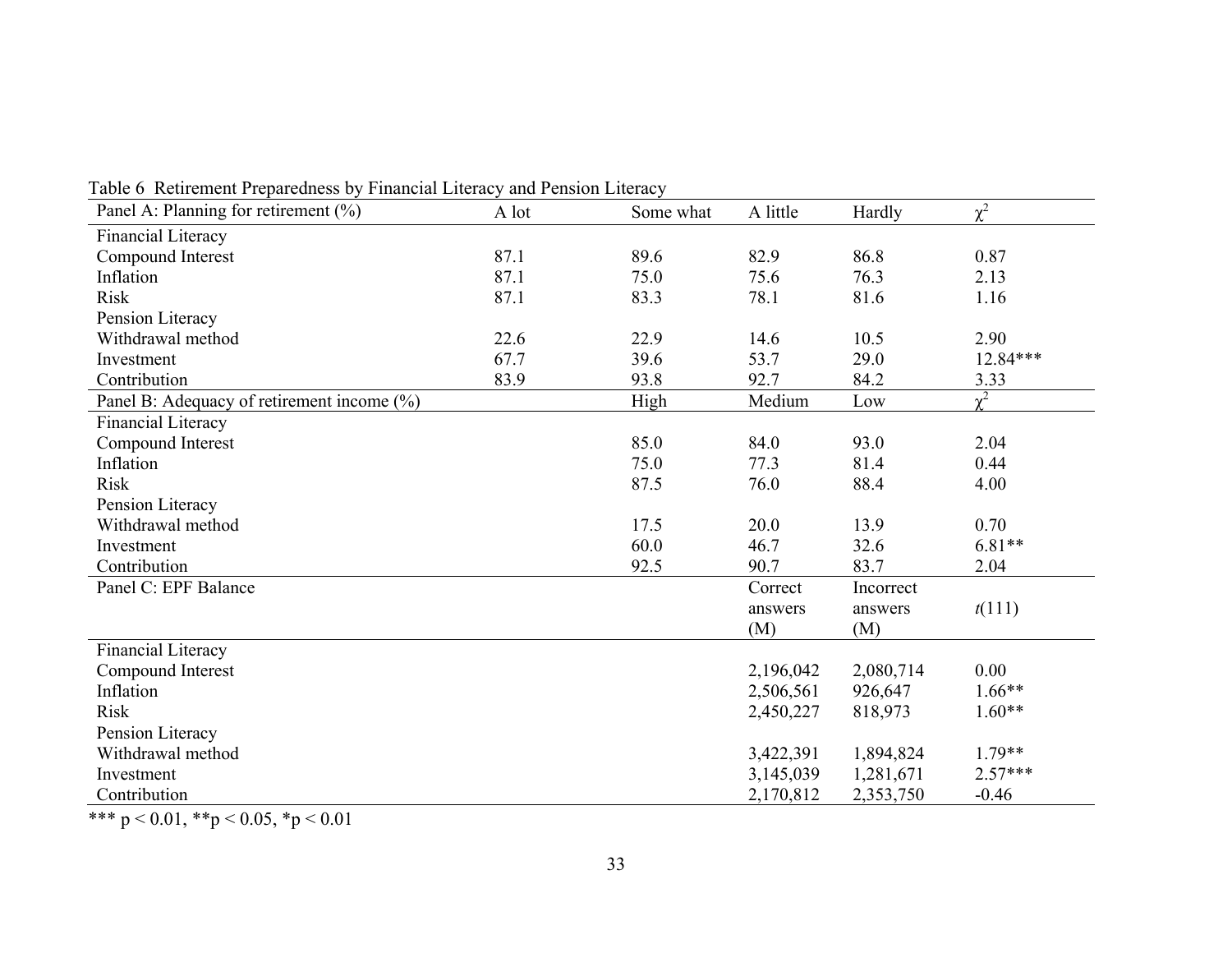with subjective and objective retirement preparedness measures. Panel A shows a pattern that the more respondents had financial literacy and pension literacy, the more they prepared for retirement. However, this association was statistically insignificant for financial literacy but significant for pension literacy, specifically about investment knowledge. For example, 66.7% of respondents who think a lot about retirement planning correctly answered the question on investment, but 39.6% somewhat, 53.7% of a little, and 29.0% of hardly. Panel B shows a similar pattern that adequacy of retirement income had no significant association with financial literacy but statistically significant with pension literacy on investment. Panel C reports that the respondents with the correct knowledge on financial and pension had a higher EPF balance than those with incorrect knowledge. In financial literacy, EPF balances were significantly higher in those who answered the inflation and risk related questions correctly (about LKR 2.4M to 2.5M) than incorrectly (LKR 818k to 926k). In pension literacy, those who knew how much is contributed and where the central bank invests their contributions had significantly higher EPF balance (LKR 3.1Mto 3.4Mthan those who didn't know (LKR 1.8M to 1.2M).

# <span id="page-43-0"></span>5.5 Regression Analyses

The study performed three sets of regression analyses for retirement preparedness. The study used ordered logistic regression to evaluate the categorical dependent variables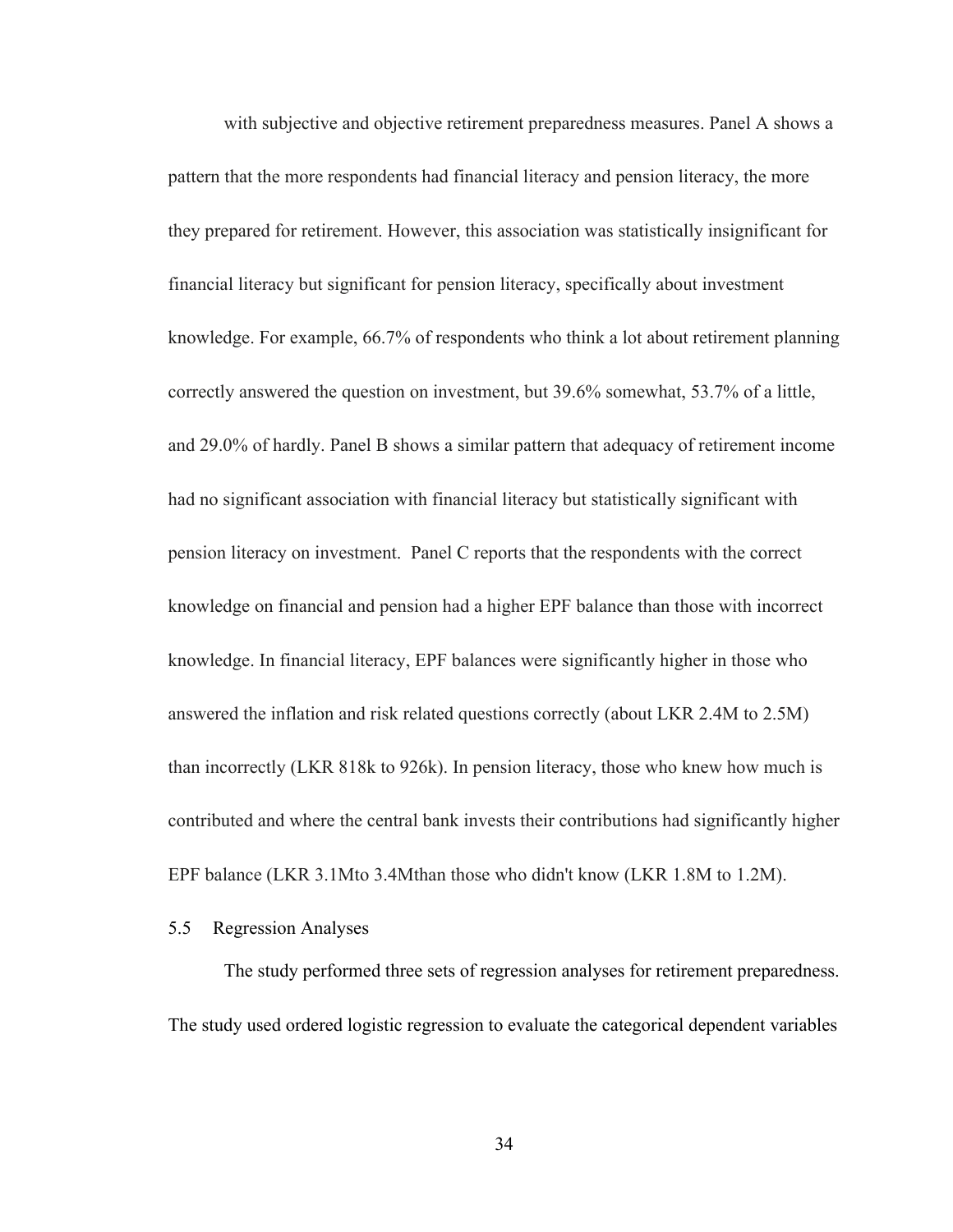of planning for retirement (Table 7) and adequacy of retirement saving (Table 8). It used OLS regression to assess the EPF balance (Table 9). In all three sets of regressions, the study performed a basic regression for retirement preparedness on control variables in model 1. This is extended successively by including additional determinants of retirement preparedness, financial literacy, pension literacy, financial and pension literacy, and the interaction term between financial and pension literacy, respectively, in Models 2 through 5. A significant  $R^2$  across all models, even after controlling for demographic factors, highlights the importance of financial literacy (objective measure only) and pension literacy on retirement preparedness.

# 5.5.1 Retirement Planning

<span id="page-44-0"></span>Table 7 reports regression results to test the association between financial/pension literacy and retirement planning. Overall, the results of models 2 to 5 tell that 1) financial literacy was not related to retirement planning, 2) pension literacy was significantly related to retirement planning, and 3) there was no synergic effect on retirement planning between financial literacy and pension literacy. In models 2 and 4 with financial literacy, none of the financial literacy measures was statistically significant. In models of 3 and 4 with pension literacy, EPF investment knowledge (i.e., aware of where the Central Bank is investing their EPF contributions) was significantly and positively associated with retirement planning. Quantitatively, those who knew where to invest their contributions had about 1.9 times higher odds of retirement planning than those who did not know. In model 5, an interaction term between financial and pension literacy was not statically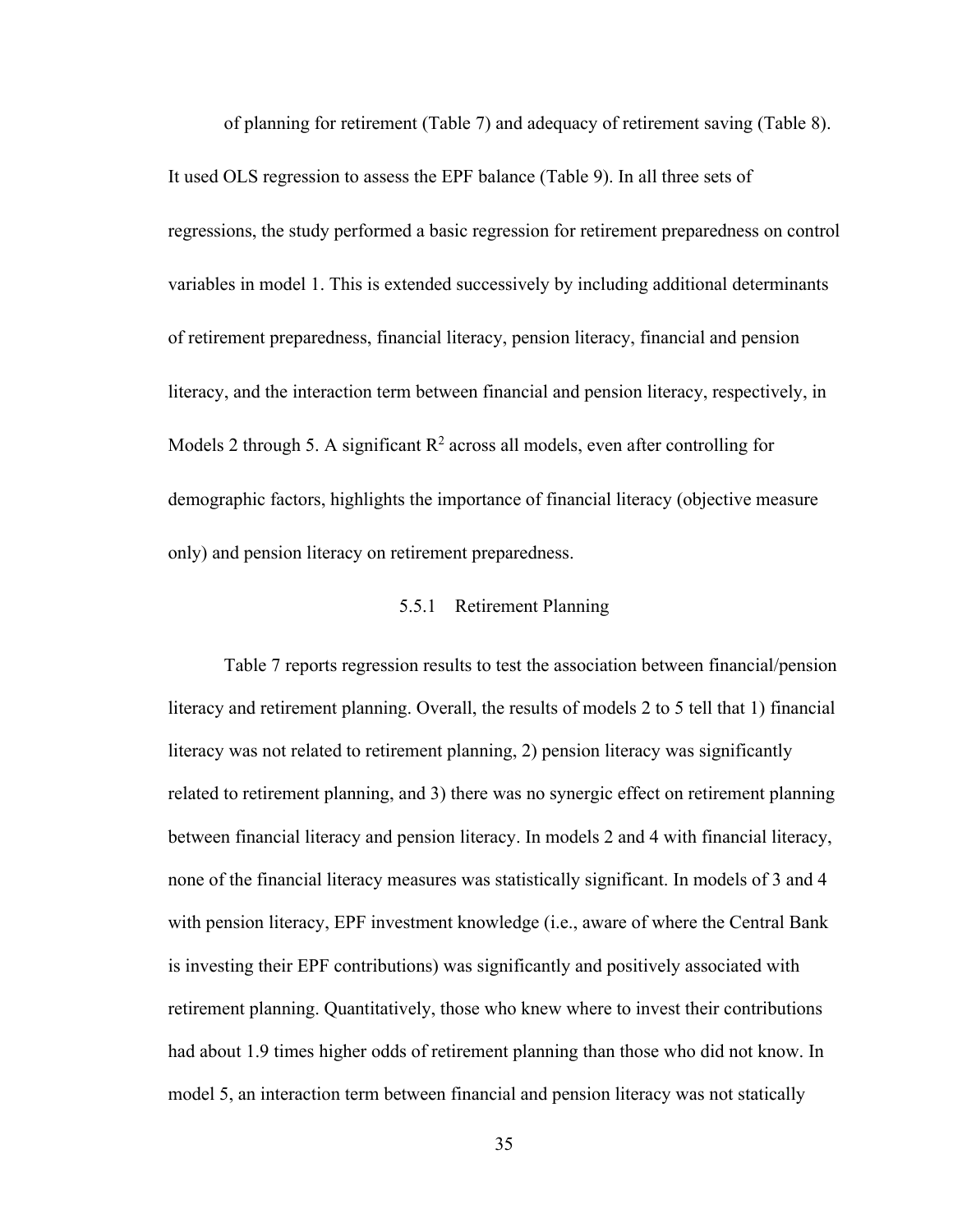|                         | Planning for retirement |           |           |           |           |  |  |
|-------------------------|-------------------------|-----------|-----------|-----------|-----------|--|--|
|                         | (1)                     | (2)       | (3)       | (4)       | (5)       |  |  |
|                         | <b>OR</b>               | <b>OR</b> | <b>OR</b> | <b>OR</b> | <b>OR</b> |  |  |
|                         | (SE)                    | (SE)      | (SE)      | (SE)      | (SE)      |  |  |
| Demographics            |                         |           |           |           |           |  |  |
| Age                     |                         |           |           |           |           |  |  |
| 30-34                   | 1.00                    | .97       | 1.14      | 1.08      | 1.04      |  |  |
|                         | (.44)                   | (.43)     | (.51)     | (.49)     | (.48)     |  |  |
| Above 35                | 1.55                    | 1.54      | 1.47      | 1.44      | 1.35      |  |  |
|                         | (.86)                   | (.86)     | (.83)     | (.82)     | (.77)     |  |  |
| Male                    | $2.43**$                | $2.55***$ | $2.44**$  | $2.52**$  | $2.46**$  |  |  |
|                         | (.86)                   | (.92)     | (.86)     | (.92)     | (.90)     |  |  |
| Married                 | .87                     | .86       | .90       | .89       | .89       |  |  |
|                         | (.31)                   | (.31)     | (.33)     | (.32)     | (.33)     |  |  |
| Homeowners              | 1.51                    | 1.62      | 1.47      | 1.60      | 1.66      |  |  |
|                         | (.51)                   | (.56)     | (.49)     | (.55)     | (.58)     |  |  |
| Have dependents         | 1.13                    | 1.10      | 1.18      | 1.17      | 1.25      |  |  |
|                         | (.36)                   | (.36)     | (.38)     | (.38)     | (.42)     |  |  |
| College educated        | .50                     | .49       | .46       | .41       | .41       |  |  |
|                         | (.25)                   | (.27)     | (.24)     | (.23)     | (.23)     |  |  |
| Log monthly income      | 1.46                    | 1.43      | 1.46      | 1.42      | 1.40      |  |  |
|                         | (.35)                   | (.35)     | (.36)     | (.35)     | (.35)     |  |  |
| Financial Literacy (FL) |                         |           |           |           |           |  |  |
| Compound interest       |                         | .95       |           | 1.15      | 1.22      |  |  |
|                         |                         | (.53)     |           | (.66)     | (.71)     |  |  |
| Inflation               |                         | .77       |           | .76       | .80       |  |  |
|                         |                         | (.37)     |           | (.36)     | (.38)     |  |  |
| <b>Risk</b>             |                         | 1.55      |           | 1.76      | 1.96      |  |  |
|                         |                         | (.78)     |           | (.91)     | (1.04)    |  |  |
| Pension Literacy (PL)   |                         |           |           |           |           |  |  |
| Investment              |                         |           | 1.89**    | $1.90**$  | $2.14**$  |  |  |
|                         |                         |           | (.61)     | (.62)     | (.74)     |  |  |
| Contribution rate       |                         |           | .69       | .64       | .65       |  |  |
|                         |                         |           | (.37)     | (.35)     | (.35)     |  |  |
| Withdrawal method       |                         |           | 1.76      | 1.86      | $2.56*$   |  |  |
|                         |                         |           | (.73)     | (.77)     | (1.33)    |  |  |
| FL PL interaction       |                         |           |           |           | .41       |  |  |
|                         |                         |           |           |           | (.35)     |  |  |
| Overall model           |                         |           |           |           |           |  |  |
| evaluation              |                         |           |           |           |           |  |  |
| Likelihood Ratio        | 22.8***                 | 23.8**    | 29.1***   | 30.4***   | $31.5***$ |  |  |
| chi2(15)                |                         |           |           |           |           |  |  |
| Pseudo $R^2$            | .06                     | .06       | .07       | .08       | .08       |  |  |
| Observations            | 142                     | 142       | 142       | 142       | 142       |  |  |

Table 7 Ordered Logit Regression Results for Retirement Planning

*Note.* Reference is age below 30, female, not married, non-homeowners, no dependents, no college education.

\*\*\* p<.01, \*\* p<.05, \* p<.1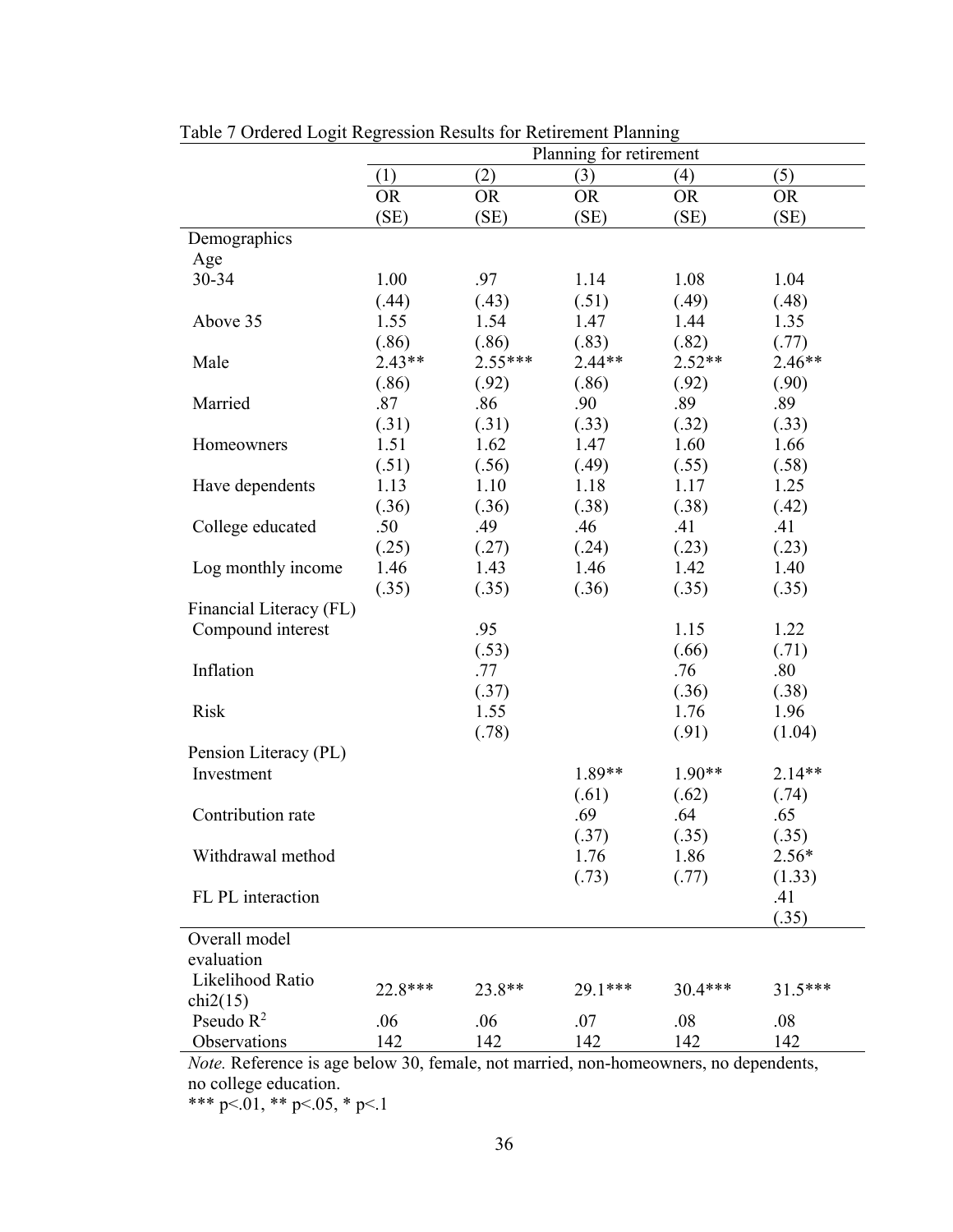significant, indicating no synergic or moderating effects between them on retirement planning. Interestingly, in model 5, another measure of pension literacy (knowing withdrawal method) turned statistically significant, although it is at a 10% significant level. Among demographics, only males were statistically significant and had about 2.5 times higher odds of retirement planning than females in all five models.

# 5.5.2 Retirement Income Adequacy

<span id="page-46-0"></span>Table 8 shows regression results to estimate the relationship between financial/pension literacy and retirement income adequacy. Similar to the pattern in Table 5, the results across all five models show no association between financial literacy and retirement income adequacy (models 2 and 4), positive association with pension literacy leading to about 1.8 times higher odds of feeling adequate retirement income (models 3 and 4) and no interaction or synergic effect on retirement income adequacy between financial literacy and pension literacy(model 5). Out of the demographics controlled in the analyses (models 1 to 5), married individuals and homeowners had statistically and significantly higher odds (about 2 times) of feeling their retirement savings were adequate. Those with dependents had about 50% lower odds of feeling their savings were adequate than those without dependents.

# 5.5.3 Retirement Wealth

<span id="page-46-1"></span>The results of OLS regression to predict the relationship between financial/pension literacy and EPF balance for retirement savings are shown in Table 9. The results are similar to Tables 7, and 8 using subjective measures of retirement preparedness in that pension literacy had a positive relation with EPF balance (models of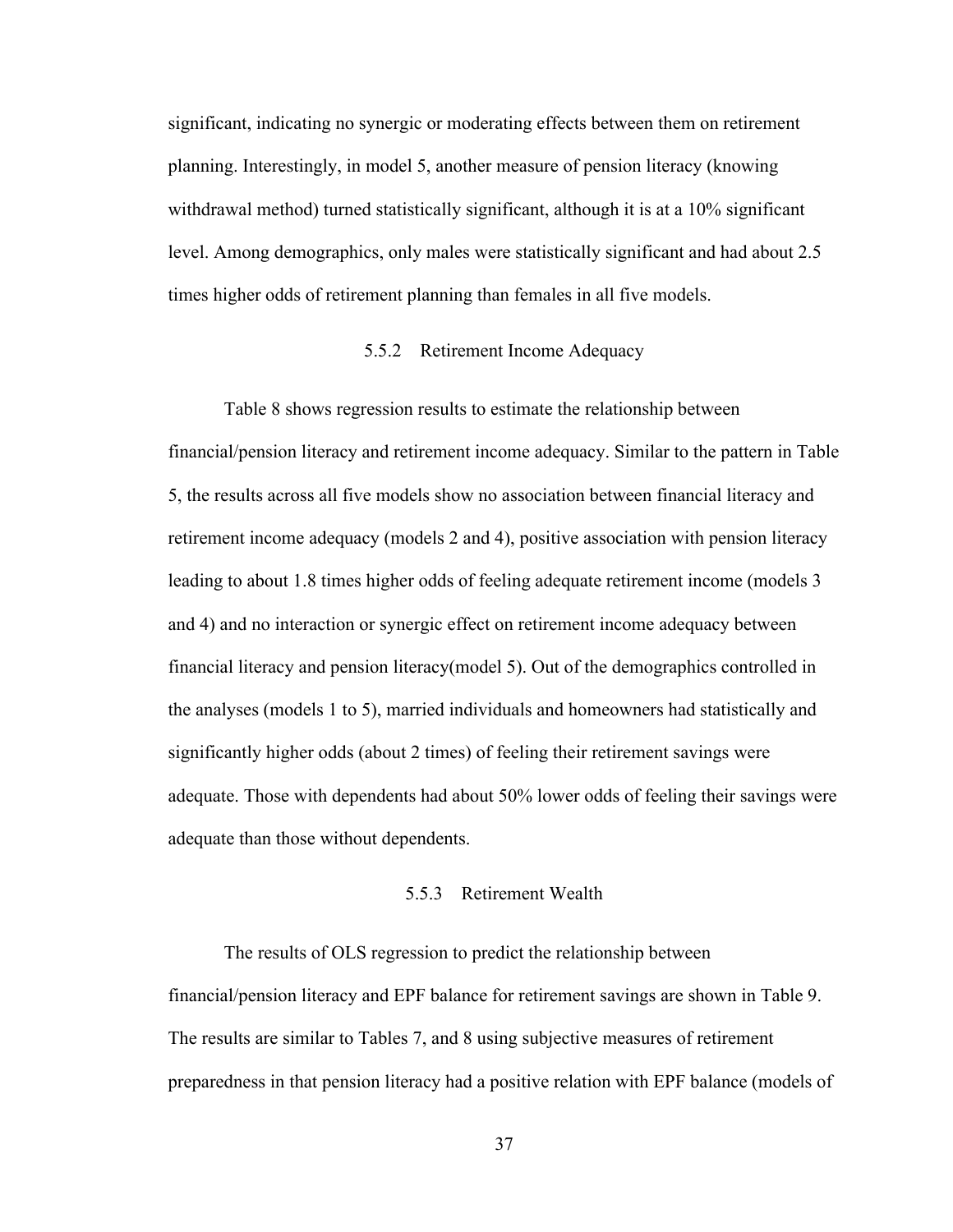|                          | Tuble of Ordered Eogle Regionsform Results for Retirement medine / Reequally<br>Retirement income adequacy |           |           |           |           |
|--------------------------|------------------------------------------------------------------------------------------------------------|-----------|-----------|-----------|-----------|
|                          | (3)<br>(5)<br>(1)<br>(2)<br>(4)                                                                            |           |           |           |           |
|                          | <b>OR</b>                                                                                                  | <b>OR</b> | <b>OR</b> | <b>OR</b> | <b>OR</b> |
|                          | (SE)                                                                                                       | (SE)      | (SE)      | (SE)      | (SE)      |
| Demographics             |                                                                                                            |           |           |           |           |
| Age                      |                                                                                                            |           |           |           |           |
| $30 - 34$                | .77                                                                                                        | .82       | .71       | .77       | .76       |
|                          | (.34)                                                                                                      | (.38)     | (.34)     | (.37)     | (.37)     |
| Above 35                 | 1.06                                                                                                       | 1.23      | .92       | 1.08      | 1.06      |
|                          | (.58)                                                                                                      | (.69)     | (.51)     | (.61)     | (.60)     |
| Male                     | 1.67                                                                                                       | 1.79      | 1.65      | 1.79      | 1.74      |
|                          | (.62)                                                                                                      | (.67)     | (.62)     | (.68)     | (.67)     |
| Married                  | $2.11**$                                                                                                   | $2.14**$  | $2.12**$  | $2.12**$  | $2.11**$  |
|                          | (.80)                                                                                                      | (.81)     | (.80)     | (.81)     | (.81)     |
| Homeowners               | $1.85*$                                                                                                    | $2.00**$  | $1.81*$   | $1.92*$   | 1.99*     |
|                          | (.64)                                                                                                      | (.70)     | (.63)     | (.68)     | (.71)     |
| Have dependents          | $.45**$                                                                                                    | $.40***$  | $.45**$   | $.39***$  | $.42**$   |
|                          | (.15)                                                                                                      | (.14)     | (.15)     | (.14)     | (.15)     |
| College educated         | .64                                                                                                        | .74       | .62       | .75       | .77       |
|                          | (.33)                                                                                                      | (.41)     | (.33)     | (.43)     | (.44)     |
| Log monthly income       | 1.29                                                                                                       | 1.33      | 1.32      | 1.37      | 1.35      |
|                          | (.32)                                                                                                      | (.34)     | (.34)     | (.37)     | (.37)     |
| Financial Literacy (FL)  |                                                                                                            |           |           |           |           |
| Compound interest        |                                                                                                            | 1.15      |           | 1.13      | 1.21      |
|                          |                                                                                                            | (.70)     |           | (.71)     | (.76)     |
| Inflation                |                                                                                                            | .44       |           | .43       | .43       |
|                          |                                                                                                            | (.23)     |           | (.23)     | (.24)     |
| <b>Risk</b>              |                                                                                                            | 1.40      |           | 1.29      | 1.42      |
|                          |                                                                                                            | (.70)     |           | (.67)     | (.75)     |
| Pension Literacy (PL)    |                                                                                                            |           |           |           |           |
| Investment               |                                                                                                            |           | $1.86*$   | $1.84*$   | $2.05*$   |
|                          |                                                                                                            |           | (.63)     | (.63)     | (.76)     |
| Contribution rate        |                                                                                                            |           | 1.91      | 1.96      | 1.96      |
|                          |                                                                                                            |           | (1.04)    | (1.10)    | (1.11)    |
| Withdrawal method        |                                                                                                            |           | 1.03      | 1.08      | 1.47      |
|                          |                                                                                                            |           | (.43)     | (.46)     | (.83)     |
| FL PL interaction        |                                                                                                            |           |           |           | .48       |
|                          |                                                                                                            |           |           |           | (.42)     |
| Overall model evaluation |                                                                                                            |           |           |           |           |
| Likelihood Ratio         | 22.0***                                                                                                    | 24.8***   | 27.5***   | $30.3***$ | $31.0***$ |
| chi2(15)                 |                                                                                                            |           |           |           |           |
| Pseudo $R^2$             | .07                                                                                                        | .08       | .09       | $.10\,$   | .10       |
| Observations             | 142                                                                                                        | 142       | 142       | 142       | 142       |

Table 8 Ordered Logit Regression Results for Retirement Income Adequacy

*Note*. Reference is age below 30, female, not married, non-homeowners, no dependents, no college education.

\*\*\*  $p<.01$ , \*\*  $p<.05$ , \*  $p<.1$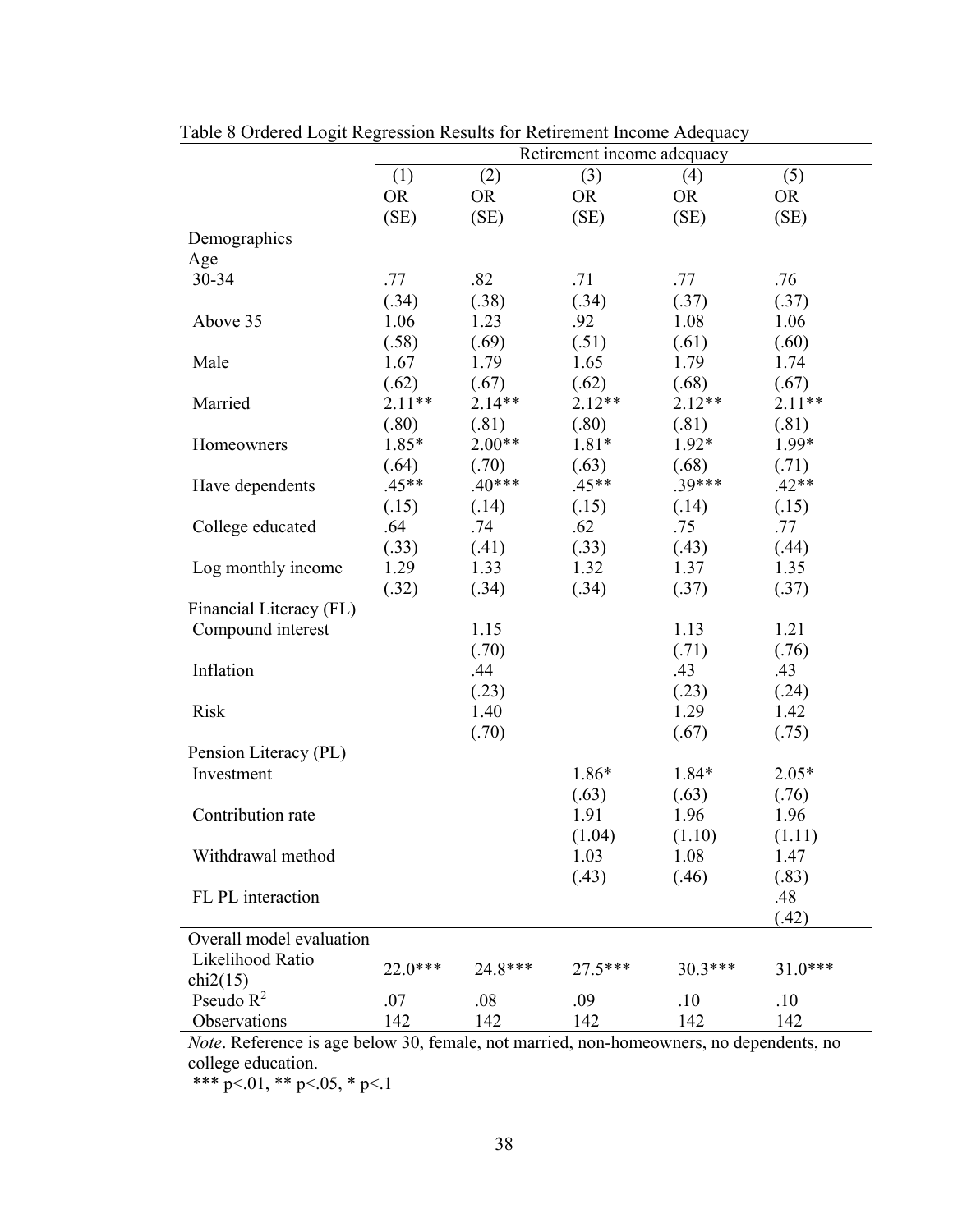|                          | log (EPF balance) |                 |                 |              |                    |  |  |  |
|--------------------------|-------------------|-----------------|-----------------|--------------|--------------------|--|--|--|
|                          | (1)               | (2)             | (3)             | (4)          | (5)                |  |  |  |
|                          | Coef.             | Coef.           | Coef.           | Coef.        | Coef.              |  |  |  |
|                          | (SE)              | (SE)            | (SE)            | (SE)         | (SE)               |  |  |  |
| Demographic              |                   |                 |                 |              |                    |  |  |  |
| Age                      |                   |                 |                 |              |                    |  |  |  |
|                          |                   |                 |                 |              |                    |  |  |  |
| 30-34                    | $1.25***$         | $1.16***$       | $1.36***$       | $1.28***$    | $1.27***$          |  |  |  |
|                          | (.37)             | (.37)           | (.37)           | (.37)        | (.37)<br>$2.13***$ |  |  |  |
| Above 35                 | $2.19***$         | $2.14***$       | $2.16***$       | $2.12***$    |                    |  |  |  |
|                          | (.44)             | (.44)           | (.44)           | (.43)        | (.43)              |  |  |  |
| Gender                   | $-0.28$           | $-.28$          | $-.36$          | $-.36$       | $-.35$             |  |  |  |
|                          | (.31)             | (.30)           | (.30)           | (.30)        | (.30)              |  |  |  |
| <b>Marital Status</b>    | .27               | .21             | .31             | .25          | .10                |  |  |  |
|                          | (.31)<br>.14      | (.31)<br>.06    | (.31)<br>.18    | (.31)<br>.10 | (.30)<br>.10       |  |  |  |
| Homeownership            |                   |                 |                 | (.29)        |                    |  |  |  |
| Dependents               | (.29)<br>$-.40$   | (.29)<br>$-.36$ | (.29)<br>$-.35$ | $-.30$       | (.29)<br>$-.33$    |  |  |  |
|                          | (.26)             | (.27)           | (.26)           | (.26)        | (.27)              |  |  |  |
| Education                | 0.00              | $-.23$          | $-.04$          | $-.33$       | $-.44$             |  |  |  |
|                          | (.38)             | (.42)           | (.37)           | (.41)        | (.41)              |  |  |  |
| Log monthly income       | $.53***$          | $.46**$         | $.53***$        | $.44**$      | $.45**$            |  |  |  |
|                          | (.19)             | (.19)           | (.19)           | (.19)        | (.19)              |  |  |  |
| Financial Literacy (FL)  |                   |                 |                 |              |                    |  |  |  |
| Compound Interest        |                   | $-.44$          |                 | $-.29$       | $-.33$             |  |  |  |
|                          |                   | (.53)           |                 | (.53)        | (.54)              |  |  |  |
| Inflation                |                   | .13             |                 | .02          | .02                |  |  |  |
|                          |                   | (.45)           |                 | (.44)        | (.44)              |  |  |  |
| <b>Risk</b>              |                   | $.92**$         |                 | $1.14**$     | $1.08**$           |  |  |  |
|                          |                   | (.46)           |                 | (.45)        | (.47)              |  |  |  |
| Pension Literacy (PL)    |                   |                 |                 |              |                    |  |  |  |
| Investment               |                   |                 | $.55**$         | $.62**$      | $.56*$             |  |  |  |
|                          |                   |                 | (.27)           | (.26)        | (.29)              |  |  |  |
| <b>Contribution Rate</b> |                   |                 | .16             | .11          | .12                |  |  |  |
|                          |                   |                 | (.53)           | (.54)        | (.54)              |  |  |  |
| Withdrawal Method        |                   |                 | .47             | $.55*$       | .41                |  |  |  |
|                          |                   |                 | (.33)           | (.32)        | (.43)              |  |  |  |
| FL PL interaction        |                   |                 |                 |              | .33                |  |  |  |
|                          |                   |                 |                 |              | (.67)              |  |  |  |
| Constant                 | 6.28***           | $6.76***$       | 5.79***         | $6.26***$    | $6.67***$          |  |  |  |
|                          | (2.08)            | (2.07)          | (2.14)          | (2.10)       | (2.12)             |  |  |  |
| Overall model            |                   |                 |                 |              |                    |  |  |  |
| evaluation               |                   |                 |                 |              |                    |  |  |  |
| F test                   | 8.56***           | $6.92***$       | 7.06***         | 6.37***      | 5.92***            |  |  |  |
| R-squared                | .39               | .42             | .43             | .47          | .47                |  |  |  |
| Observations             | 115               | 115             | 115             | 115          | 115                |  |  |  |

Table 9 OLS Regression Results for Retirement Pension Balance

*Note.* Reference is age below 30, female, not married, non-homeowners, no dependents, no college education.

\*\*\* p<.01, \*\* p<.05, \* p<.1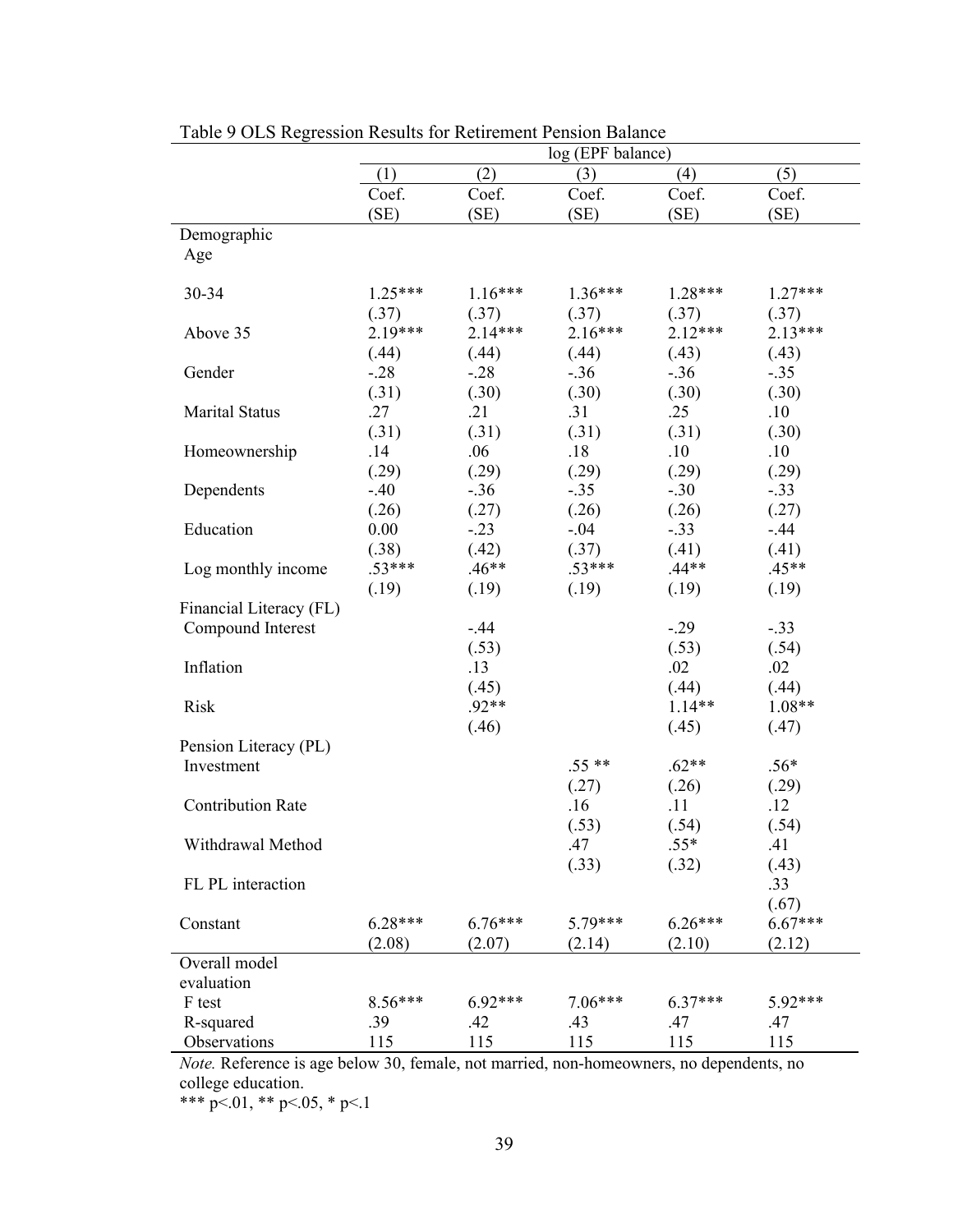3 and 4), and there were no synergic effects between financial and pension literacy (model 5). However, there was also a difference in that financial literacy had a statistically significant relationship with EPF balance, unlike in Tables 7 and 8. In models 2 and 4, knowing risk as a measure of financial literacy was influential in retirement savings, even after controlling for demographic, pension literacy, and other financial literacy measures. The coefficients of risk were 0.92 or 1.14, indicating that those with knowledge about risk have 1.5 to 2 times (i.e.,  $[\exp(0.92 \text{ or } 1.14) -1]$  \*100) more EPF balance than those without it. Similar to previous analyses of subjective retirement preparedness measures, knowledge about where the central bank invests the EPF contributions had statistically significant coefficients of 0.55 and 0.62 respectively in models 3 and 4 and a coefficient of 0.55 for knowledge of withdrawal method. In other words, 70% to 85% ([exp (0.55 or 0.62)-1] \*100) higher EPF balance is associated with pension literacy measures investment and withdrawal. Among demographics, age and income had a statistically significant association with a higher EPF balance. Compared to the 29 or younger group, EPF balances of 30-30 and 35+age groups were 2.3 to 7.2 times tall ( $[\exp(1.2 \text{ or } 2.1)-1]$  \*100). A 1% increase in monthly income can result in an approximately 0.5% increase in the EPF balance (the coefficient of 0.44 in model 4: percentage change in EPF balance/ percentage change in monthly income). Practically, it suggests that when monthly salary increases by LKR1,138 (1% of the mean: LKR113,820 in Table 1), EPF balance increases LKR9,354(0.5% of the mean: LKR1,870,950 in Table 5).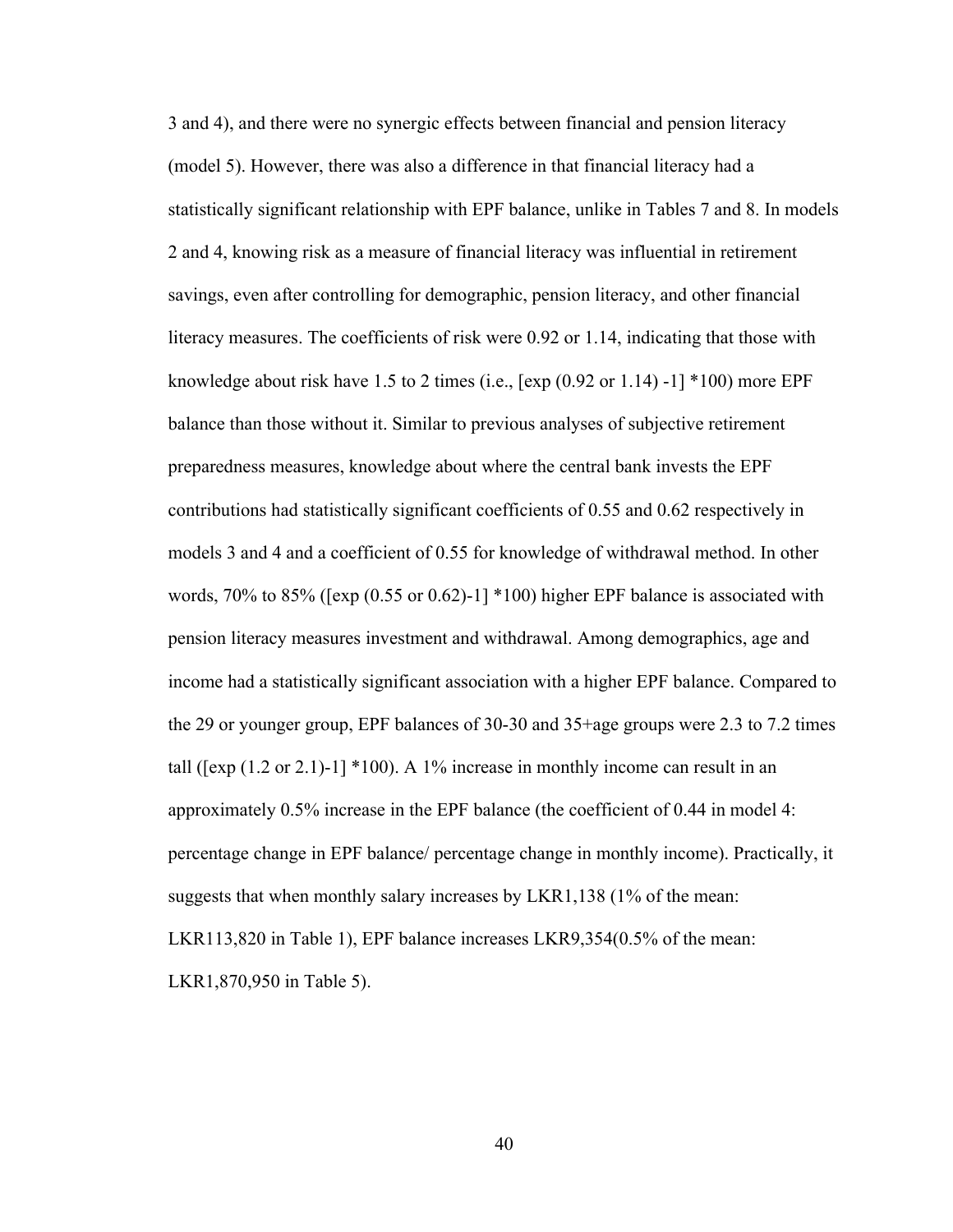## 5.5.4 Sensitivity Analysis

<span id="page-50-0"></span>Table 10 displays the sensitivity analysis for financial/pension literacy and the interaction with the dependent variables retirement planning, retirement income adequacy, and EPF balance for the models 4 and 5 tested in the previous regression analyses (Tables 7, 8, and 9). In summary, the results are similar to the findings in Tables 7, 8, and 9. In that even though the regression analyses used financial and pension literacy indices in place of the individual measures of financial and pension literacy, financial literacy did not have a statistically significant association, pension literacy had a statistically significant association with all models except for in model 5 of retirement planning, and using a categorical interaction term instead of the continues variable did not change the previous findings in Table 7, 8, and 9.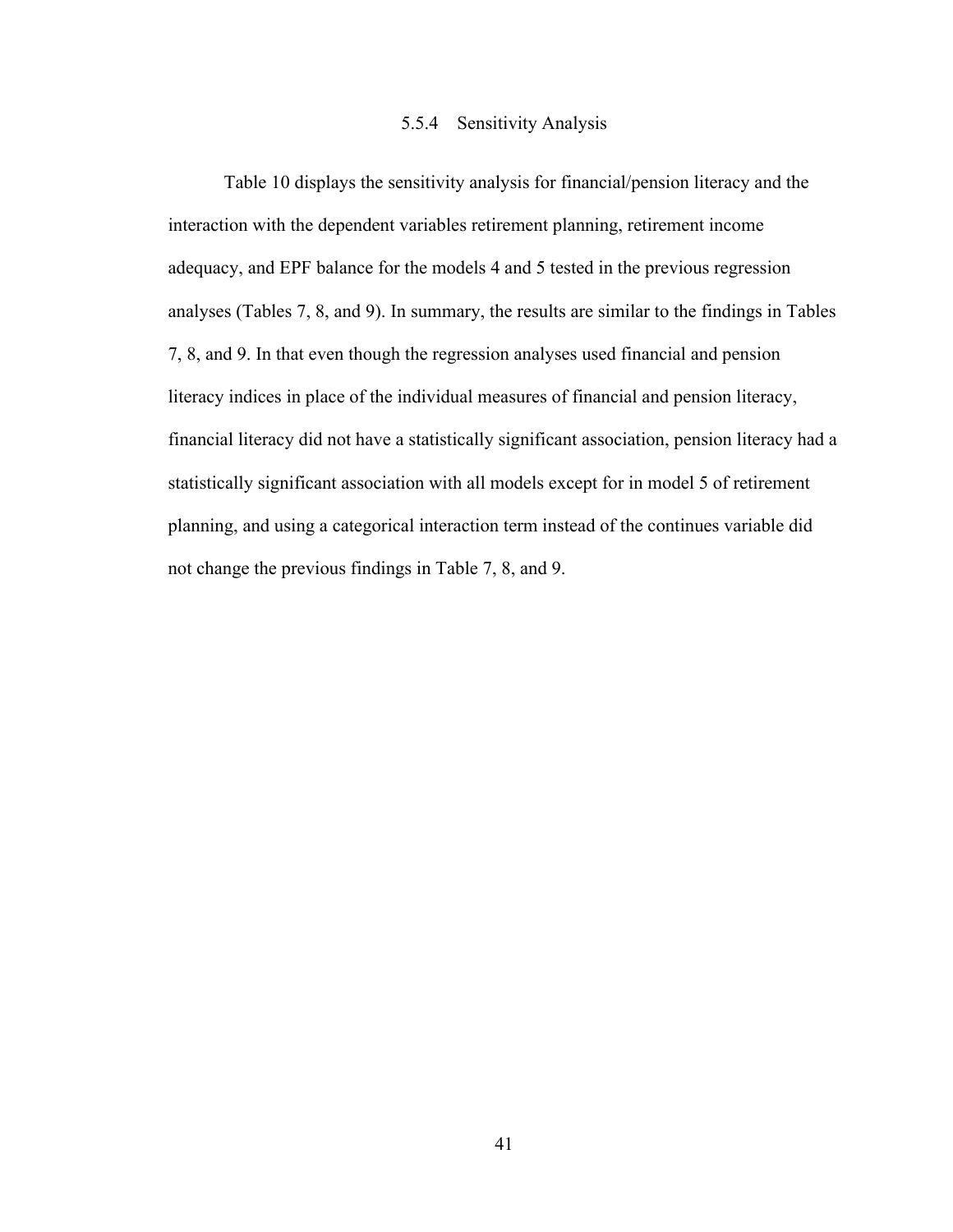|                             | Retirement<br>Planning |                 | Retirement<br>Income Adequacy |           | log (EPF balance) |           |
|-----------------------------|------------------------|-----------------|-------------------------------|-----------|-------------------|-----------|
|                             | (4)                    | (5)             | (4)                           | (5)       | (4)               | (5)       |
|                             | <b>OR</b>              | <b>OR</b>       | <b>OR</b>                     | <b>OR</b> | <b>OR</b>         | <b>OR</b> |
|                             | (SE)                   | (SE)            | (SE)                          | (SE)      | (SE)              | (SE)      |
| FL Index                    | 0.99                   | 1.15            | 0.8                           | 0.88      | 0.17              | $-0.17$   |
|                             | (0.22)                 | (0.53)          | (0.19)                        | (0.43)    | (0.19)            | (0.43)    |
| PL Index                    | $1.51*$                | 1.38            | $1.56**$                      | $2.05**$  | $0.42**$          | 0.28      |
|                             | (0.32)                 | (0.38)          | (0.34)                        | (0.61)    | (0.19)            | (0.26)    |
| Interaction                 |                        |                 |                               |           |                   |           |
| FL(Correct) PL(Correct)     |                        | 0.78            |                               | 0.32      |                   | 1.29      |
|                             |                        | (0.86)          |                               | (0.36)    |                   | (0.93)    |
| FL(Correct) PL(Incorrect)   |                        | 0.83            |                               | 0.90      |                   | 0.58      |
|                             |                        | (0.67)          |                               | (0.78)    |                   | (0.75)    |
| FL(Incorrect) PL(Correct)   |                        | 3.62            |                               | 0.44      |                   | $-0.41$   |
|                             |                        | (4.06)          |                               | (0.52)    |                   | (1.06)    |
| FL(Incorrect) PL(Incorrect) |                        | Reference group |                               |           |                   |           |

Table 10 Sensitivity Test of Financial Literacy and Pension Literacy Measures

Note. All other variables in Table 5 6 and 7 included in the analyses. \*\*\* p<.01, \*\* p<.05, \* p<.1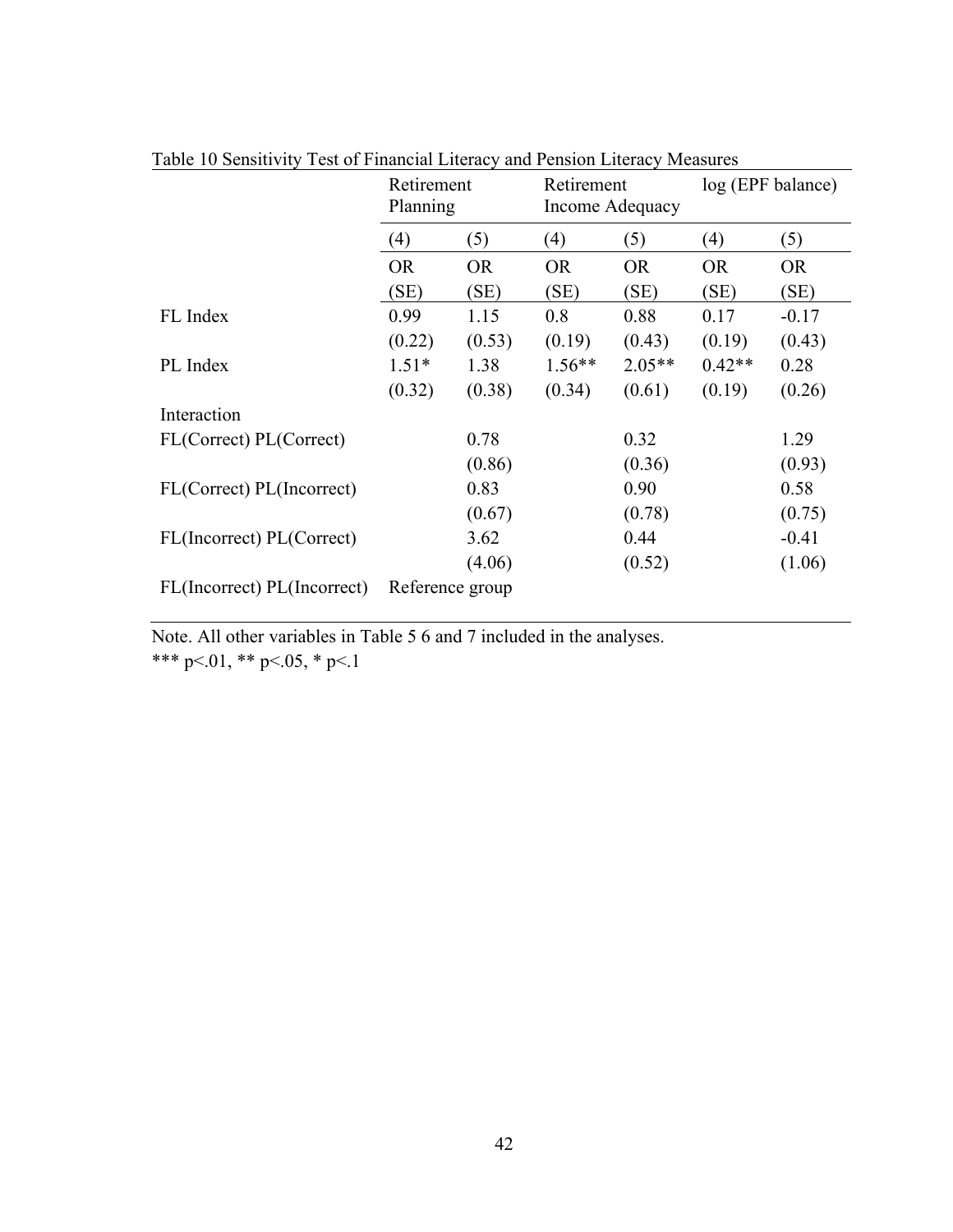## CHAPTER 6. DISCUSSION

<span id="page-52-0"></span>This study examined financial and pension literacy's roles in people's retirement preparedness in Sri Lanka using a convenient sample collected via an online survey. In particular, this study asked two questions: To what extent are financial literacy in general and pension literacy in specific related to financially preparing for retirement? The retirement preparedness was examined subjectively with respondents' behavior (i.e., think about retirement) and perception (i.e., feel about retirement income adequacy) and objectively with the current balance of retirement savings. Overall, the results show that 1) financial literacy(understanding risk in particular) had a positive relationship with retirement preparedness, 2) pension literacy (where the Central bank invest in particular) had a positive and statistically significant association with all three retirement preparedness measures, and 3) there was no significant synergy effect between financial and pension literacy on retirement preparedness. These findings indicate unique and separate roles of financial literacy and pension literacy for retirement preparedness.

# <span id="page-52-1"></span>6.1 Financial Literacy and Retirement Preparedness

The first question was whether financial literacy is positively associated with retirement preparedness. The findings answered yes: financial literacy was positively related to the objective measure of retirement preparedness (EPF balance). Specifically, those with knowledge about risk had 1.5 to 2 times higher EPF balance than those without it after controlling for demographics and pension literacy. This finding is new with a Sri Lankan population but not surprising in the United States studies. Previous studies in the U.S. showed that those with a higher financial literacy approached retirement with higher assets. This hypothesis was tested with various populations,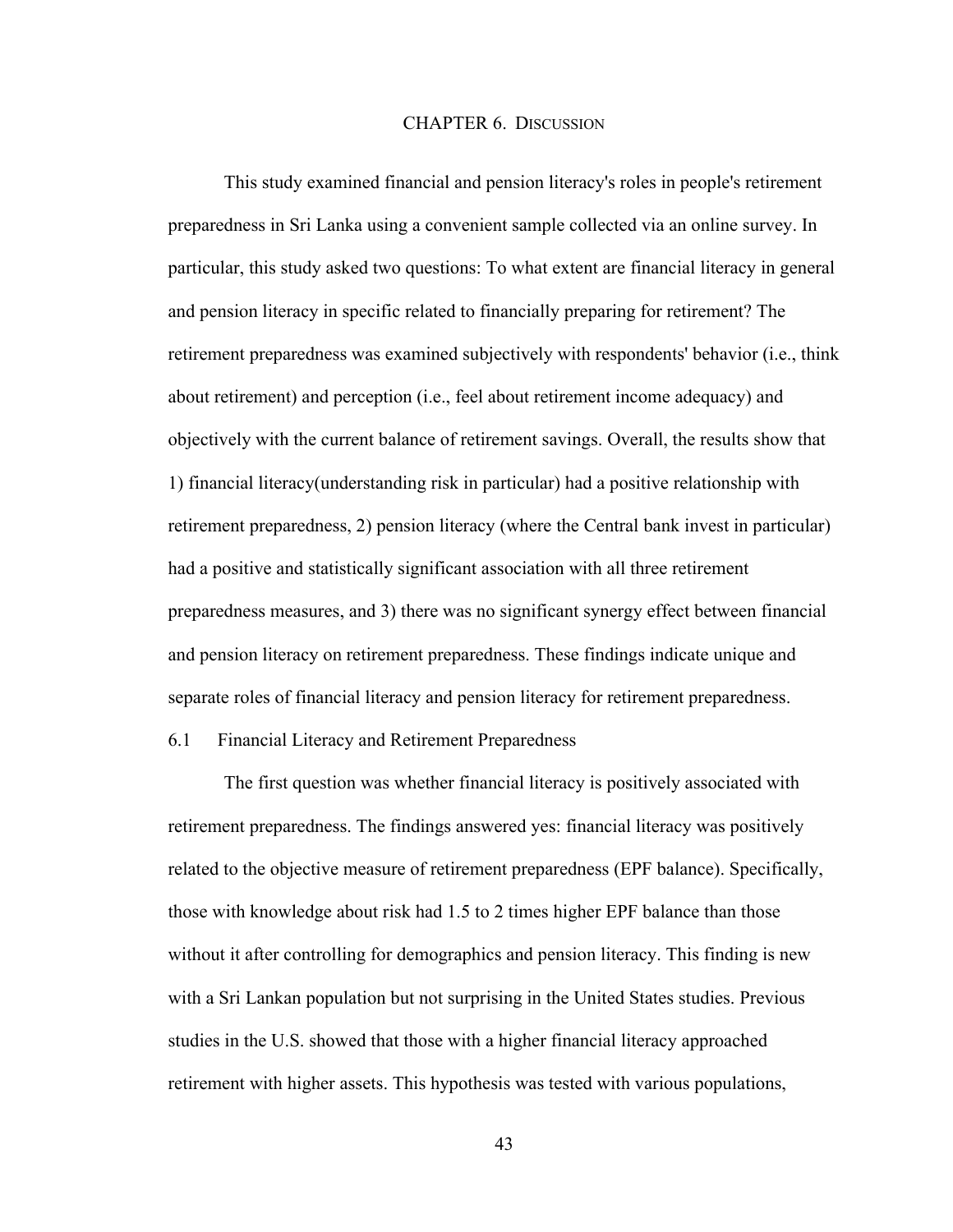including young adults ( Lusardi & Mitchell, 2007), educated African Americans (Young et al., 2017), and older Americans (Lusardi, 2007; Mitchell & Lusardi, 2011).

Interestingly, only risk had a positive, statistically significant association with EPF balance out of the three financial literacy measures (i.e., interest, inflation, and risk). A possible explanation is that risk may not be easy to understand compared to interest and inflation concepts. It may indicate a better measure for differentiating between those with high and low financial literacy (Lusardi & Mitchell, 2014; Olivia S. Mitchell & Lusardi, 2011). These results denote that those who correctly answered the risk question might have made human capital investments, enabling a higher monthly EPF contribution to offset the negative impacts of low return earned by the EPF. These findings are unique because there are limited studies within the Sri Lankan population that evaluated the association between financial literacy and retirement preparedness. Another significant result says no: financial literacy had no relationship with subjective measures of retirement preparedness, indicating that regardless of their financial literacy levels, their subjective thinking or perception of retirement preparedness is the same. This result is somewhat different from the previous studies in the U.S. and other countries. For example, several studies found a statistically significant association between planning for retirement and financial literacy (Lusardi, 2007; Olivia S. Mitchell & Lusardi, 2011; van Rooij et al., 2012), and retirement income adequacy and financial literacy (Reyers, 2018; Segel-Karpas & Werner, 2014; Van Dalen, Henkens, & Hershey, 2010). However, it is important to note, Kim and Hanna (2015) found a high level of inconsistency between objective and subjective measures of retirement preparedness, specifically among those who had inadequate savings. It may be possible that there is some degree of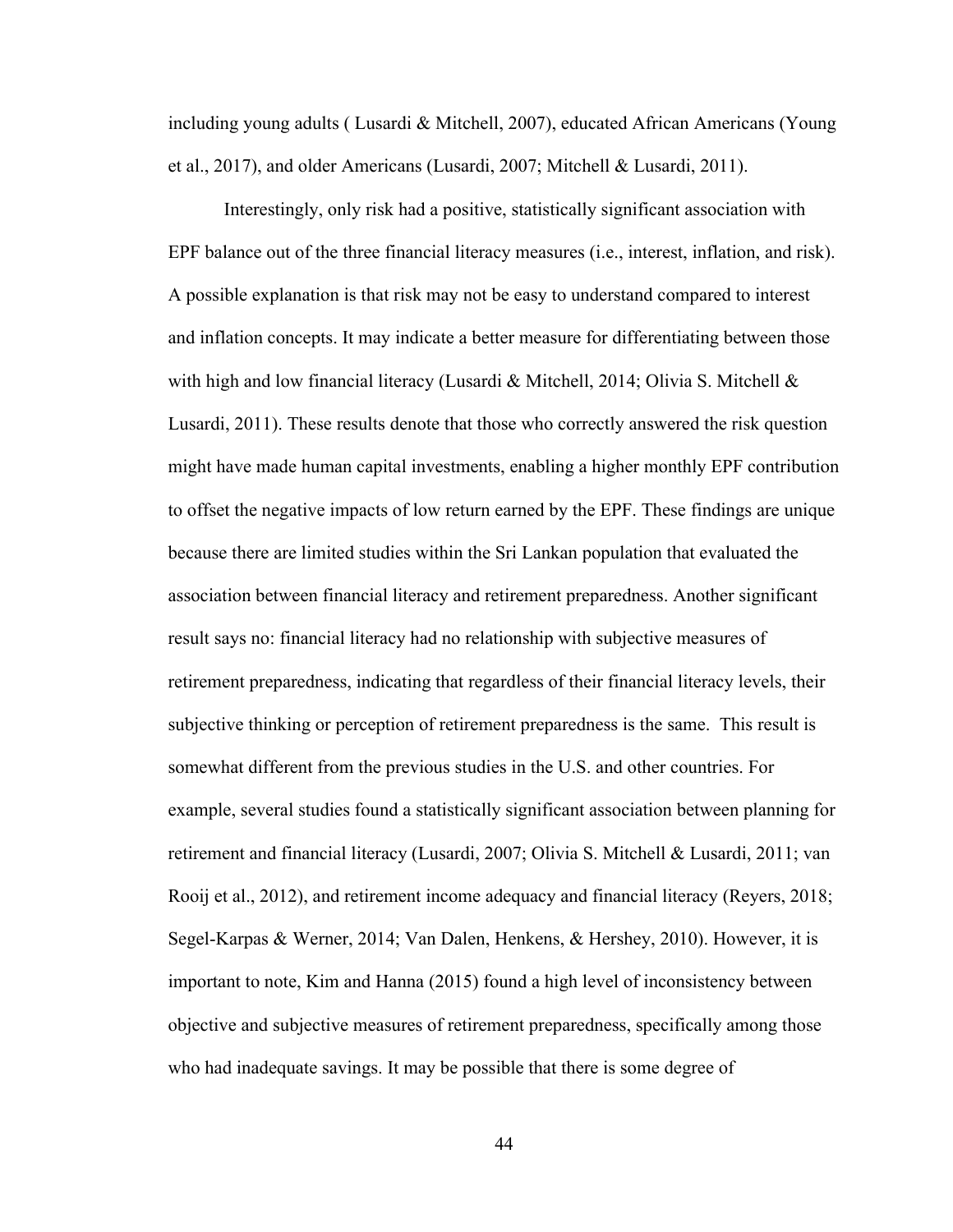overestimation in the self-assessed/perceived retirement preparedness. Further studies are needed to understand better the gaps between subjective and objective measures, and Sri Lank and U.S.

#### <span id="page-54-0"></span>6.2 Pension Literacy and Retirement Preparedness

The second question was whether higher pension literacy is associated with higher retirement preparedness. An answer from significant findings says yes: a positive relationship between pension literacy and retirement preparedness across all subjective and objective retirement preparedness measures. In particular, those who know where the Central bank invests their contributions than those who don't know had 1.9 times higher odds of planning for retirement, 1.8 times higher odds of retirement income adequacy, and about 70% higher EPF balance even after controlling for a range of demographics and financial literacy. These findings are also the first in Sri Lanka but similar to the results in the studies done in developed and developing countries, such as the U.S. (Ekerdt, 2002; Liebman & Luttmer, 2015; Mitchell, 1988), Ghana (Adeabah, 2020), and Chili (Landerretche & MartÍNez, 2013) with a few experimental studies showing no differences (Finseraas & Jakobsson, 2014; Finseraas et al., 2017; Mastrobuoni, 2011). However, these findings may need to be understood under EPF fund management system by the Central Bank of Sri Lanka. Almost all EPF contributions are invested in government debt instruments such as treasury bills and bonds, causing return rates to be far below employees' expectations from stock markets or diversified portfolios. Those who know this "no-choice" investment system earns lower return rates may consider this in their retirement preparedness, enhance monthly contributions and eventually perceive a higher retirement income adequacy and retirement savings.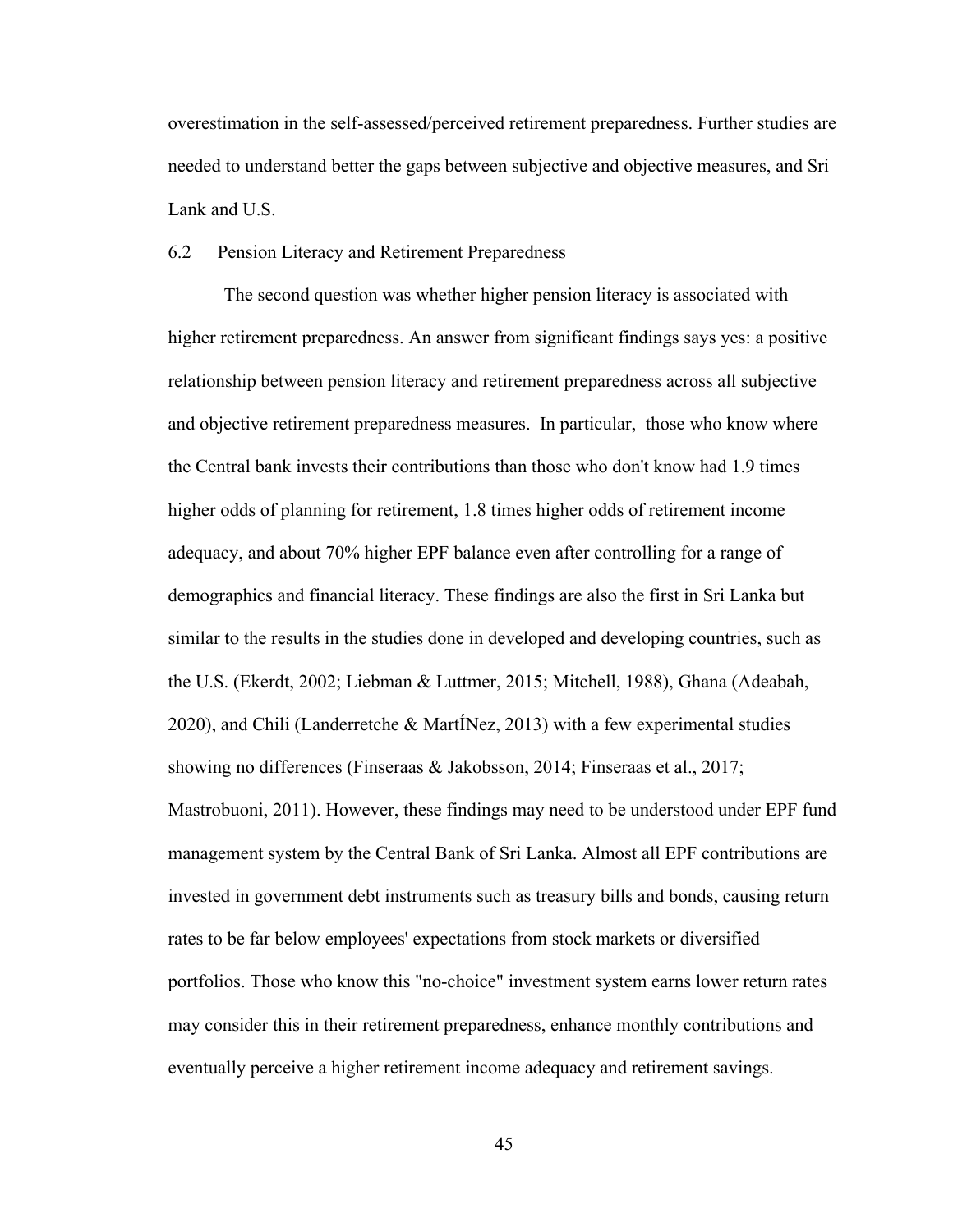However, the withdrawal method showed a statistically significant association only with EPF balance and not the subjective measures of retirement preparedness. That is, only those who knew EPF could be withdrawn only on a lump-sum basis had about 70% statistically greater EPF balance than those who did not know. The withdrawal method is critical information in pension literacy because unawareness of the withdrawal method can prevent effective management of the windfall retirement income intended to provide financial security during retirement. Ineffective management of retirement income could cause retirees to outlive the lump sum received at retirement.

#### <span id="page-55-0"></span>6.3 Synergy Effect

Lastly, findings show no significant synergy effect between financial and pension literacy on retirement preparedness, indicating that the roles of financial literacy and pension literacy are unique to improve retirement preparedness. In other words, either financial or pension literacy is not sufficient, and both are necessary for retirement preparedness.

## <span id="page-55-1"></span>6.4 Implications

This study highlights the importance of financial and pension literacy on retirement preparedness among private-sector employees in Sri Lanka. The current research suggests several important implications for further studies, policy for retirement savings, and financial education in Sri Lank. Existing research mostly assumes that higher financial literacy will eventually lead to higher pension literacy due to improved financial behavior (Ekerdt, 2002). But the current study detects that, among highly educated and financially literate private-sector employees in Sri Lanka, a higher pension literacy was associated with higher retirement preparedness even after controlling for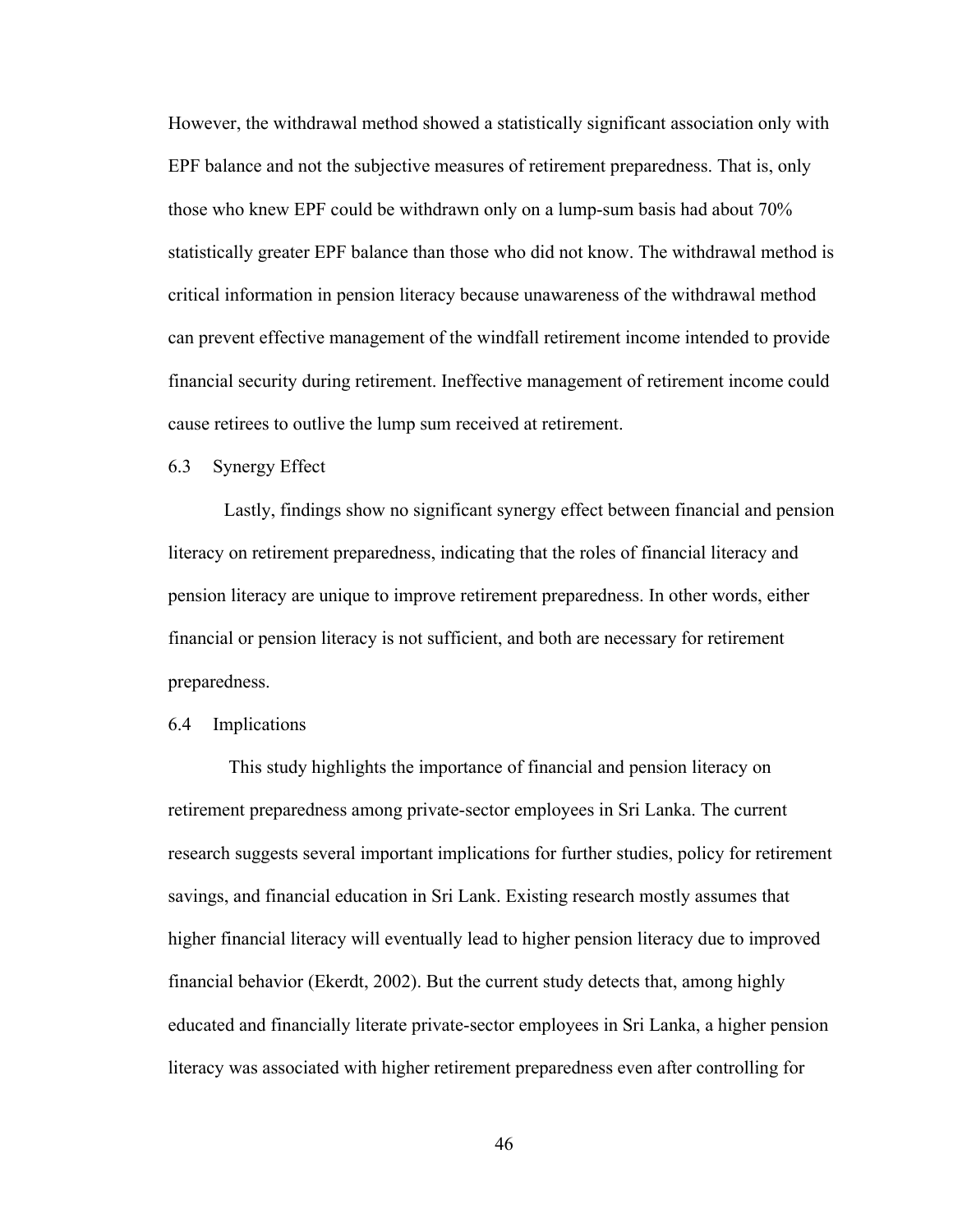financial literacy. In line with this finding, it is vital to conduct further research on the association between pension literacy and retirement preparedness. It is also noteworthy that risk was the only financial literacy measure that had a significant association with retirement preparedness (objective measure). This indicates the importance of incorporating advanced financial literacy measures in the survey instrument, especially when the sample contains a higher education level (Mitchell & Lusardi, 2011).

The most significant implication for policymakers is to consider diversifying the EPF investments, increasing all employees' EPF balance even without their active engagement to enhance financial literacy, pension literacy, and human capital (for increased earnings). The current study involved mostly the high-income-earning, collegeeducated respondents, who are financially capable of making investments to enhance their skills. Diversifying the portfolio to include a higher-yielding investment strategy will benefit all private-sector employees. Although the Central bank and employers regularly communicate about the EPF, the employees are still unaware of the EPF. The government should share and disseminate information on investment and its rates of returns to employees, such as a hierarchical hypertext structure in brochures and educational materials, as suggested by Nell et al., (2018).

In line with promoting financial preparedness for retirement in South Asia's fastest aging country, pedagogy is vital. First, it is essential that workplace financial educators include retirement preparedness, pension literacy, and financial literacy in the training material. In particular, it needs to include specific information such as where the Central Bank invests, its rates of return, potential investment cost, when to withdraw, or how to withdraw. Second, it is pivotal that this education is not limited to a single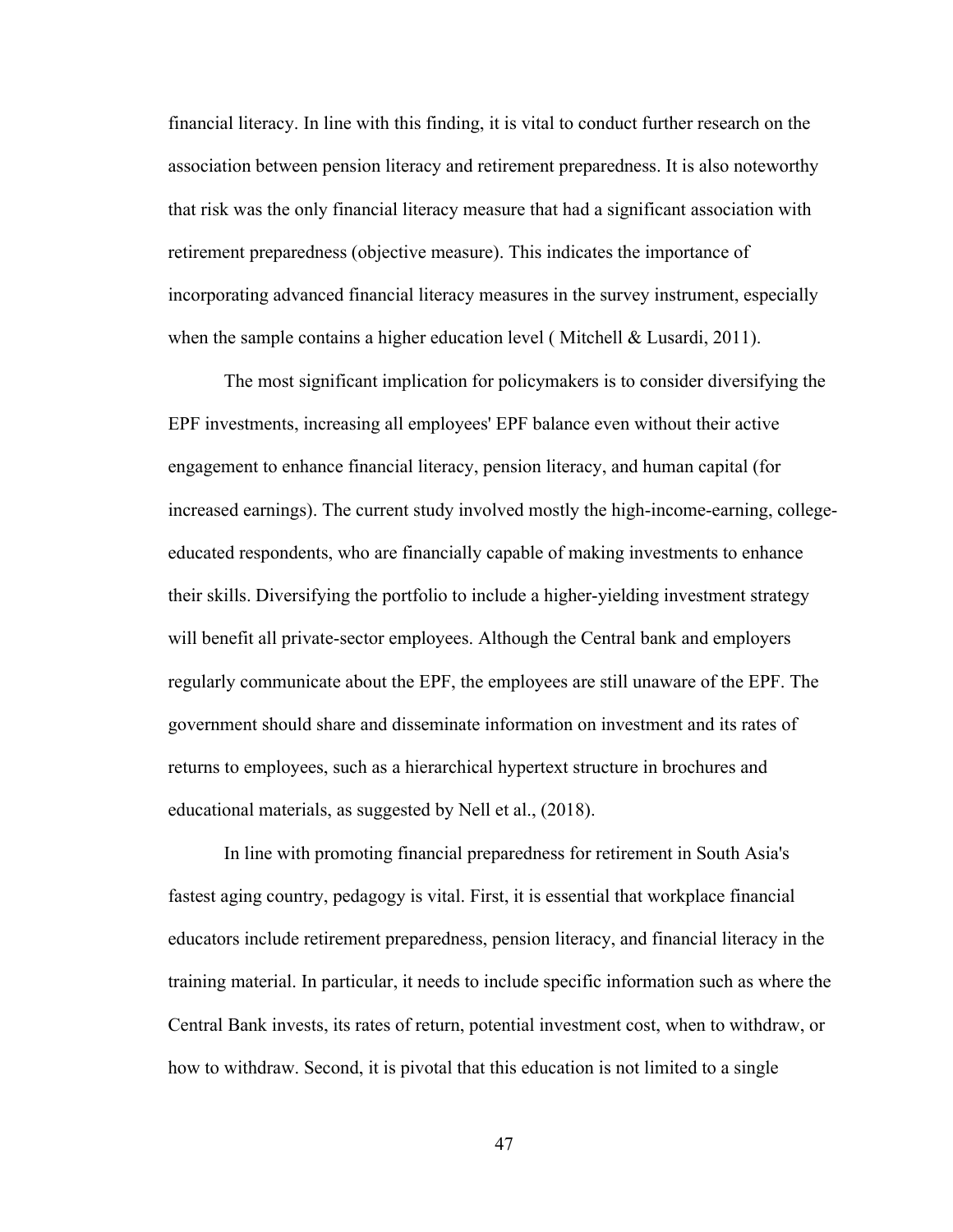workshop. The educators need to create methods to continuously engage their audience with pension literacy material because training led mostly to short-term behavioral changes and not long-term (Finseraas et al., 2017; Liebman & Luttmer, 2015).

#### <span id="page-57-0"></span>6.5 Limitations

Users of this research should use the findings of this study should with caution. The sample was a convenient sample, administered online and only in English. This excludes a segment of the population that is not tech-savvy or English speaking, most likely with less financial and pension literacy (Volpe, Kotel, & Chen, 2002). Additionally, the survey recruited participants only through two Facebook groups (a page of a university and a page discussing financial matters in Sri Lanka); this resulted in a sample with mostly college-educated  $(85%)$  and a high financial literacy (interest  $-86%$ , inflation – 77%, risk – 82%).

Additionally, this study only used the three basic financial literacy measures, but advance financial literacy measures would have been able to more effectively differentiate the financially literate and illiterate respondents (Bumcrot, Lin, & Lusardi, 2013; Mitchell & Lusardi, 2011; van Rooij et al., 2011). While this study is one of the initial studies in the area of retirement preparedness in Sri Lanka, objective measure of retirement preparedness could be further improved. In that, developing a retirement income replacement ratio that considers the Sri Lankan living cost would enable a more objective analysis of retirement preparedness (Kim & Hanna, 2015; Kim et al., 2014). Thus, it is necessary to create a replacement ratio that reflects the Sri Lankan living expenses and culture.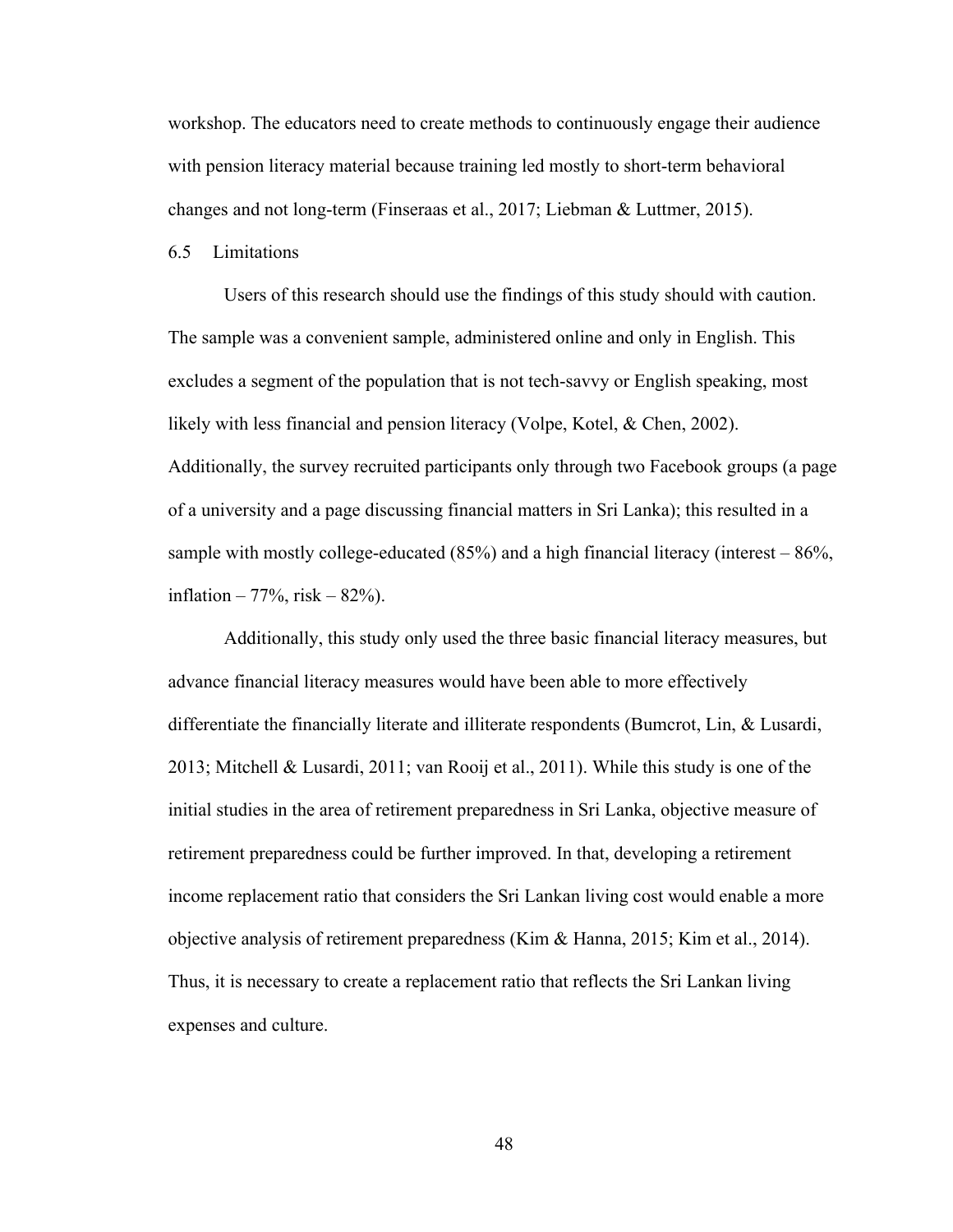Finally, it is noteworthy that this study has not explicitly incorporated the behavioral aspects such as time preference, risk, and self-control relevant for effective financial management. However, future studies need to consider these behavioral aspects in addition to financial and pension literacy when evaluating the determinants of retirement preparedness.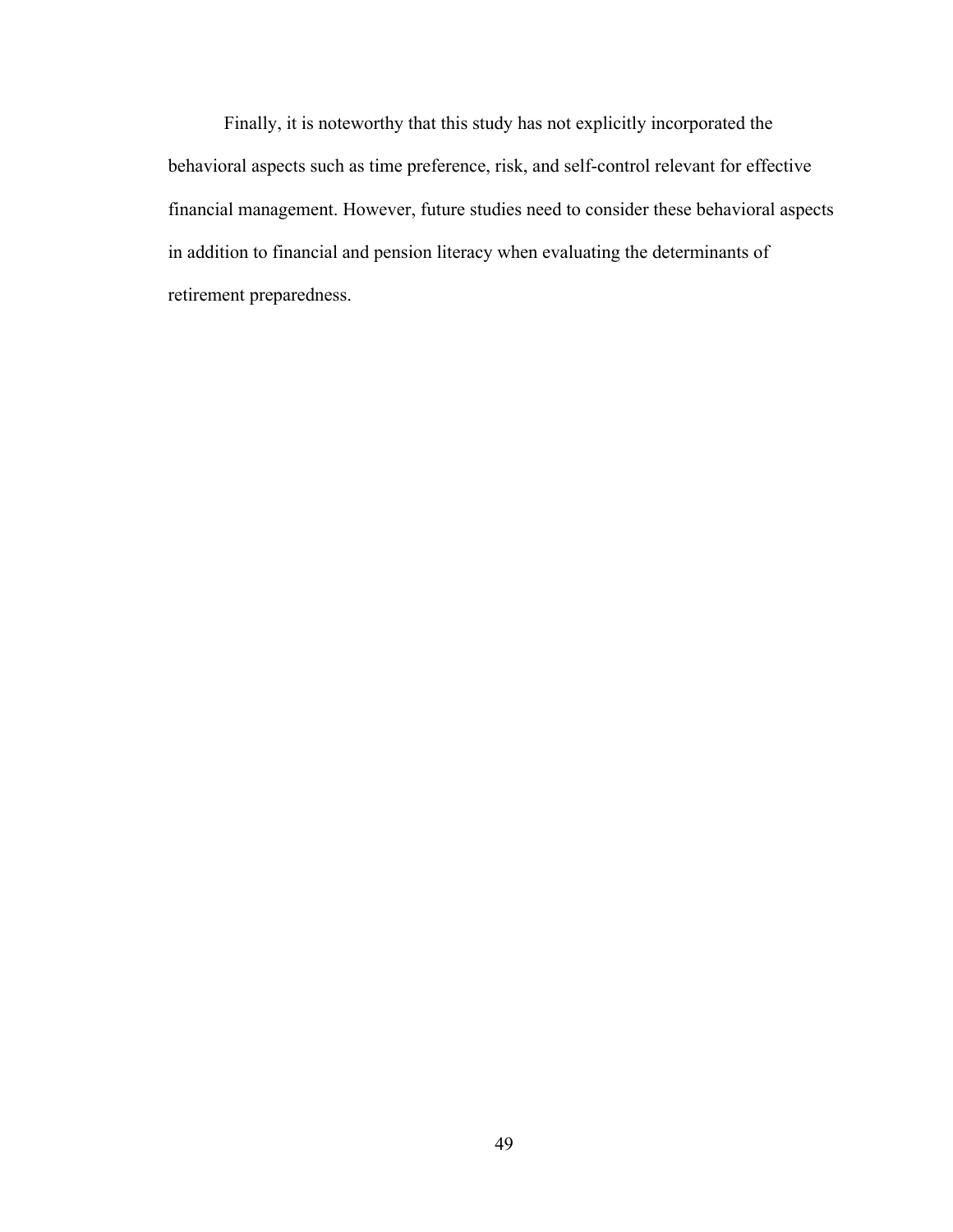#### **REFERENCES**

- <span id="page-59-0"></span>Adeabah, D. (2020). *Pension literacy and retirement planning in an emerging economy.* (Doctoral Thesis, University of Ghana, Ghana), Retrieved from [https://papers.ssrn.com/sol3/papers.cfm?abstract\\_id=3551916](https://papers.ssrn.com/sol3/papers.cfm?abstract_id=3551916)
- Agrawal, P., Sahoo, P., & Dash, R. K. (2009). Savings behaviour in South Asia. *Journal of policy modeling, 31*(2), 208-224. doi:10.1016/j.jpolmod.2008.11.002
- Allgood, S., & Walstad, W. B. (2016). The effects of perceived and actual financial literacy on financial behaviors. *Economic Inquiry, 54*(1), 675-697. doi:10.1111/ecin.12255
- Ameriks, J., Caplin, A., Leahy, J., & Tyler, T. (2007). Measuring self-control problems. *American Economic Review, 97*(3), 966-972. doi:10.1257/aer.97.3.966
- Bateman, H., Eckert, C., Geweke, J., Louviere, J., Thorp, S., & Satchell, S. (2012). Financial Competence and Expectations Formation: Evidence from Australia. *Economic Record, 88*(280), 39-63. doi:10.1111/j.1475-4932.2011.00766.x
- Beaton, E. D., Bombardier, E. C., Guillemin, E. F., & Ferraz, E. M. B. (2000). Guidelines for the process of cross-cultural adaptation of self-report measures. *Spine, 25*(24), 3186-3191. doi:10.1097/00007632-200012150-00014
- Bloom, D. E., Mahal, A., Rosenberg, L., & Sevilla, J. (2010). Economic security arrangements in the context of population ageing in India. *International Social Security Review, 63*(3-4), 59-89. doi:10.1111/j.1468-246X.2010.01370.x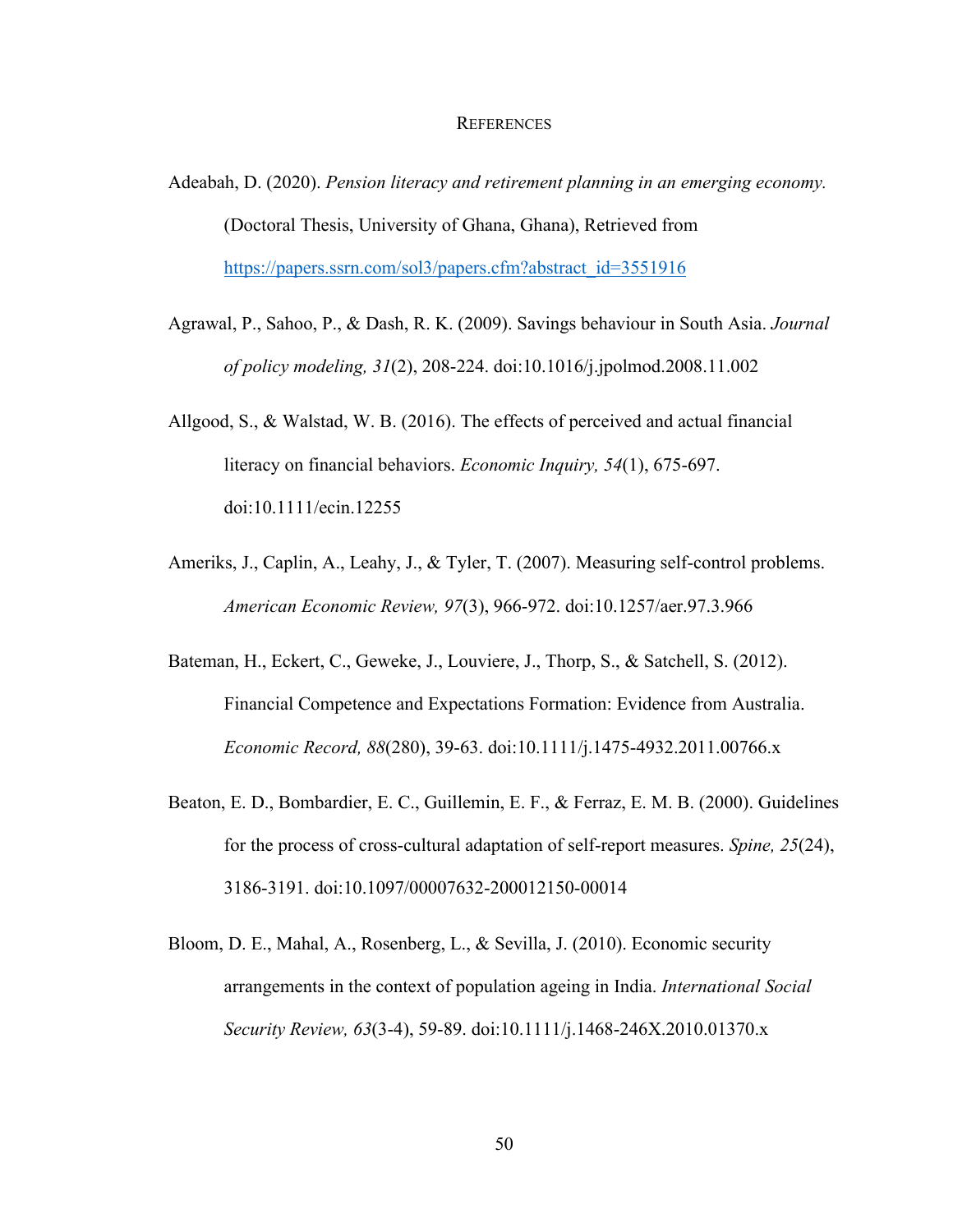- Bönte, W., & Filipiak, U. (2012). Financial literacy, information flows, and caste affiliation: Empirical evidence from India. *Journal of Banking and Finance, 36*, 3399-3414. doi:10.1016/j.jbankfin.2012.07.028
- Browning, M., & Crossley, T. F. (2001). The Life-Cycle model of consumption and saving. *The Journal of economic perspectives, 15*(3), 3-22. doi:10.1257/jep.15.3.3
- Bucher-Koenen, T., & Ziegelmeyer, M. (2014). Once Burned, Twice Shy? Financial Literacy and Wealth Losses during the Financial Crisis. *Review of Finance, 18*(6), 2215-2246. doi:10.1093/rof/rft052
- Bumcrot, C., Lin, J., & Lusardi, A. (2013). The geography of financial literacy. *Numeracy, 6*(2), 2. doi:10.5038/1936-4660.6.2.2
- Central Bank of Sri Lanka. (2019a). Key economic indicators. In *Annual Report 2019* (pp. 33-35). Colombo: Central Bank of Sri Lanka. 33-35. doi: [https://www.cbsl.gov.lk/sites/default/files/cbslweb\\_documents/publications/annua](https://www.cbsl.gov.lk/sites/default/files/cbslweb_documents/publications/annual_report/2019/en/3_KEI.pdf) [l\\_report/2019/en/3\\_KEI.pdf](https://www.cbsl.gov.lk/sites/default/files/cbslweb_documents/publications/annual_report/2019/en/3_KEI.pdf)
- Central Bank of Sri Lanka. (2019b). Prices, wages, employment and productivity. In *Annual report 2019* (pp. 117-139). Colombo: Central Bank of Sri-Lanka. 117- 139. doi:

[https://www.cbsl.gov.lk/sites/default/files/cbslweb\\_documents/publications/annua](https://www.cbsl.gov.lk/sites/default/files/cbslweb_documents/publications/annual_report/2019/en/8_Chapter_04.pdf) [l\\_report/2019/en/8\\_Chapter\\_04.pdf](https://www.cbsl.gov.lk/sites/default/files/cbslweb_documents/publications/annual_report/2019/en/8_Chapter_04.pdf)

Clark, R., Lusardi, A., & Mitchell, O. S. (2017). Employee financial literacy and retirement plan behavior: A case study *Economic Inquiry, 55*, 248-259. doi:10.1111/ecin.12389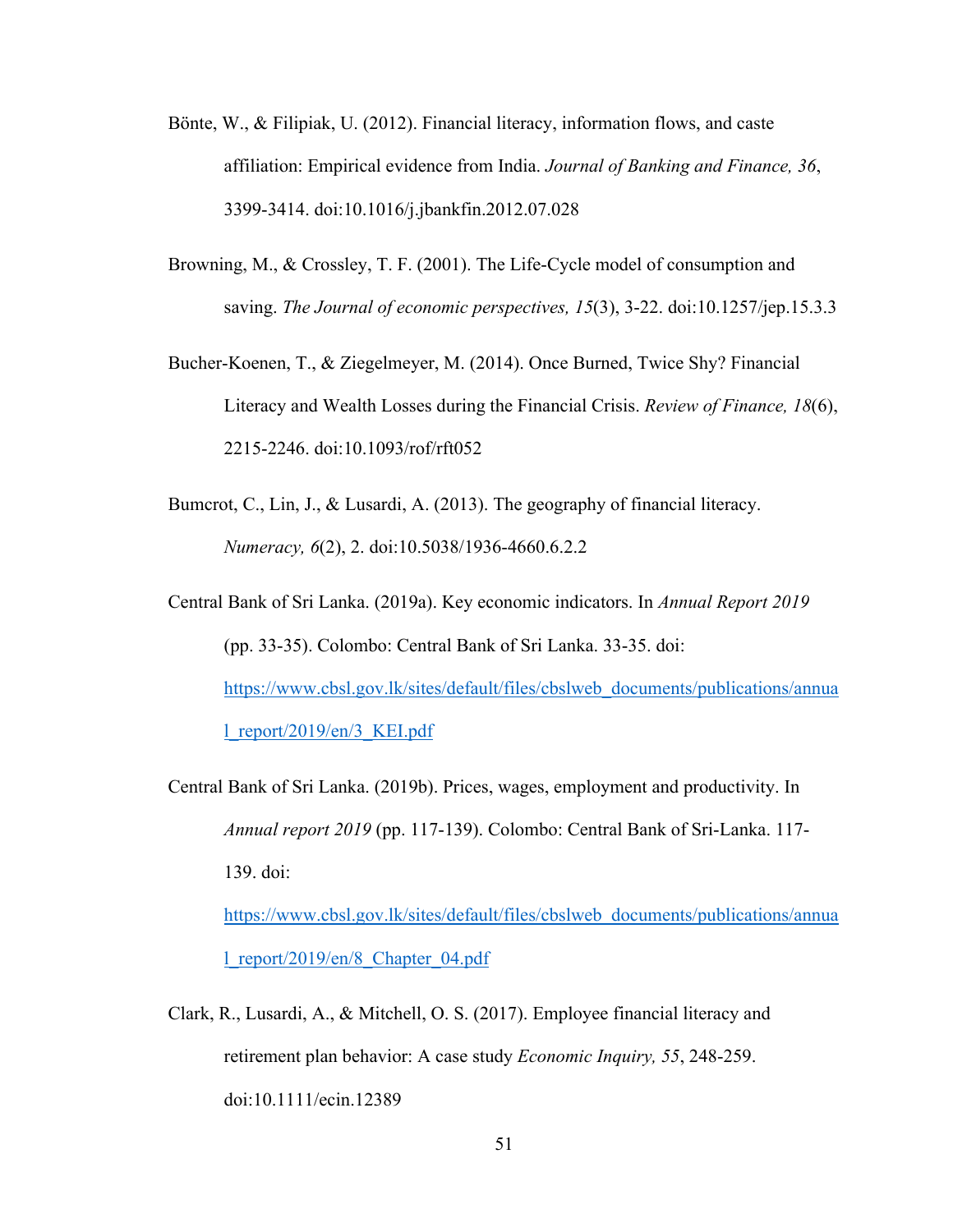- De Mel, N. C. (2000). *Designing retirement income security arrangements: Theory, issues and applications to Sri Lanka*.
- De Silva, W. I. (2013). The age structure transition and the demographic dividend: An opportunity for rapid economic take-off in Sri Lanka*. Sri Lanka Journal of Advanced Social Studies, 2*(1), 4-46.

Department of Census and Statistics. (2012). Census of population and housing 2012.

Department of Census and Statistics. (2019). *Sri Lanka labour force survey - Annual Report - 2019*. Retrieved from [http://www.statistics.gov.lk/LabourForce/StaticalInformation/AnnualReports/201](http://www.statistics.gov.lk/LabourForce/StaticalInformation/AnnualReports/2019) [9](http://www.statistics.gov.lk/LabourForce/StaticalInformation/AnnualReports/2019)

- Department of Census and Statistics. (2020). *Quarterly report of the Sri Lanka labour force survey: Quarterly report 2020 (Second quarter)*. Retrieved from [http://www.statistics.gov.lk/LabourForce/StaticalInformation/QuarterlyReports/2](http://www.statistics.gov.lk/LabourForce/StaticalInformation/QuarterlyReports/2ndQuarter2020) [ndQuarter2020](http://www.statistics.gov.lk/LabourForce/StaticalInformation/QuarterlyReports/2ndQuarter2020)
- Ekerdt, D. J. (2002). Workers' ignorance of retirement Benefits. *The Gerontologist, 42*(4).
- Employee Provident Fund. (2016). *Annual Report 2016*. Retrieved from http://www.epf.lk/assets/library/annualreport/annualreport 2016 english.pdf
- Faul, F., Erdfelder, E., Buchner, A., & Lang, A.-G. (2009). Statistical power analyses using GPower 3.1: Tests for correlation and regression analyses. *Behavior research methods, 41*(4), 1149-1160. doi:10.3758/BRM.41.4.1149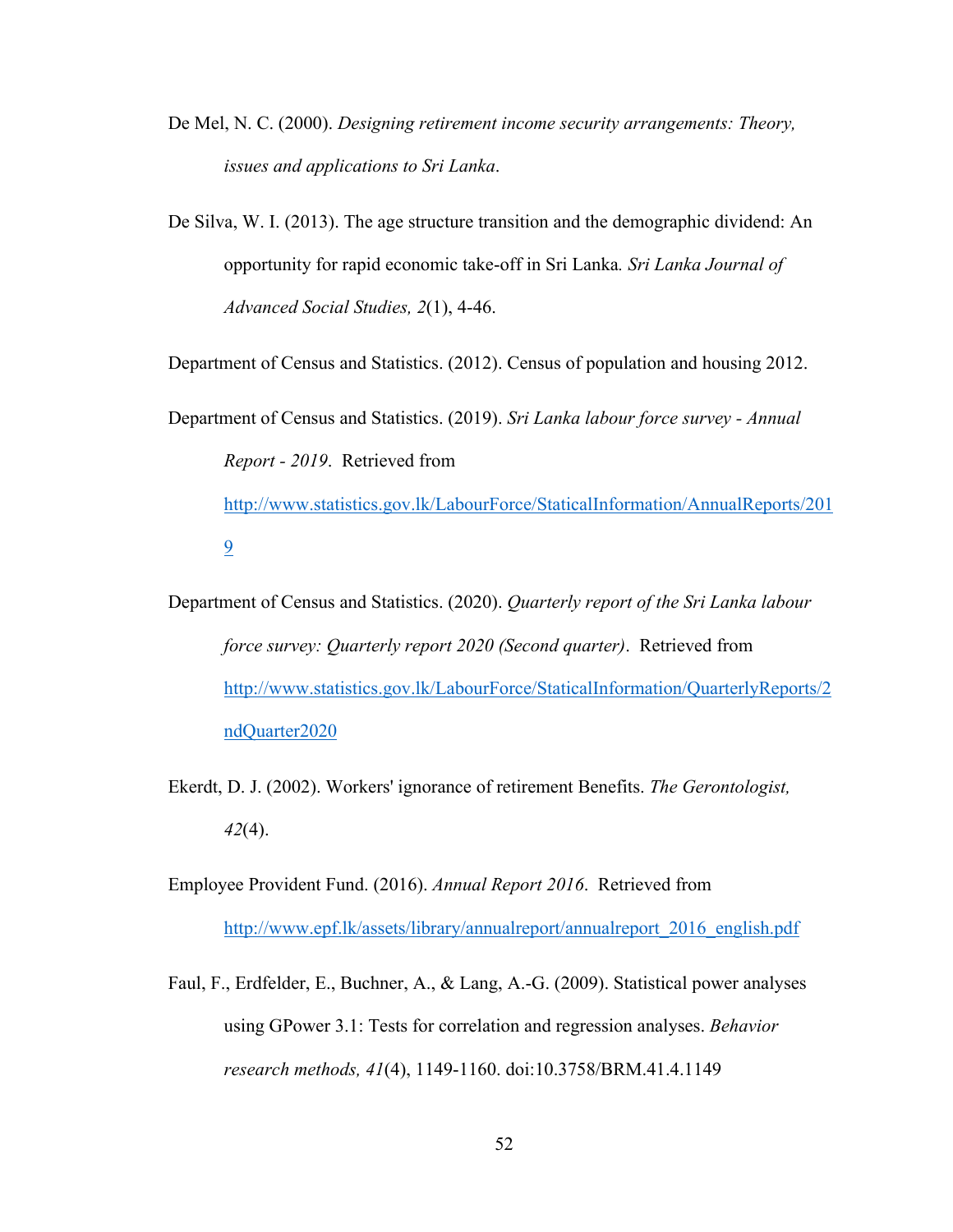- Finseraas, H., & Jakobsson, N. (2014). Does information about the pension system affect knowledge and retirement plans? Evidence from a survey experiment. *Journal of Pension Economics & Finance, 13*(3), 250-271. doi[:http://dx.doi.org/10.1017/S1474747213000310](http://dx.doi.org/10.1017/S1474747213000310)
- Finseraas, H., Jakobsson, N., & Svensson, M. (2017). Do knowledge gains from public information campaigns persist over time? Results from a survey experiment on the Norwegian pension reform. *Journal of Pension Economics & Finance, 16*(1), 108-117. doi:10.1017/S1474747215000098
- Gamaniratne, N. (2007). *Population aging, policy responses and options to extend retirement coverage: Case study of Sri Lanka*. Sri Lanka Retrieved from [https://www.odi.org/sites/odi.org.uk/files/odi-assets/publications-opinion](https://www.odi.org/sites/odi.org.uk/files/odi-assets/publications-opinion-files/2523.pdf)[files/2523.pdf](https://www.odi.org/sites/odi.org.uk/files/odi-assets/publications-opinion-files/2523.pdf)
- Griesdorn, T. S., & Durband, D. B. (2016). Does self-control predict wealth creation among young baby boomers? *Journal of Family and Economic Issues, 37*(1), 18- 28. doi:10.1007/s10834-015-9437-4
- Griesdorn, T. S., Lown, J. M., DeVaney, S. A., Cho, S. H., & Evans, D. A. (2014). Association between Behavioral life-cycle constructs and financial risk tolerance of low-to-moderate-income households. *Financial counseling and planning, 25*(1), 27. doi[:https://ssrn.com/abstract=2466555](https://ssrn.com/abstract=2466555)
- Gupta, R., & Hershey, D. A. (2016). Cross-National differences in goals for retirement: The case of India and the United States. *Journal of Cross-Cultural Gerontology, 31*(3), 221-236. doi:10.1007/s10823-016-9298-9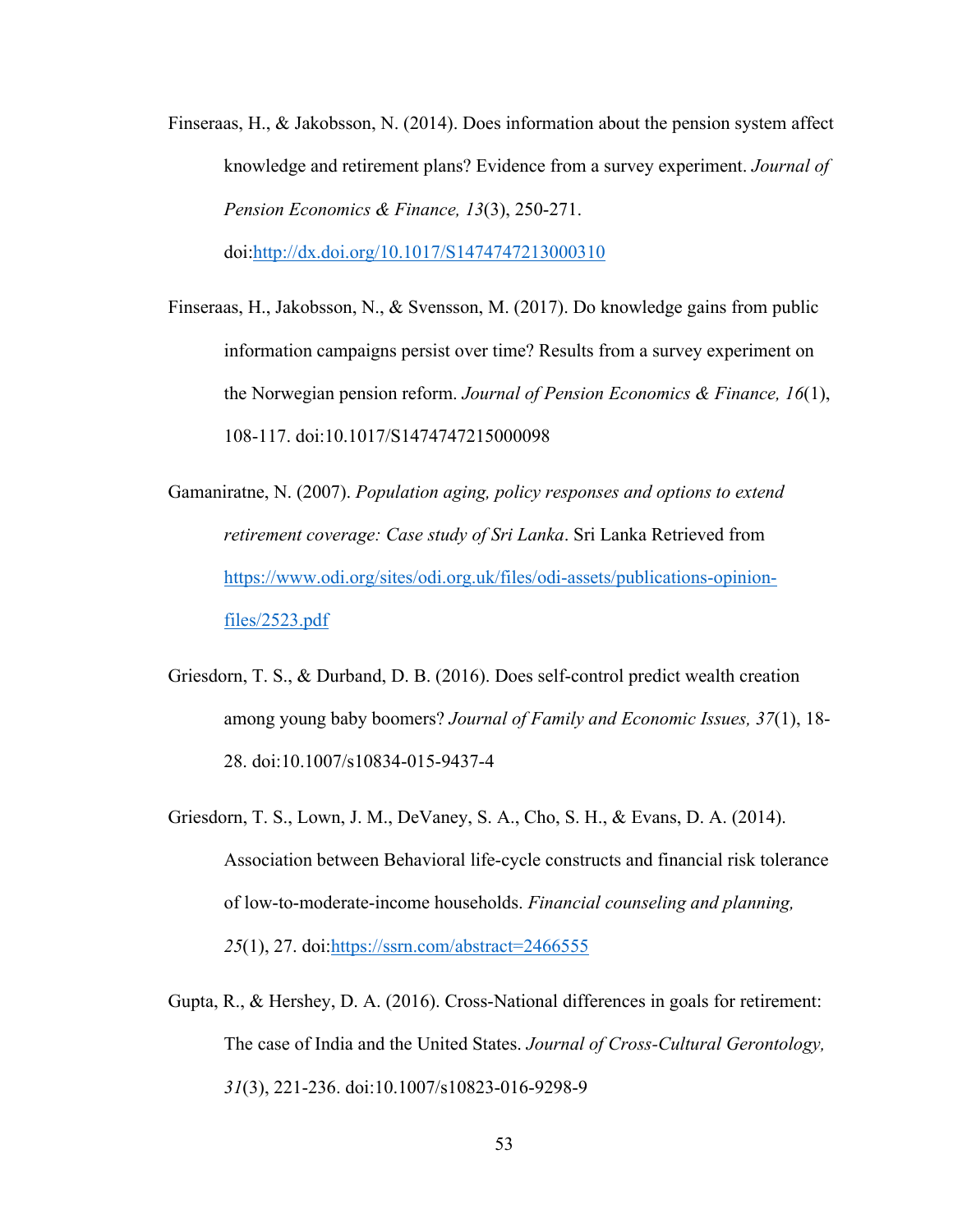- Hanna, S. D., Kim, K. T., & Chen, S. C. (2016). Retirement Saving. In J. J. Xiao (Ed.), *Handbook of Consumer Finance Research* (Second ed., pp. 33-43). Switzerland: Springer Nature.
- Heenkenda, S. (2016). Readiness to retirement planning for estate sector employees in Sri Lanka *International Journal of Current Research, 8*(8), 36516-36523.
- Henager, R., & Cude, B. J. (2016). Financial literacy and long- and short-term financial behavior in different age groups. *Journal of Financial Counseling and Planning, 27*, 3-19. doi:10.1891/1052-3073.27.1.3
- Herdman, M., Fox-Rushby, J., & Badia, X. (1998). A Model of equivalence in the cultural adaptation of HRQoL instruments: The universalist approach. *Quality of Life Research, 7*(4), 323-335. doi:10.1023/A:1024985930536
- Hershey, D., & Mowen, J. (2000). Psychological determinants of financial preparedness for retirement. *The Gerontologist, 40*(6), 687-697. doi:10.1093/geront/40.6.687
- Huston, S. J. (2010). Measuring Financial Literacy. *Journal of Consumer Affairs, 44*(2), 296-316. doi:10.1111/j.1745-6606.2010.01170.x
- Jason, T., & Dalton, C. (2016). Health shocks and social drift: Examining the relationship between acute illness and family wealth. *RSF: The Russell Sage Foundation Journal of the Social Sciences, 2*(6), 153-171. doi:10.7758/rsf.2016.2.6.08
- Johnson, D. R., & Young, R. (2011). Toward best practices in analyzing datasets with missing data: Comparisons and recommendations. *Journal of Marriage and Family, 73*(5), 926-945. doi:10.1111/j.1741-3737.2011.00861.x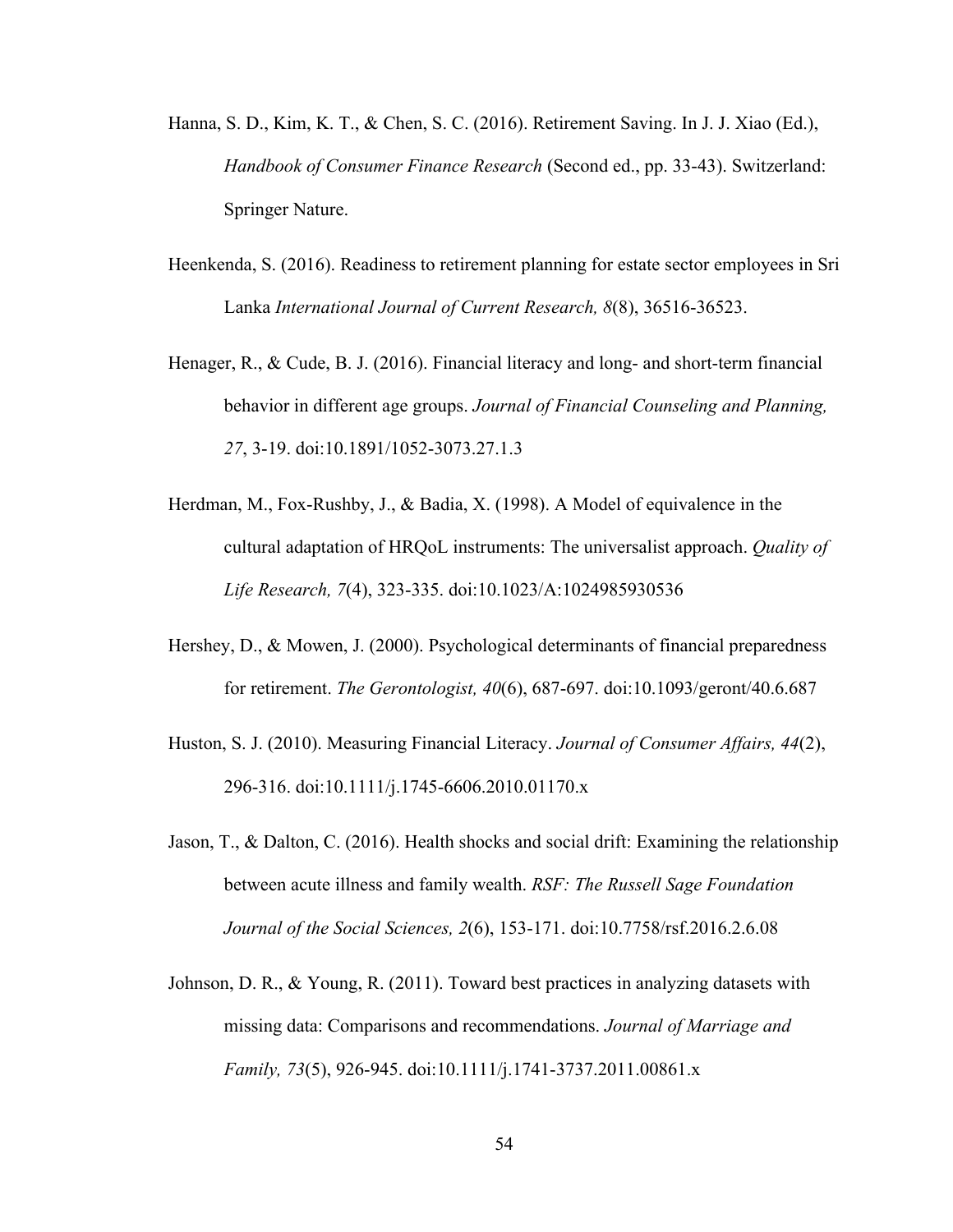Joshua, L. (2017). *Aging and long term care systems: A review of finance and covernance arrangements in Europe, North America and Asia-Pacific*. Retrieved from [http://documents.worldbank.org/curated/en/761221511952743424/pdf/121749-](http://documents.worldbank.org/curated/en/761221511952743424/pdf/121749-WP-Social-Protection-and-Labor-no-1705-PUBLIC.pdf)

[WP-Social-Protection-and-Labor-no-1705-PUBLIC.pdf](http://documents.worldbank.org/curated/en/761221511952743424/pdf/121749-WP-Social-Protection-and-Labor-no-1705-PUBLIC.pdf)

- Juster, F. T., & Suzman, R. (1995). An overview of the Health and Retirement Study. *The Journal of human resources, 30*(1), S7-S56. doi:10.2307/146277
- Kaluthantiri, K. D. M. S. (2017). *Aging and the changing role of the family in Sri Lanka.* (Dotor of Philosophy, The University of Adelaide, Australia), The University of Adelaide,
- Karunarathne, W., & Goswami, R. (2002). Reforming formal social security systems in India and Sri Lanka. *International Social Security Review, 55*(4), 89-106. doi:10.1111/1468-246X.00140
- Kim, K. T., & Hanna, S. D. (2015). Do U.S. households perceive their retirement preparedness realistically? *Financial services review (Greenwich, Conn.), 24*(2), 139.
- Kim, K. T., Hanna, S. D., & Chen, S. C.-C. (2014). Consideration of retirment income stages in planning for retirement. *Journal of personal finance, 13*(1), 52.
- Klapper, L., Lusardi, A., & van Oudheusden, P. (2014). *Financial literacy around the world: Insights from the Standard and Poor's Ratings Services golbal financial literacy survey*. Retrieved from [https://gflec.org/wp](https://gflec.org/wp-content/uploads/2015/11/Finlit_paper_16_F2_singles.pdf)[content/uploads/2015/11/Finlit\\_paper\\_16\\_F2\\_singles.pdf](https://gflec.org/wp-content/uploads/2015/11/Finlit_paper_16_F2_singles.pdf)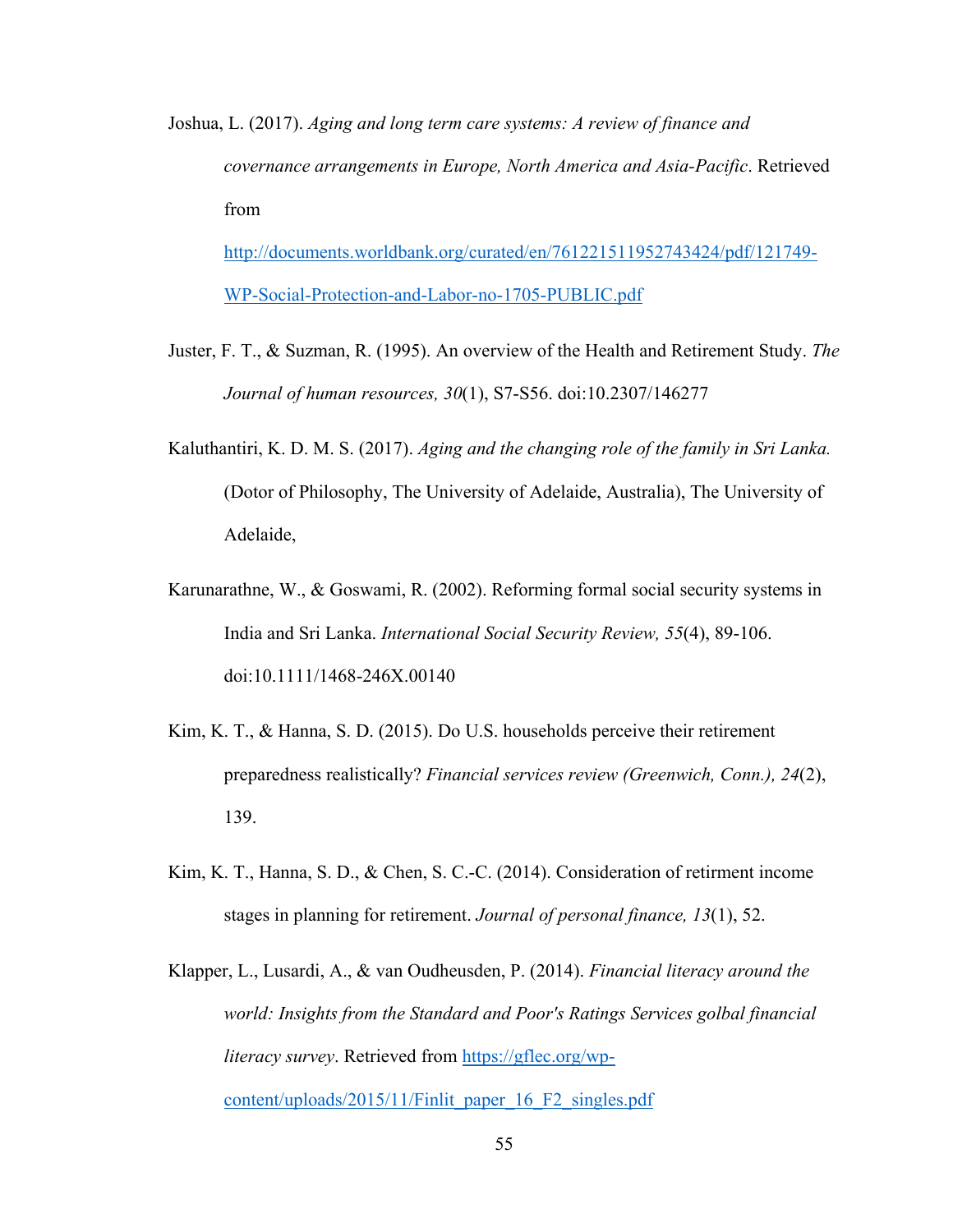- Kumara, A. S., & Pfau, W. (2012). Reforming pension funds in Sri Lanka: International diversification and The Employees' Provident Fund. *Australian Economic Papers, 51*, 23-37. doi:10.1111/j.1467-8454.2012.00420.x
- Landerretche, O. M., & MartÍNez, C. (2013). Voluntary savings, financial behavior, and pension finance literacy: evidence from Chile. *Journal of Pension Economics & Finance, 12*(3), 251-297. doi:10.1017/S1474747212000340
- Li, C. (2013). Little's Test of Missing Completely at Random. *The Stata Journal, 13*(4), 795-809. doi:10.1177/1536867x1301300407
- Liebman, J. B., & Luttmer, E. F. P. (2015). Would peole behave differently if they better understood Social Security? Evidence from a field experiment. *American Economic Journal, 7*(1). doi:10.1257/pol.20120081
- Lusardi, A. (2007). Baby boomer retirement security: The roles of planning, financial literacy, and housing wealth. *Journal of Monetary Economics, 54*(2007), 205-224. doi:10.1016/j.jmoneco.2006.12.001
- Lusardi, A. (2011). Financial literacy around the world: An overview. *Journal of Pension Economics & Finance, 10*(4), 497 - 508. 10.1017/S1474747211000448
- Lusardi, A., & Mitchell, O. S. (2007). Financial literacy and retirement preparedness: Evidence and implications for financial education. *Business Economics, 42*(1), 35. doi:10.2145/20070104
- Lusardi, A., & Mitchell, O. S. (2009). *How Ordinary Consumers Make Complex Economic Decisions: Financial Literacy and Retirement Readiness*. NBER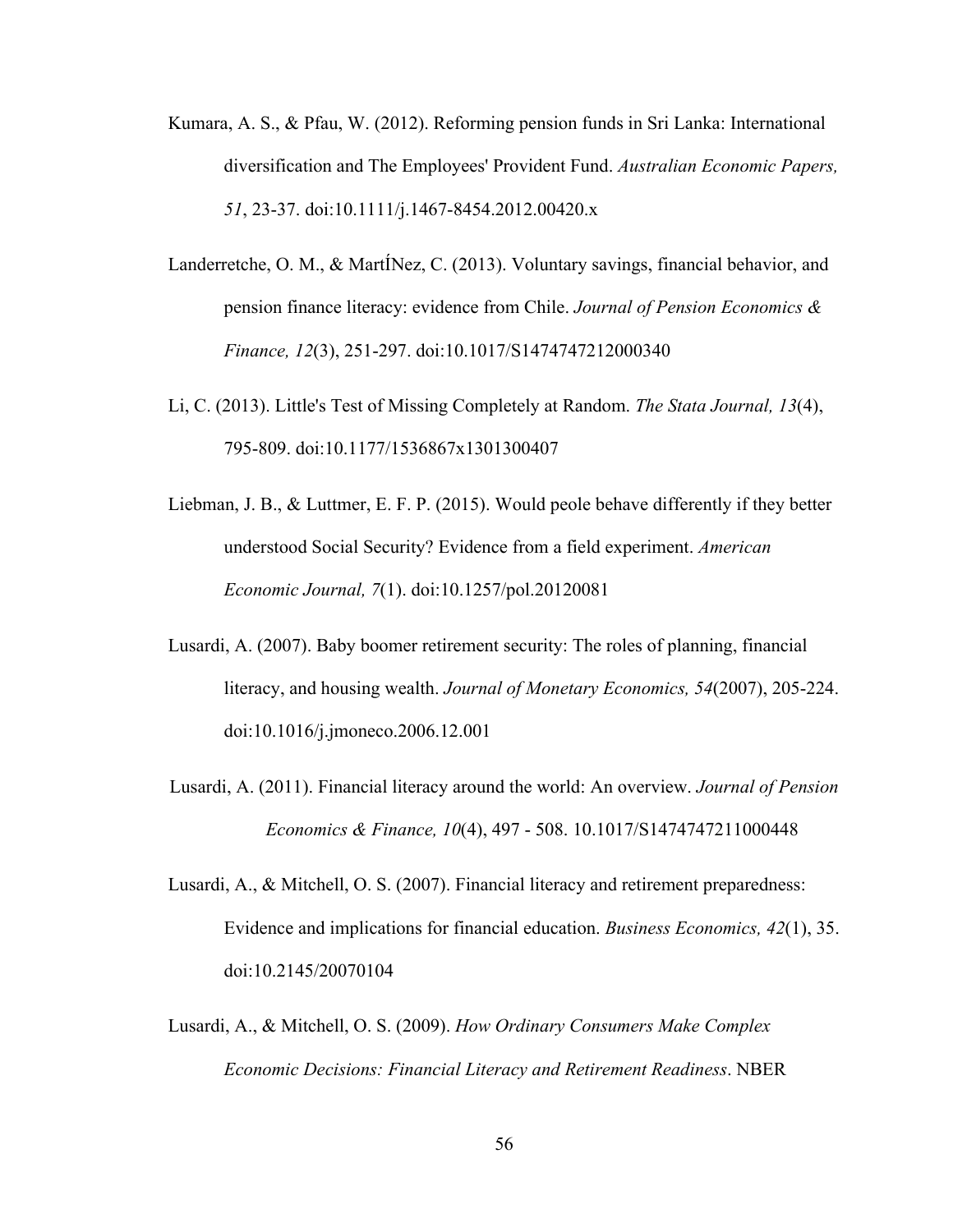Working Paper Series. National Bureau of Economic Research. Cambridge, Mass. Retrieved from<http://www.nber.org/papers/w15350>

- Lusardi, A., & Mitchell, O. S. (2014). The economic importance of financial literacy: Theory and evidence *Journal of Economic Literature, 52*, 5-44. doi:10.1257/jel.52.1.5
- Lusardi, A., Mitchell, O. S., & Curto, V. (2010). Financial literacy among the young. *Journal of Consumer Affairs, 44*(2), 358-380. doi:10.1111/j.1745- 6606.2010.01173.x
- Lütkepohl, H., Lütkepohl, H., Xu, F., & Xu, F. (2012). The role of the log transformation in forecasting economic variables. *Empirical economics, 42*(3), 619-638. doi:10.1007/s00181-010-0440-1
- Martin, T. K., Guillemette, M. A., & Browning, C. M. (2016). Do retirement planning strategies alter the effect of time preference on retirement wealth? *Applied Economics Letters, 23*(14), 1003-1005. doi:10.1080/13504851.2015.1128068
- Mastrobuoni, G. (2011). The role of information for retirement behavior: Evidence based on the stepwise introduction of the Social Security Statement. *Journal of Public Economics, 95*(7), 913-925. doi:10.1016/j.jpubeco.2011.01.003
- Menchik, P. L., & Jianakoplos, N. A. (1997). Black-White wealth inequality: Is inheritance the reason? *Economic Inquiry, 35*(2), 428. doi:10.1111/j.1465- 7295.1997.tb01920.x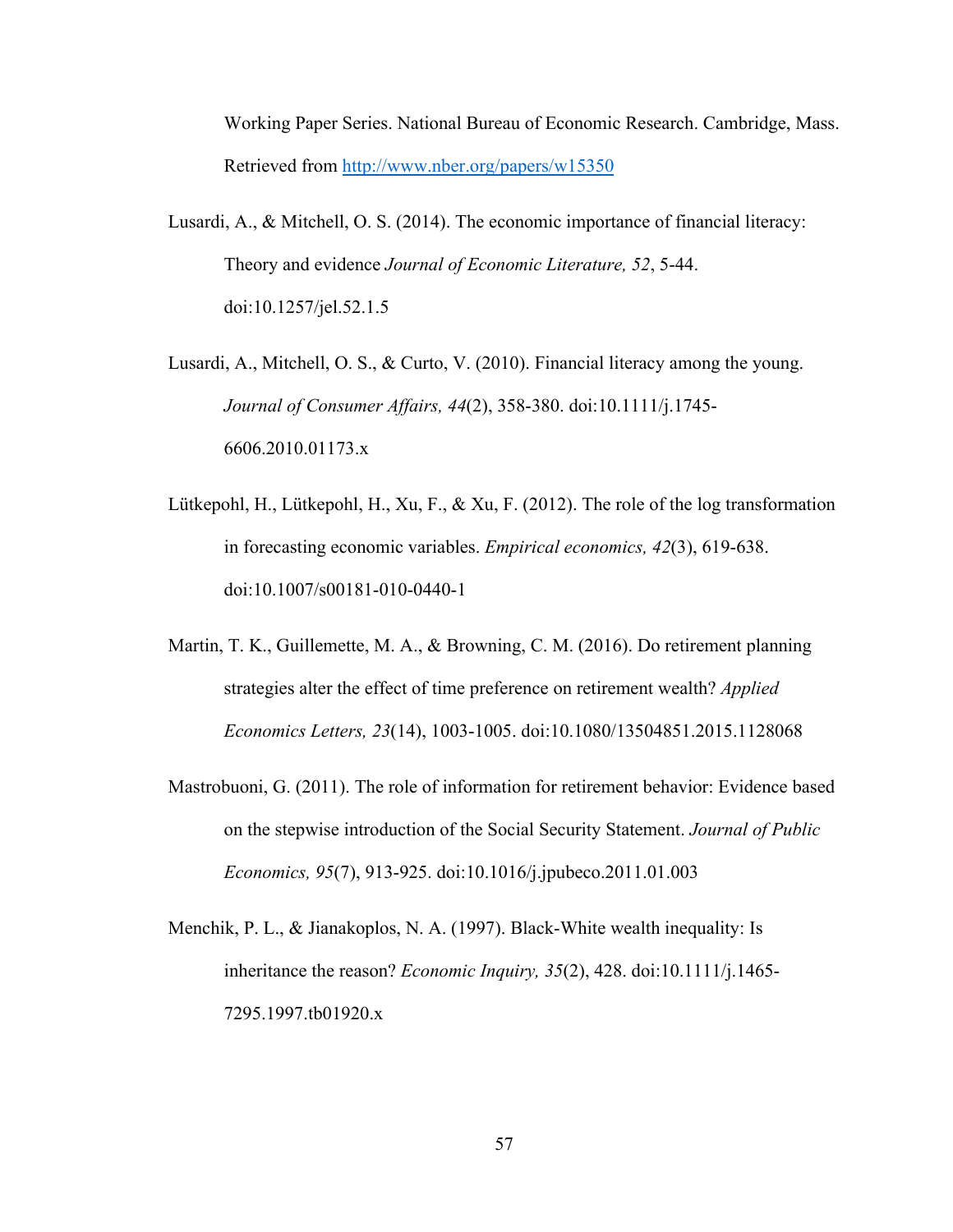- Mitchell, O. S. (1988). Worker Knowledge of Pension Provisions. *Journal of Labor Economics, 6*(1), 21-39. doi:10.1086/298173
- Mitchell, O. S., & Lusardi, A. (2011). Financial Literacy and Planning: Implications for Retirement Wellbeing. In: National Bureau of Economic Research. doi:10.3386/w17078
- Modigliani, F. (1986). Life cycle, individual thrift, and the wealth of nations. *American Economic Review, 76*(3), 297-313. doi[:http://www.aeaweb.org/aer/](http://www.aeaweb.org/aer/)
- Neelakantan, U., & Chang, Y. (2010). Gender differences in wealth at retirement. *The American Economic Review, 100*(2), 362-367. doi:10.1257/aer.100.2.362
- Nell, L., Lentz, L., & Pander Maat, H. (2018). How Text Presentation and Financial Literacy Affect Pension Communication Success. *International Journal of Business Communication, 55*(2), 135-163. doi:10.1177/2329488417748298
- Pelkowski, J. M., & Berger, M. C. (2004). The impact of health on employment, wages, and hours worked over the life cycle. *Quarterly Review of Economics and Finance, 44*(1), 102-121. doi:10.1016/j.qref.2003.08.002
- Reyers, M. (2018). Perceptions of retirement adequacy: Evidence from South Africa. *Financial counseling and planning, 29*(2), 343-356. doi:10.1891/1052- 3073.29.2.343

Samath, F. (2019). Retirement and aging gracefully. *Business Times*.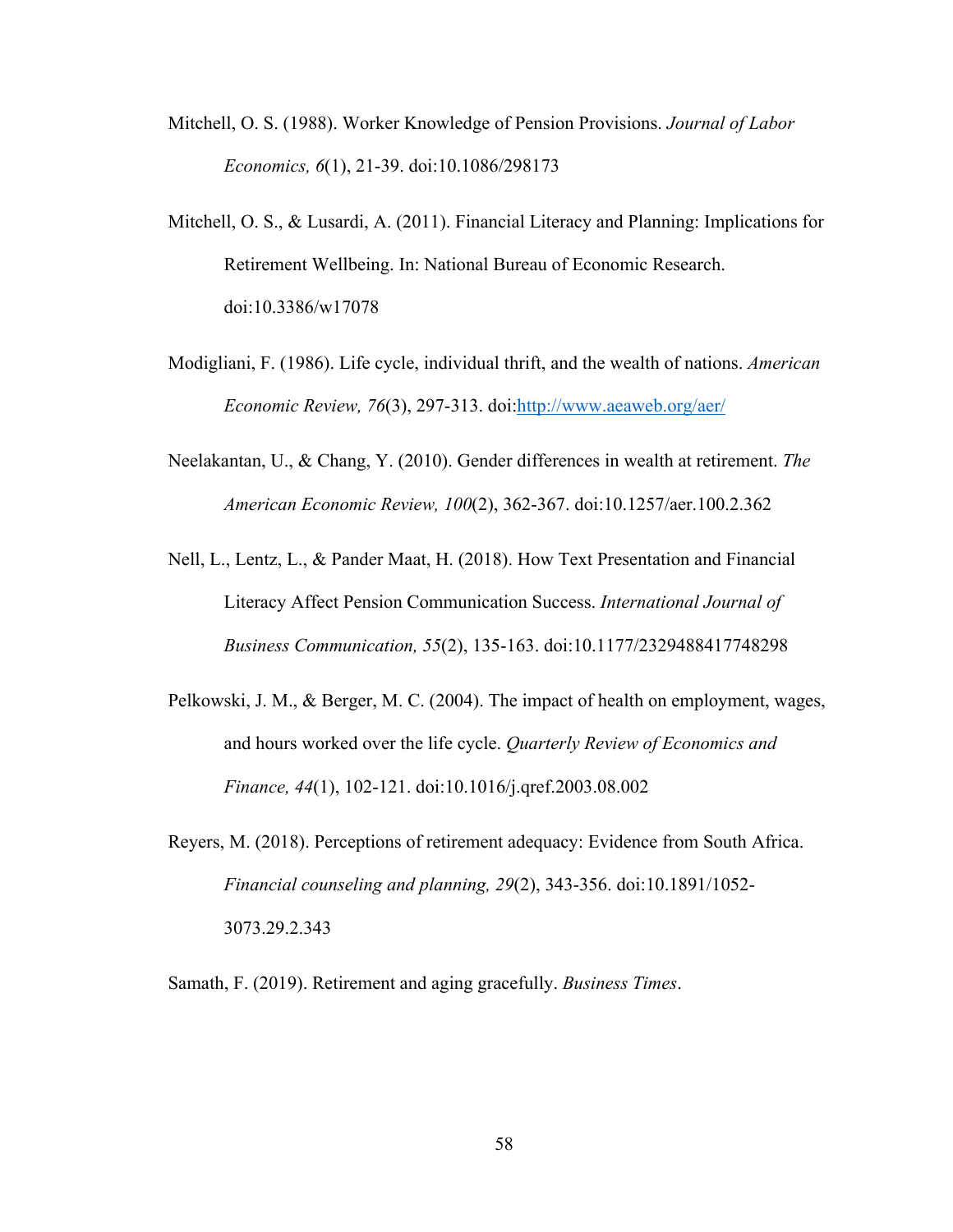- Sayinzoga, A., Bulte, E. H., & Lensink, R. (2016). Financial literacy and financial behaviour: Experimental evidence from rural Rwanda. *Economic Journal, 126*, 1571-1599. doi:10.1111/ecoj.12217
- Segel-Karpas, D., & Werner, P. (2014). Perceived financial retirement preparedness and its correlates: A national study in Israel. *The International Journal of Aging and Human Development, 79*(4). doi:10.1177/0091415015574177
- Smith, J. P. (1995). Racial and ethnic differences in wealth in the health and retirement study. *The Journal of human resources, 30*(1), S158-S183. doi:10.2307/146282
- Smith, J. P. (1999). Healthy bodies and thick wallets: The dual relation between health and economic status. *Journal of Economic Perspectives, 13*(2), 145-166. doi:10.1257/jep.13.2.145
- Tilakaratna, G., Sooriyamudali, C., & Perera, A. (2019). *Working beyond the age of retirement: Patterns and determinants of elderly labour force participation in Sri Lanka*. doi:<http://hdl.handle.net/11540/12478>
- Van Dalen, H. P., Henkens, K., & Hershey, D. A. (2010). Perceptions and expectations of pension savings adequacy: a comparative study of Dutch and American workers. *Ageing and society, 30*(5), 731-754. doi:10.1017/S0144686X09990651
- van Rooij, M. C. J., Lusardi, A., & Alessie, R. (2011). Financial literacy and stock market participation. *Journal of financial economics, 101*(2), 449-472. doi:10.1016/j.jfineco.2011.03.006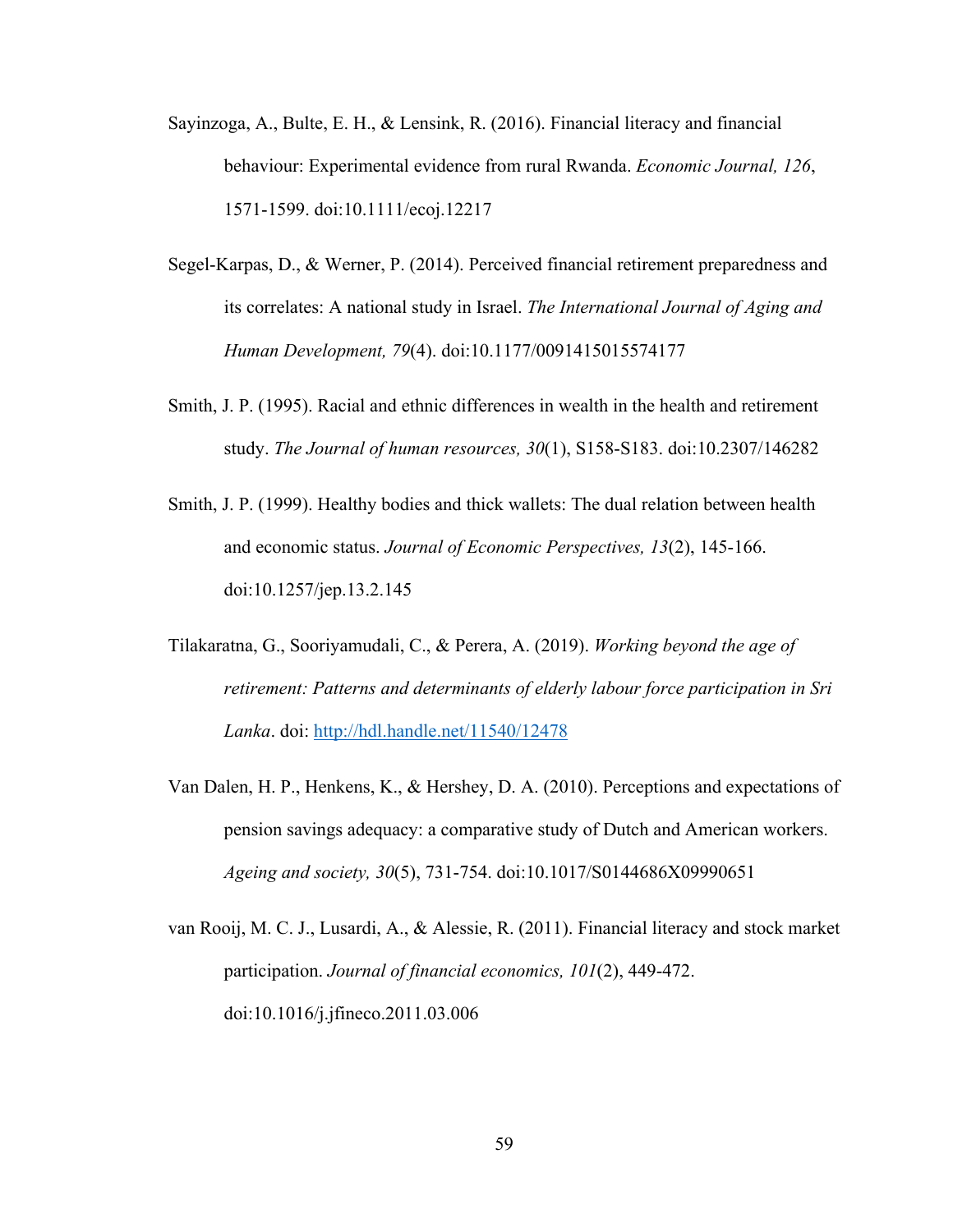- van Rooij, M. C. J., Lusardi, A., & Alessie, R. J. M. (2012). Financial literacy, retirement planning and household wealth. *Economic Journal, 122*(560), 449-478. doi:10.1111/j.1468-0297.2012.02501.x
- Volpe, R. P., Kotel, J. E., & Chen, H. (2002). A survey of investment literacy among online investors. *Financial counseling and planning, 13*(1), 1.
- Warneryd, K. E. (1999). The psychology of saving in modern economic theories of saving. In *The psychology of saving* (pp. 120-166).
- World Bank. (2020). World Bank Data. Retrieved from [https://databank.worldbank.org/country/USA/556d8fa6/Popular\\_countries](https://databank.worldbank.org/country/USA/556d8fa6/Popular_countries)
- World Bank. (2021). World Bank country and lending data. Retrieved from <https://datahelpdesk.worldbank.org/knowledgebase/articles/906519>
- Young, J. H., Hudson, C. R., & Davis, E. L. (2017). A survey of retirement readiness among African-Americans. *Journal of African American studies (New Brunswick, N.J.), 21*(4), 551-566. doi:10.1007/s12111-017-9381-5